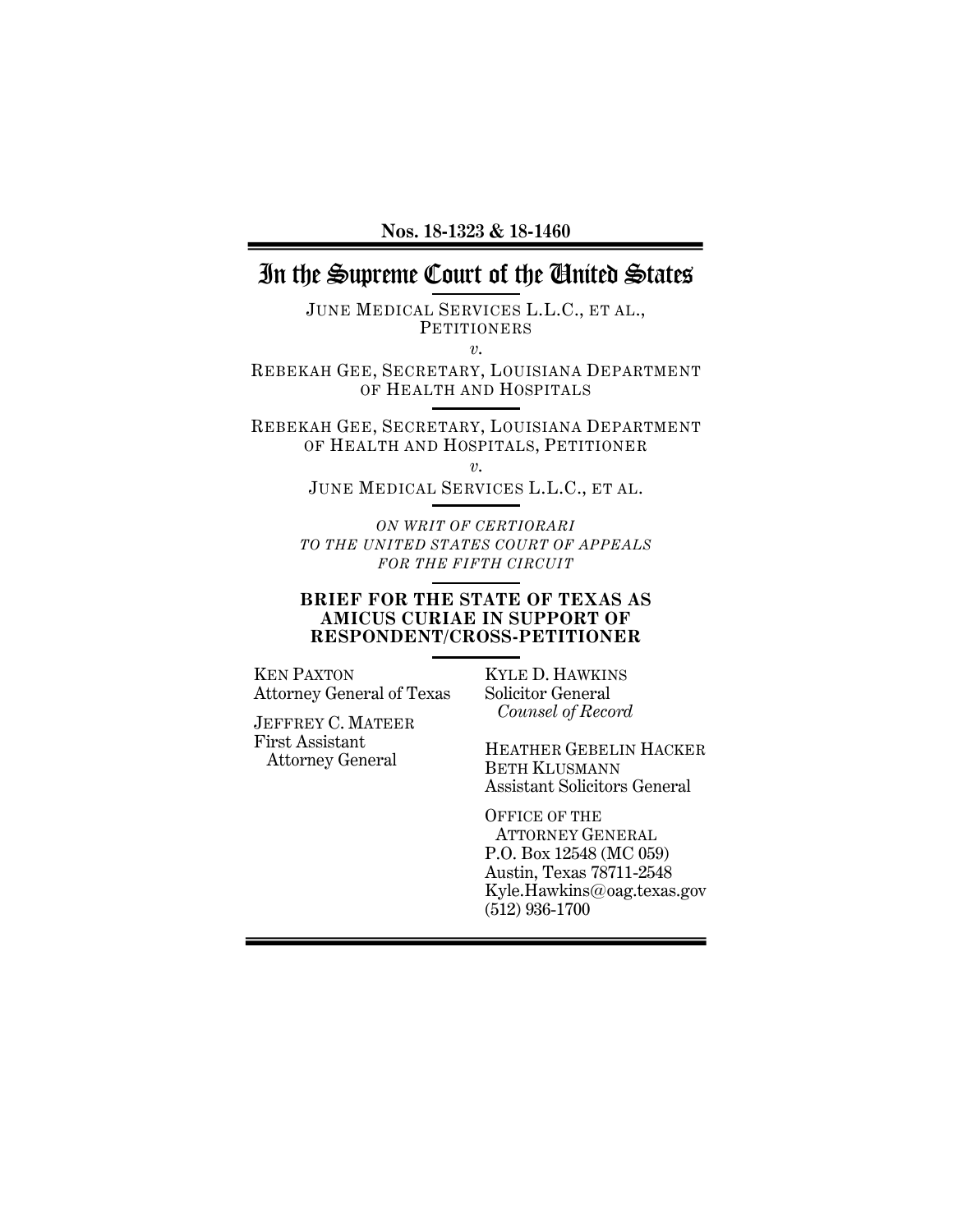## **TABLE OF CONTENTS**

|                                                                                                                                       | Page |
|---------------------------------------------------------------------------------------------------------------------------------------|------|
|                                                                                                                                       |      |
|                                                                                                                                       |      |
| Introduction and summary of the argument1                                                                                             |      |
|                                                                                                                                       |      |
| I. Abortion providers lack article III standing<br>to challenge abortion regulations on behalf of                                     |      |
| A. Abortion providers and their patients lack<br>the "close relationship" this Court's                                                |      |
| Third-party standing cannot be based<br>1.<br>on hypothetical future relationships. 5<br>Abortion providers' interests conflict<br>2. |      |
| B. There is no hindrance to patients bringing                                                                                         |      |
| C. The Court's other cases do not establish<br>that abortion providers have third-party                                               |      |
| D. The Court should repudiate Singleton10<br>1. Singleton was poorly reasoned11                                                       |      |
| Singleton is unworkable because it<br>2.<br>permits abortion providers to police                                                      |      |
| <i>Singleton</i> is inconsistent with related<br>3.<br>decisions<br>and subsequent                                                    |      |

(I)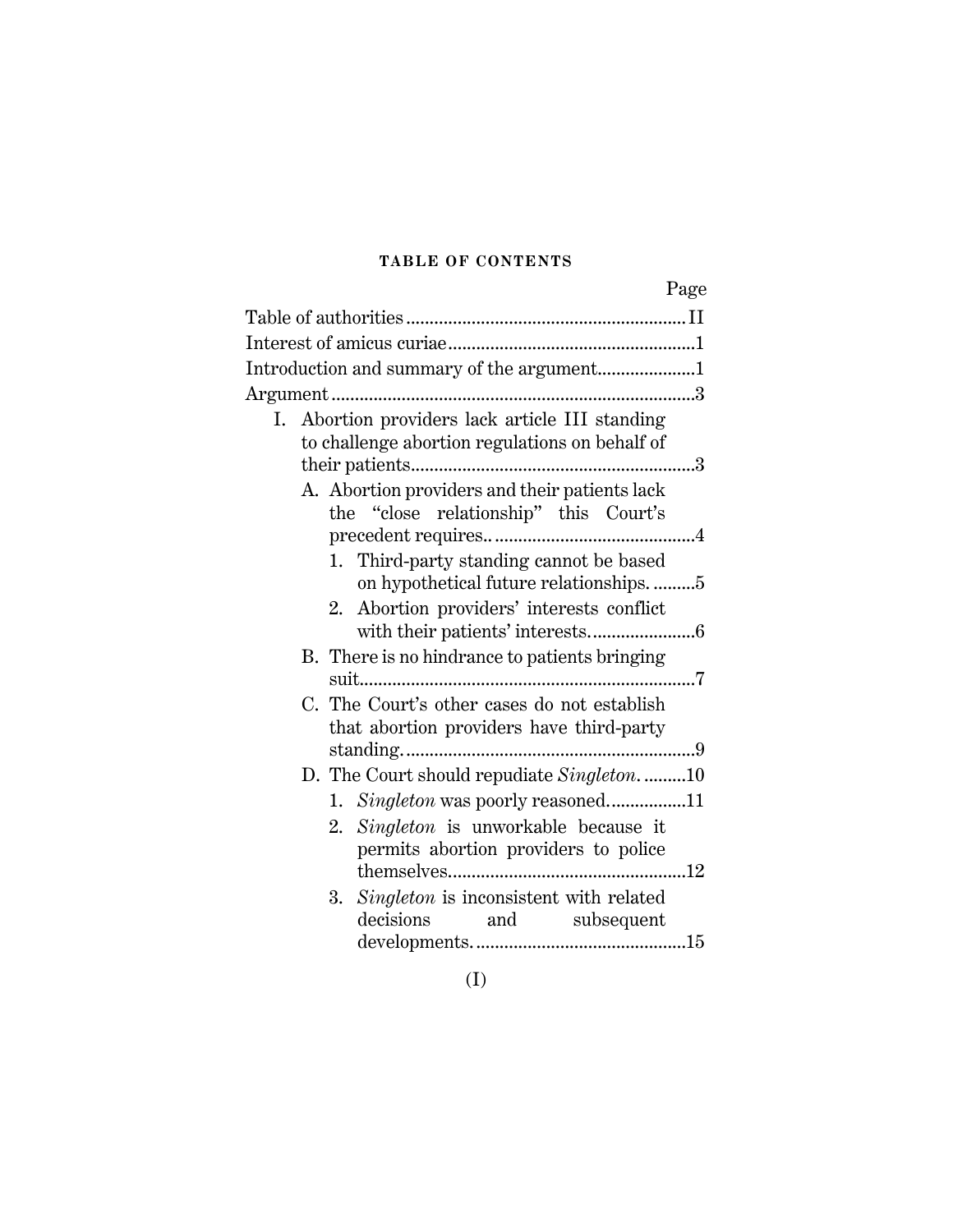| 4. Singleton does not implicate any                  |     |
|------------------------------------------------------|-----|
|                                                      |     |
| II. Hellerstedt is an unworkable "anomaly" and       |     |
|                                                      |     |
| A. <i>Hellerstedt's</i> application of the undue-    |     |
| burden standard was poorly reasoned and              |     |
| inconsistent with the Court's abortion               |     |
|                                                      |     |
| 1. Hellerstedt conflicts with Casey22                |     |
| 2. Hellerstedt is inconsistent with                  |     |
| <i>Mazurek</i> and <i>Gonzales</i> 25                |     |
| 3. Hellerstedt is inconsistent with the              |     |
| Court's large-fraction test for facial               |     |
| challenges to abortion-related laws. 29              |     |
| B. <i>Hellerstedt</i> 's unworkable rule has created |     |
|                                                      | .31 |
| C. No reliance interests justify retaining           |     |
|                                                      |     |
|                                                      |     |
|                                                      |     |

## **TABLE OF AUTHORITES**

Page(s)

## **Cases**:

| Abood v. Detroit Bd. of Educ.,       |
|--------------------------------------|
|                                      |
| Adarand Constructors, Inc., v. Peña, |
|                                      |

## II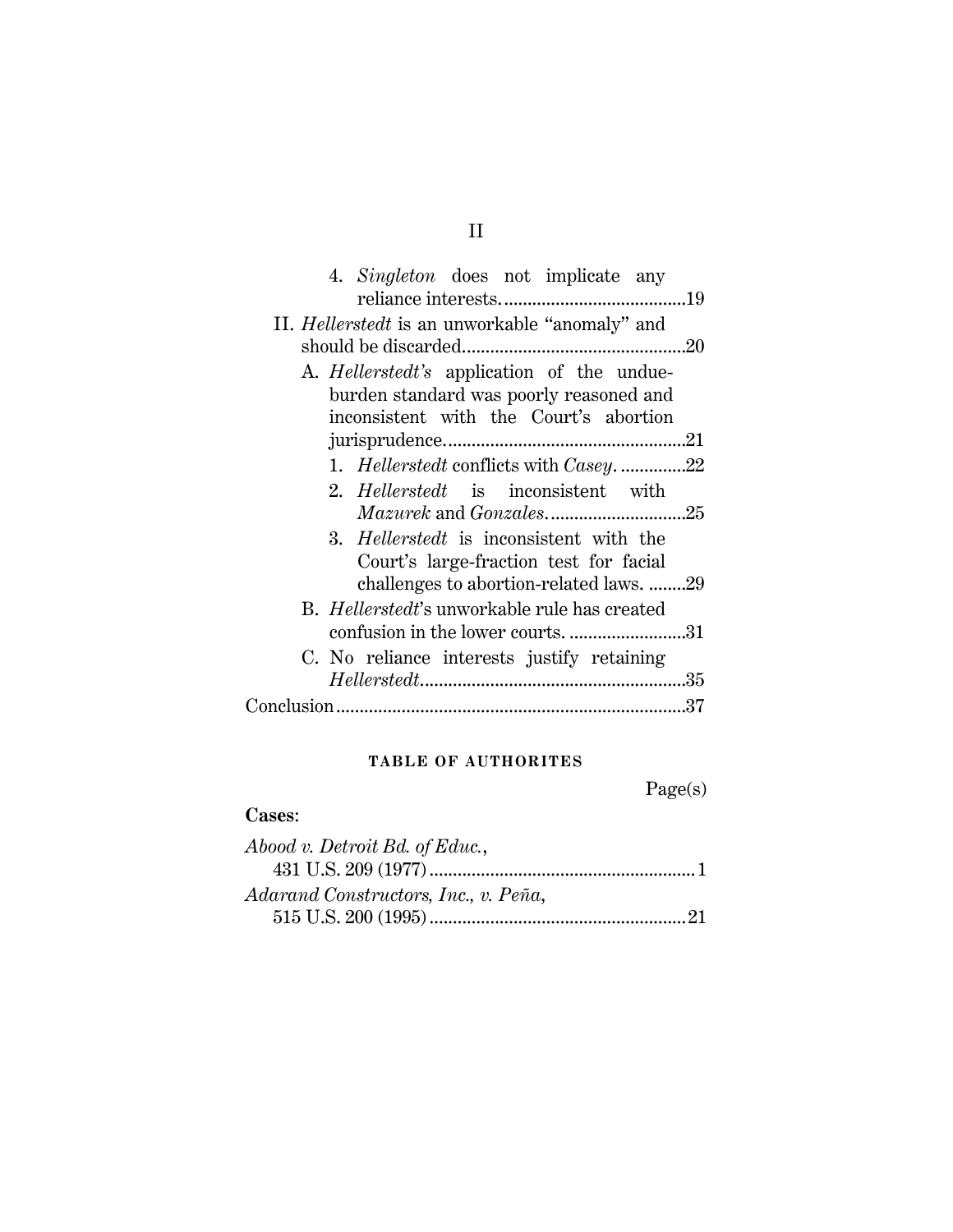| Amato v. Wilentz,                                     |
|-------------------------------------------------------|
|                                                       |
| Austin v. Mich. Chamber of Commerce,                  |
|                                                       |
| Barsky v. Bd. of Regents of Univ. of N.Y.,            |
|                                                       |
| Bellotti v. Baird,                                    |
|                                                       |
| Bonelli Cattle Co. v. Arizona,                        |
|                                                       |
| Booth v. Maryland,                                    |
|                                                       |
| Broadrick v. Oklahoma,                                |
|                                                       |
| Carey v. Population Servs., Int'l,                    |
|                                                       |
| Citizens United v. FEC,                               |
|                                                       |
| City of Akron v. Akron Ctr. for Reprod. Health, Inc., |
|                                                       |
| Cohen v. Hurley,                                      |
|                                                       |
| Craig v. Boren,                                       |
|                                                       |
| Daniels v. Williams,                                  |
|                                                       |
| Doe v. Bolton,                                        |
|                                                       |

# III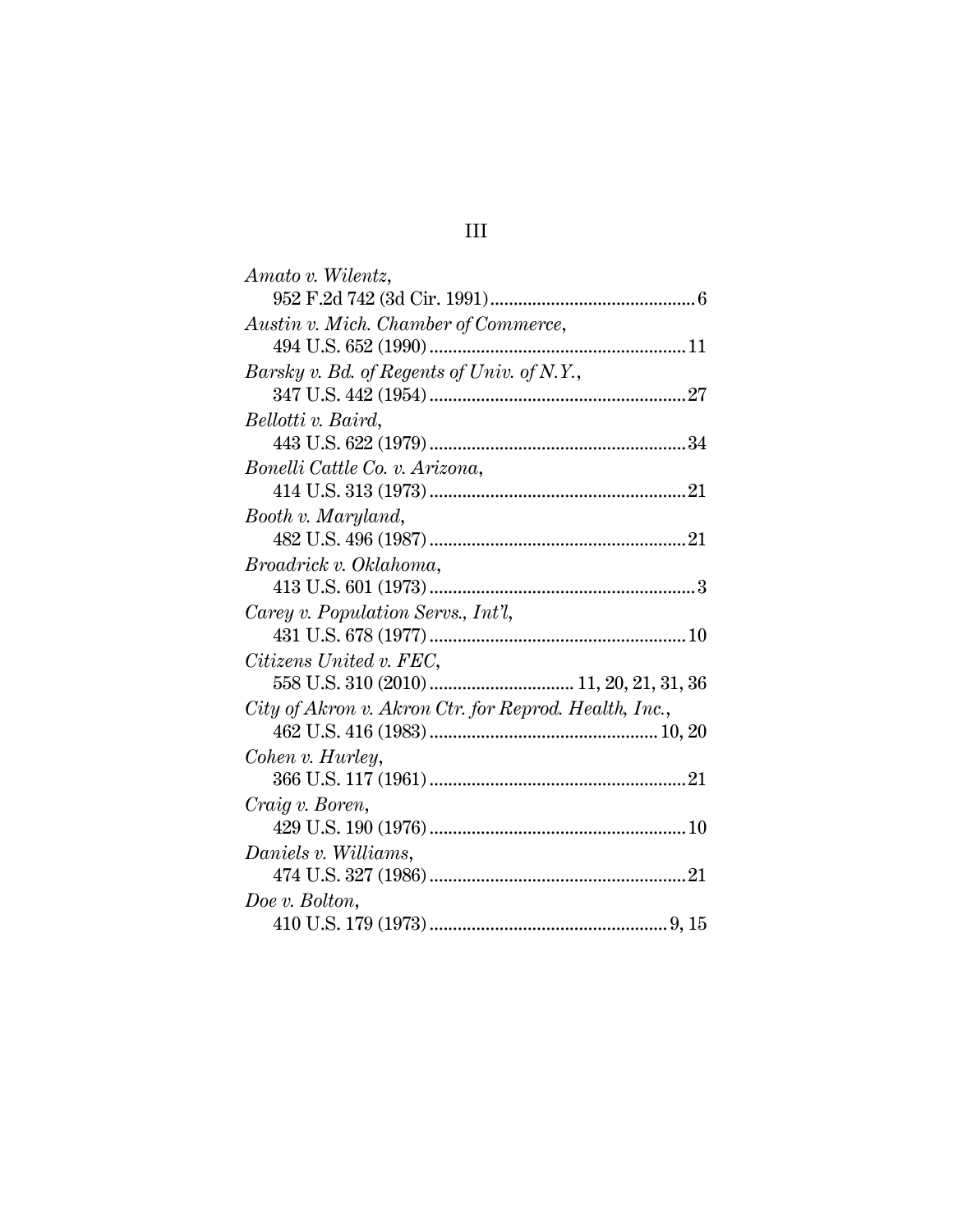| Doe v. Parson,                          |
|-----------------------------------------|
|                                         |
| Dove v. United States,                  |
|                                         |
| Durham v. United States,                |
|                                         |
| Edelman v. Jordan,                      |
|                                         |
| Elk Grove Unified Sch. Dist. v. Newdow, |
|                                         |
| Franchise Tax Bd. of Cal. v. Hyatt,     |
|                                         |
| In re Gee,                              |
|                                         |
| Gold Cross Ambulance & Transfer v. City |
| of Kansas City,                         |
|                                         |
| Gonzales v. Carhart,                    |
|                                         |
| Grady v. Corbin,                        |
|                                         |
| Gregg v. Georgia,                       |
|                                         |
| H.L. v. Matheson,                       |
|                                         |
| Harris v. Evans,                        |
|                                         |
| Harris v. W. Ala. Women's Ctr.,         |
|                                         |

IV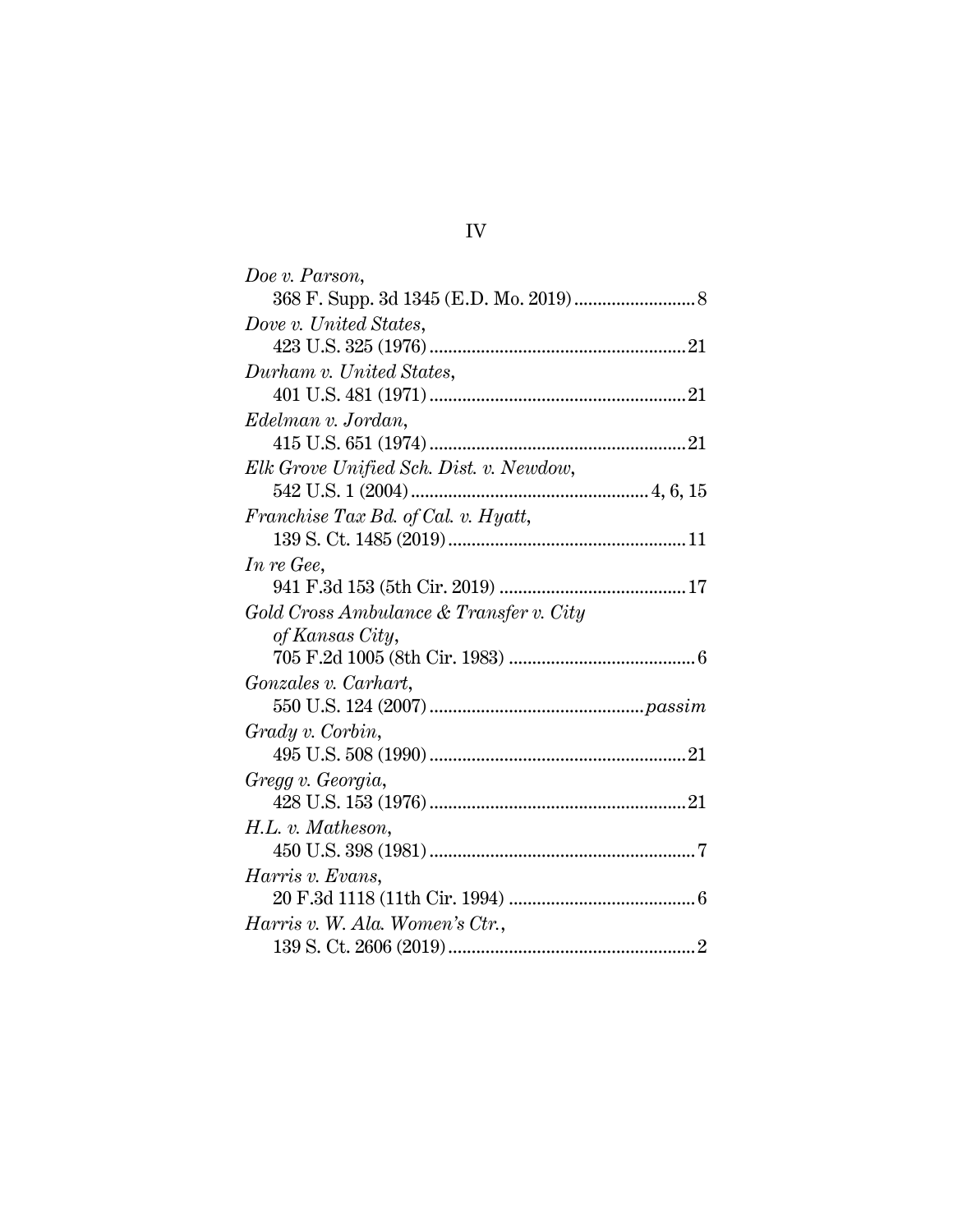| Isaacson v. Horne,                        |
|-------------------------------------------|
|                                           |
| J.D. v. Azar,                             |
|                                           |
| James v. United States,                   |
|                                           |
| Janus v. Am. Fed'n of State, Cty., & Mun. |
| Emps., Council 31,                        |
|                                           |
| Johnson v. United States,                 |
|                                           |
| Knick v. Twp. of Scott,                   |
|                                           |
| Kowalski v. Tesmer,                       |
|                                           |
| Lawrence v. Texas,                        |
|                                           |
| Lewis v. Casey,                           |
|                                           |
| Margaret S. v. Edwards,                   |
| 794 F.2d 994 (5th Cir. 1986)  16, 18      |
| Mazurek v. Armstrong,                     |
|                                           |
| McConnell v. FEC,                         |
|                                           |
| McGautha v. California,                   |
|                                           |
| Metro Broad., Inc. v. FCC,                |
|                                           |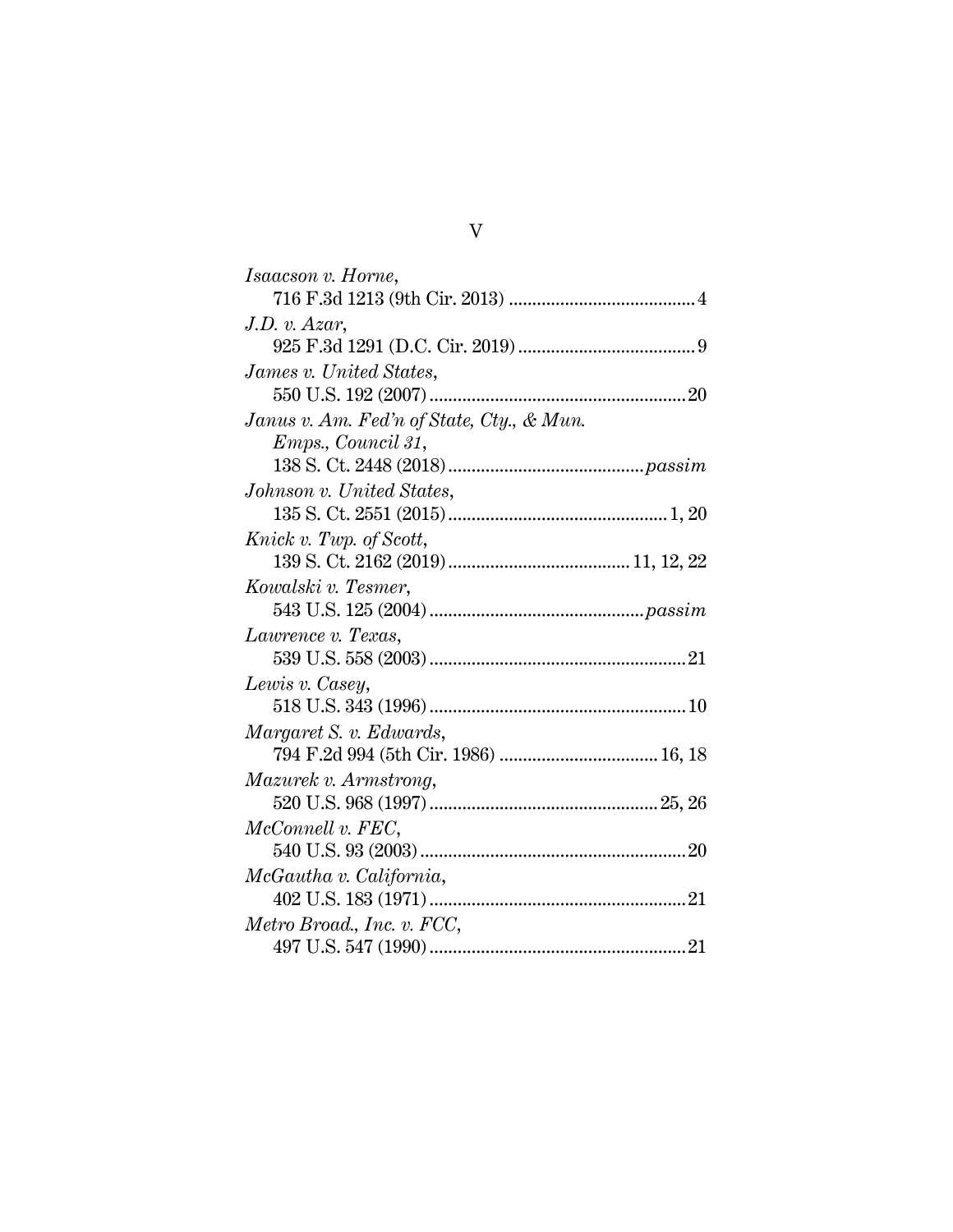| Minersville Sch. Dist. v. Gobitis,               |
|--------------------------------------------------|
|                                                  |
| Nevada v. Hall,                                  |
|                                                  |
| Oregon ex rel. State Land Bd. v. Corvallis       |
| Sand & Gravel Co.,                               |
|                                                  |
| Parratt v. Taylor,                               |
|                                                  |
| Payne v. Tennessee,                              |
|                                                  |
| Pearson v. Callahan,                             |
|                                                  |
| Pennsylvania v. Union Gas Co.,                   |
|                                                  |
| Planned Parenthood of Cent. Mo. v. Danforth,     |
|                                                  |
| Planned Parenthood of Cent. N.J. v. Farmer,      |
|                                                  |
| Planned Parenthood of Greater Ohio v. Hodges,    |
|                                                  |
| Planned Parenthood of Greater Tex.               |
| Surgical Health Servs. v. Abbott,                |
|                                                  |
| Planned Parenthood of Ind. & Ky., Inc. v. Adams, |
|                                                  |
|                                                  |
|                                                  |
| Planned Parenthood of Se. Pa. v. Casey,          |

## VI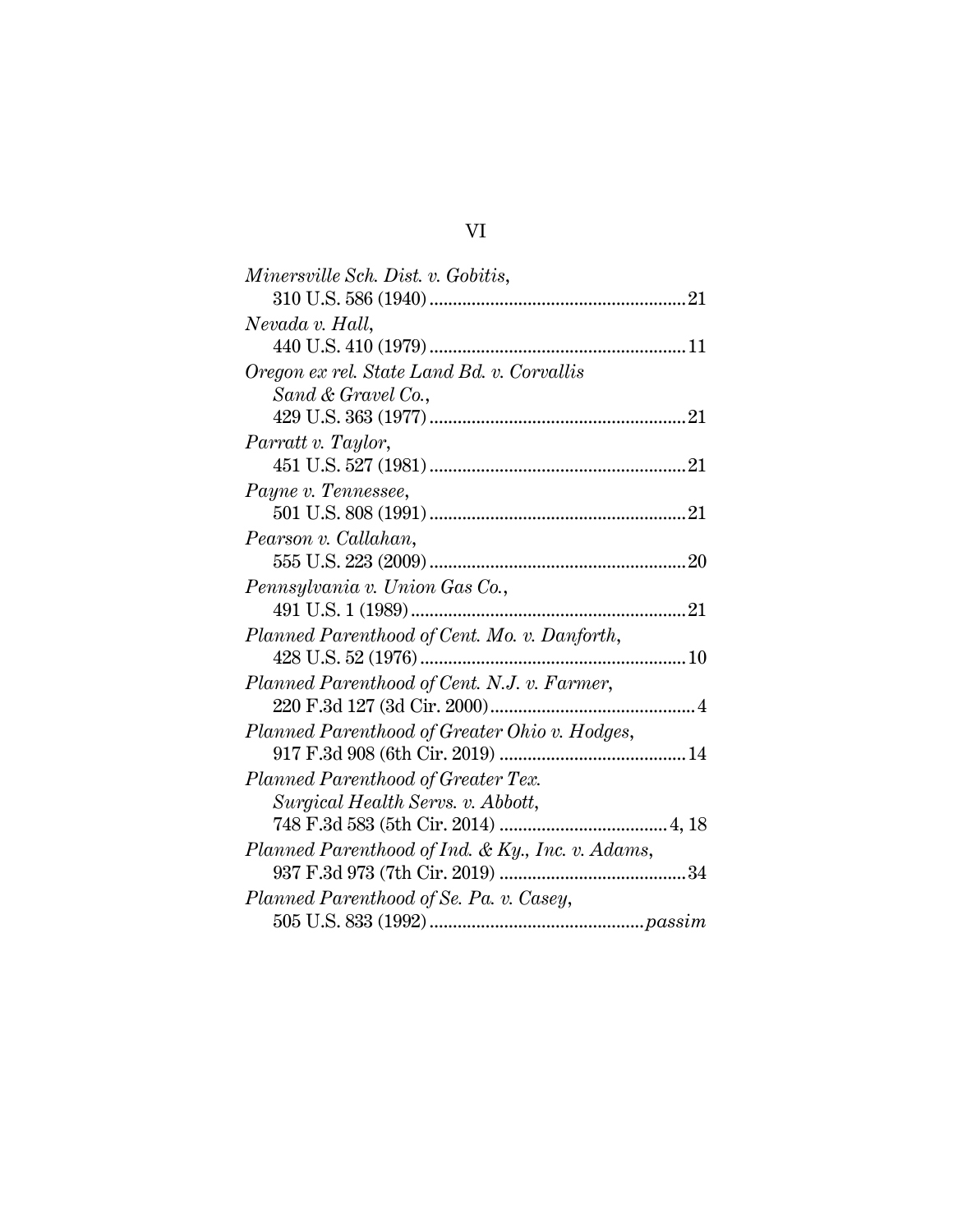| Robbins v. California,                         |  |
|------------------------------------------------|--|
|                                                |  |
| Roe v. Wade,                                   |  |
|                                                |  |
| Saucier v. Katz,                               |  |
|                                                |  |
| Sec'y of State of Md. v. Joseph H. Munson Co., |  |
|                                                |  |
| Seminole Tribe of Fla. v. Florida,             |  |
|                                                |  |
| Shapiro v. Thompson,                           |  |
|                                                |  |
| Singleton v. Wulff,                            |  |
|                                                |  |
| Smith v. Allwright,                            |  |
|                                                |  |
| South Carolina v. Gathers,                     |  |
|                                                |  |
| South Carolina v. Regan,                       |  |
|                                                |  |
| Spevack v. Klein,                              |  |
|                                                |  |
| Stenberg v. Carhart,                           |  |
|                                                |  |
| Sykes v. United States,                        |  |
|                                                |  |
| Thornburgh v. Am. Coll. of Obstetricians       |  |
| & Gynecologists,                               |  |
|                                                |  |
|                                                |  |

# VII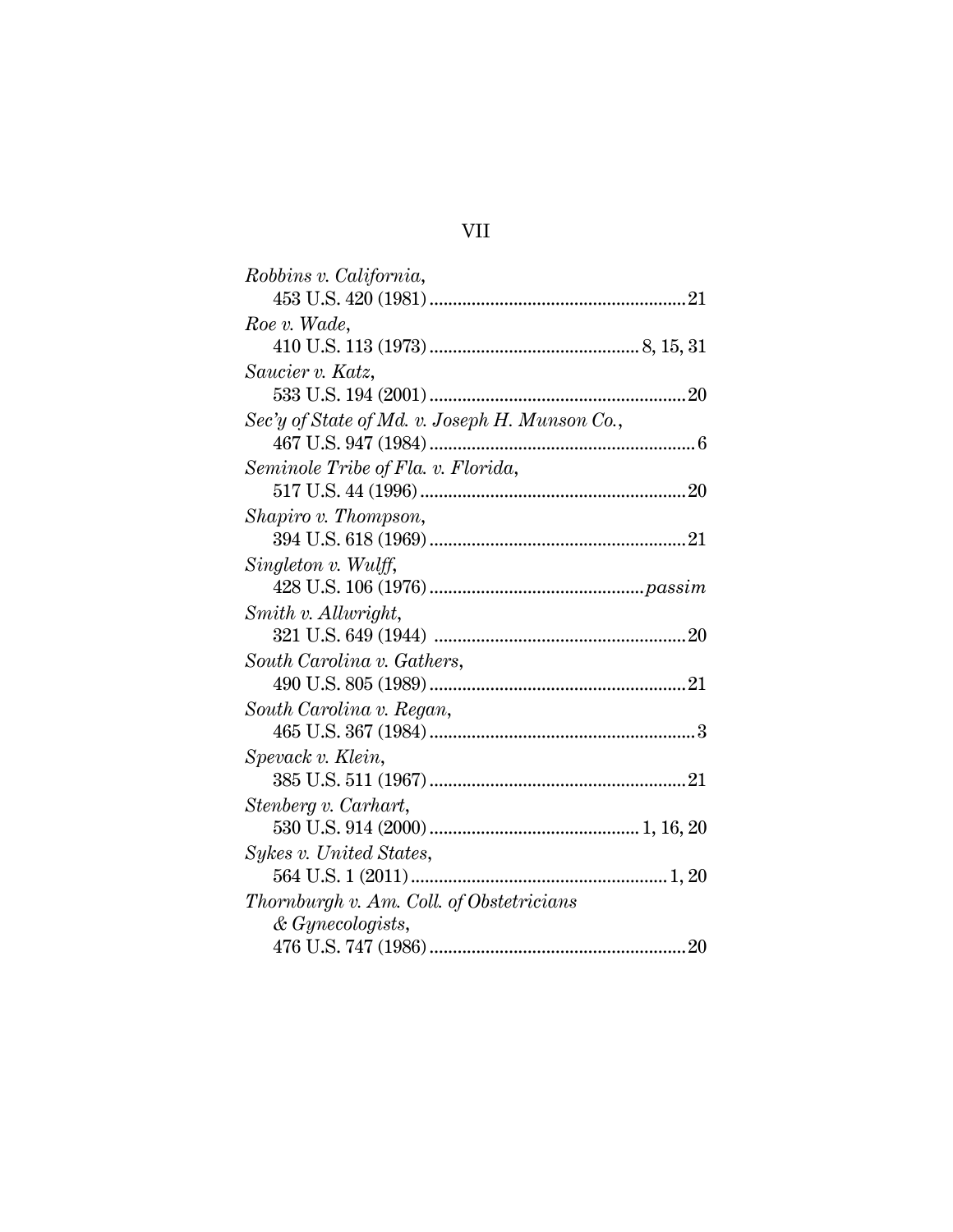## VIII

(W.D. Tex.) (Doc. 244).................................................[.14](#page-24-2)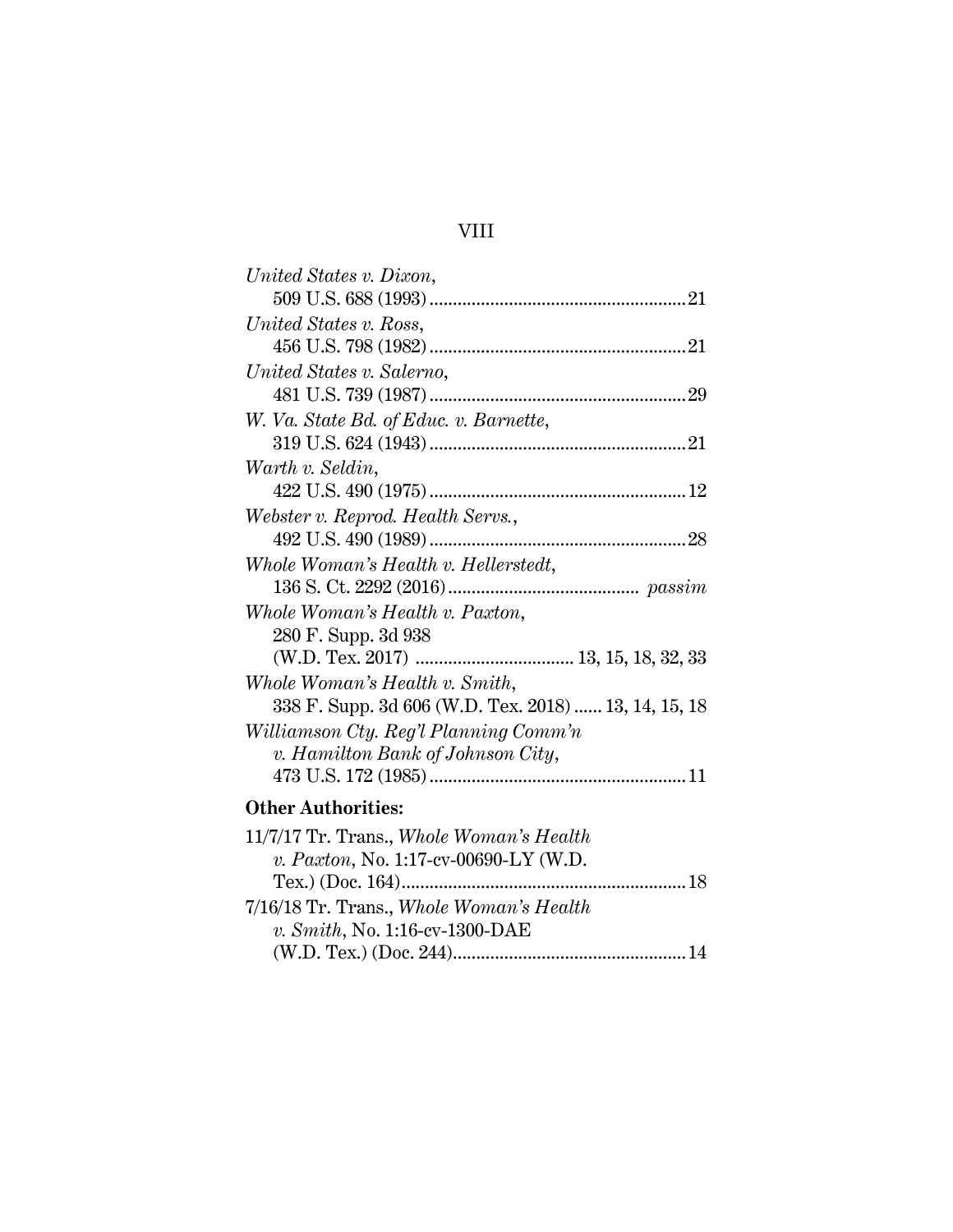# IX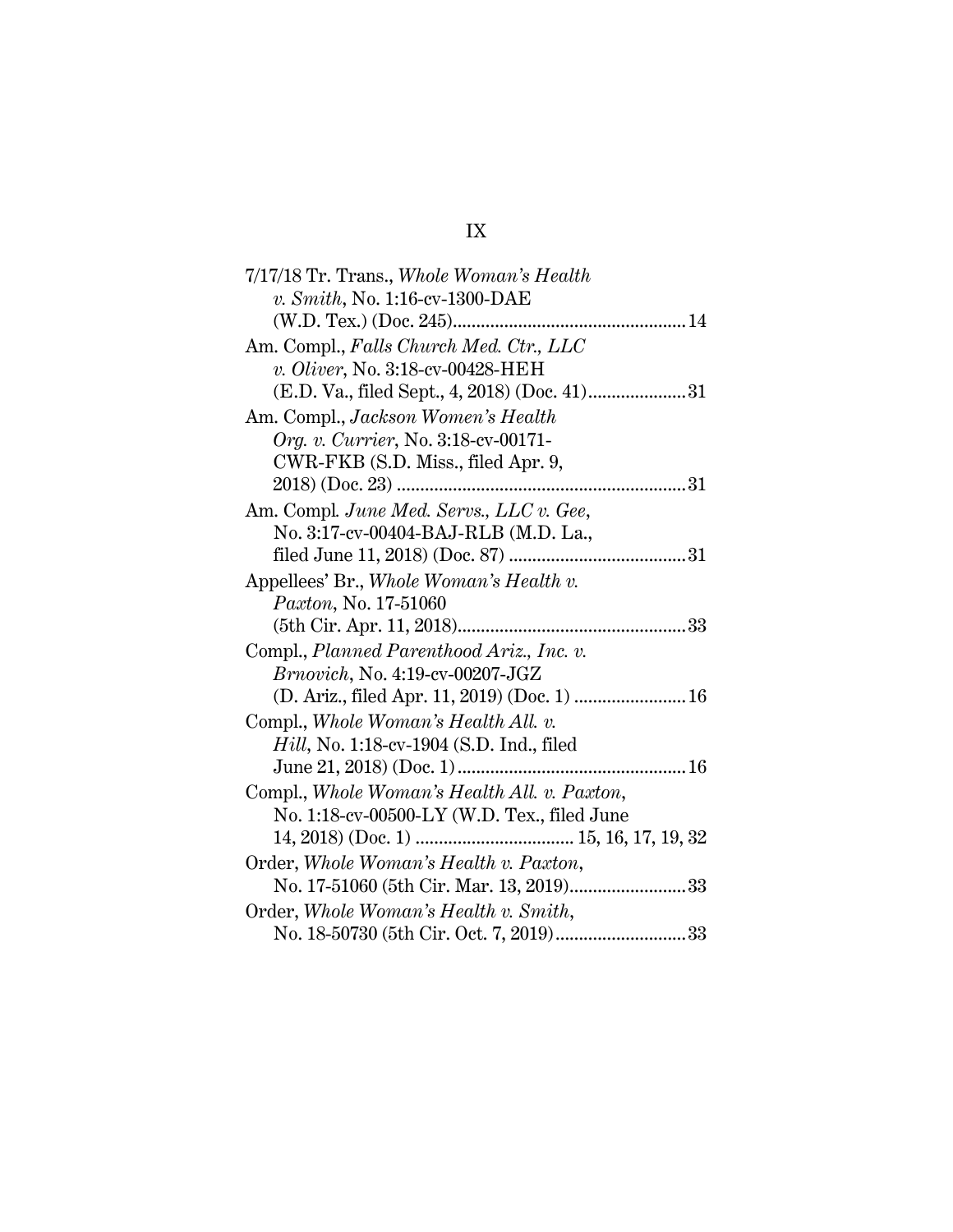| Ord. on Mot. For Attorney's Fees, Whole   |
|-------------------------------------------|
| Woman's Health v. Hellerstedt,            |
| No. 1:14-cv-00284-LY (W.D. Tex. Aug.      |
|                                           |
| Pls.' Resp. to Mot. to Dismiss, Whole     |
| Woman's Health All. v. Paxton,            |
| No. 1:18-cv-00500-LY (W.D. Tex. filed     |
|                                           |
| Slip Op., Planned Parenthood of Ind. $\&$ |
| Ky. v. Box, No. 17-2428 (7th Cir. Oct.    |
|                                           |

# X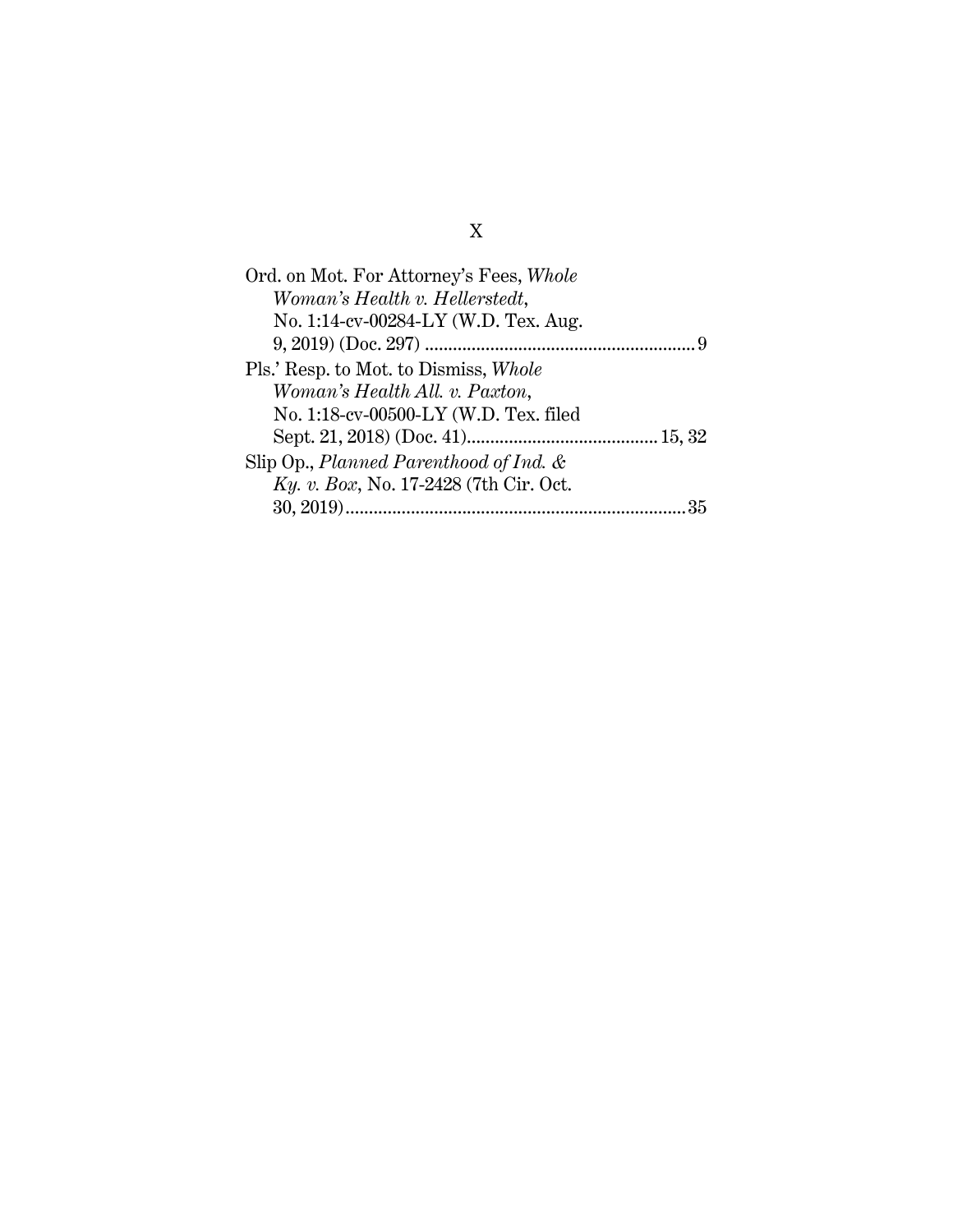#### **INTEREST OF AMICUS CURIAE**

<span id="page-11-0"></span>Amicus curiae is the State of Texas.<sup>[1](#page-11-6)</sup> Texas, like other States, has a strong interest in protecting both women's health and unborn life, and regulates abortion in order to further those important state interests. As a target of multiple challenges to state laws regulating abortion, and as the state litigant in *Whole Woman's Health v. Hellerstedt*, 136 S. Ct. 2292 (2016), Texas has a strong interest in the outcome of this case and whether the Court's decisions in *Hellerstedt* and *Singleton v. Wulff*, 428 U.S. 106 (1976), have continuing vitality.

## <span id="page-11-2"></span>**INTRODUCTION AND SUMMARY OF THE ARGUMENT**

<span id="page-11-1"></span>Whether old or new, this Court does not adhere to plainly erroneous decisions. Sometimes, this Court discards longstanding law. *E.g.*, *Janus v. Am. Fed'n of State, Cty., & Mun. Emps., Council 31*, 138 S. Ct. 2448 (2018) (overruling *Abood v. Detroit Bd. of Educ.*, 431 U.S. 209 (1977)). Other times, it repudiates its own decisions just a few Terms after they were issued. *E.g.*, *Johnson v. United States*, 135 S. Ct. 2551 (2015) (overruling *Sykes v. United States*, 564 U.S. 1 (2011) after four years); *Gonzales v. Carhart*, 550 U.S. 124 (2007) (contradicting *Stenberg v. Carhart*, 530 U.S. 914 (2000) after seven years).

This case presents the opportunity to discard two plainly erroneous decisions—one old, one new. Most importantly, the Court should repudiate *Singleton*, which

 $\overline{a}$ 

<span id="page-11-5"></span><span id="page-11-4"></span><span id="page-11-3"></span>(1)

<span id="page-11-6"></span><sup>&</sup>lt;sup>1</sup> No counsel for any party authored this brief, in whole or in part. No person or entity other than the amicus contributed monetarily to its preparation or submission.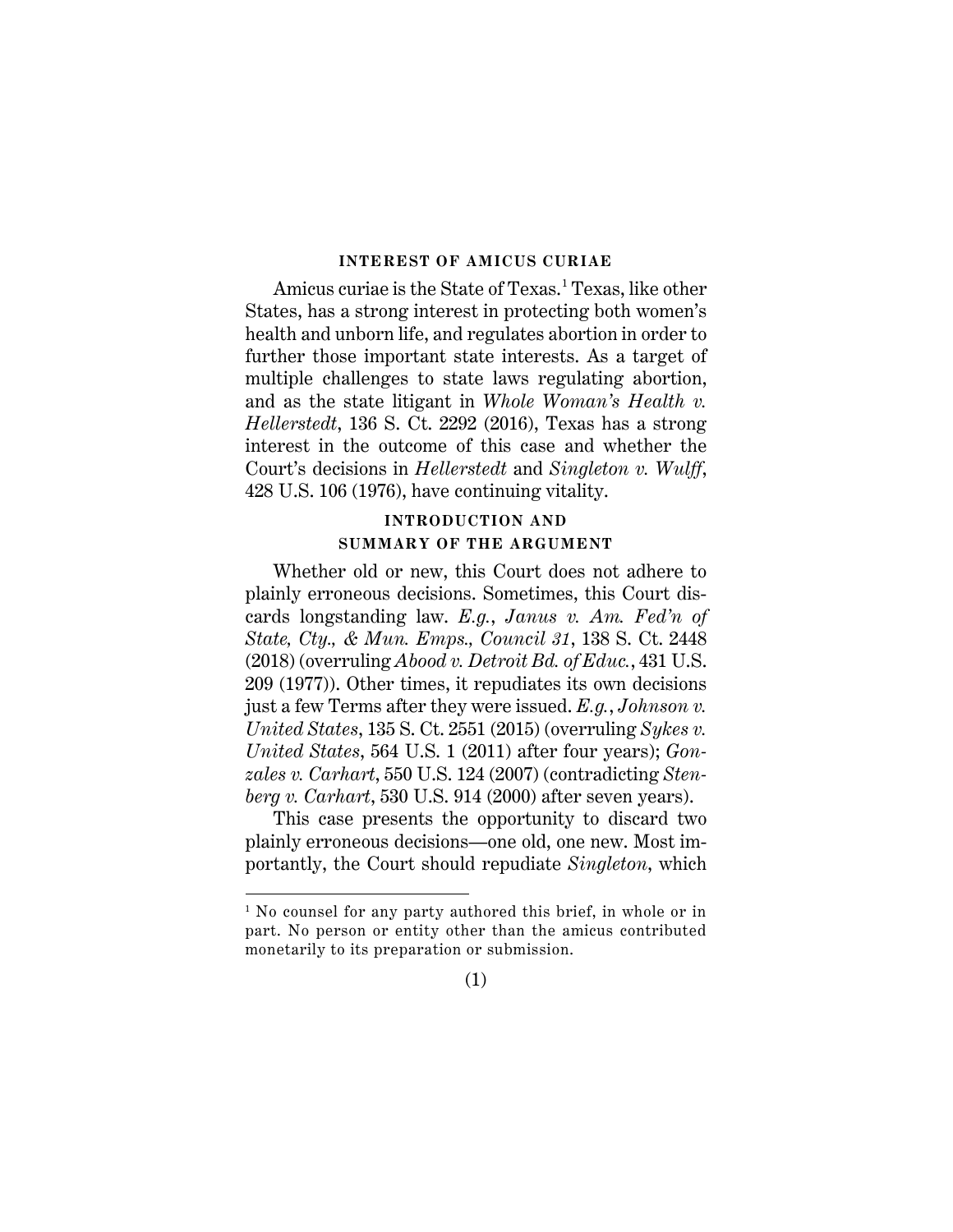granted special solicitude to abortion providers by exempting them from the third-party-standing rules that apply to everyone else. The Court should instead hold that abortion providers do not have Article III standing to challenge, supposedly on behalf of their patients, common-sense abortion regulations that protect patients from unsafe practices *by those very same providers*.

<span id="page-12-0"></span>If it reaches the merits, the Court should discard *Hellerstedt*, which was wrong the day it was decided. Its reasoning conflicts with related decisions, creating a mess that displaces States from their traditional regulatory role and substitutes federal judges. As a result, "abortion jurisprudence has spiraled out of control." *Harris v. W. Ala. Women's Ctr.*, 139 S. Ct. 2606, 2607 (2019) (Thomas, J., concurring). There is no better way to start reining in this Court's wayward jurisprudence than to jettison *Hellerstedt*.

To be sure, the Court need not overrule anything to rule for the state defendant. The Fifth Circuit correctly demonstrated that the factual record in this case requires upholding Louisiana's law even under *Hellerstedt*'s faulty reasoning. Nevertheless, Texas submits that the better course is to correct errors when they are apparent—especially those as pernicious as *Singleton* and *Hellerstedt*. Rather than permit these problems to fester any longer, the Court should eliminate their origin.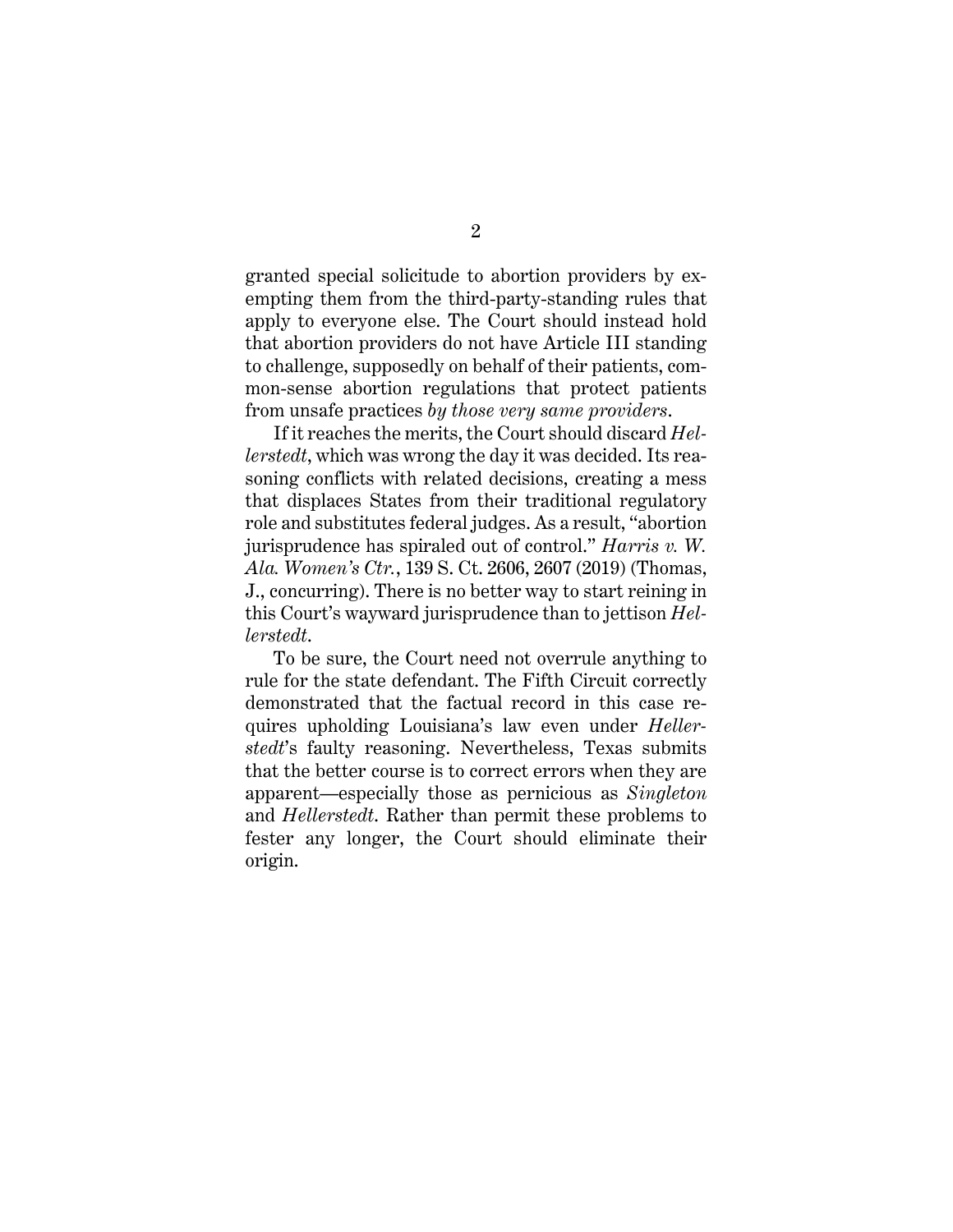#### <span id="page-13-2"></span>**ARGUMENT**

## <span id="page-13-1"></span><span id="page-13-0"></span>**I. Abortion Providers Lack Article III Standing to Challenge Abortion Regulations on Behalf of Their Patients.**

"[U]nder our constitutional system[,] courts are not roving commissions assigned to pass judgment on the validity of the Nation's laws." *Broadrick v. Oklahoma*, 413 U.S. 601, 610-11 (1973). Nor are they "*ex officio* medical board[s] with powers to approve or disapprove medical and operative practices and standards[.]" *Gonzales*, 550 U.S. at 164 (internal citation omitted). Yet *Singleton*'s dramatic expansion of Article III's limits on the federal judiciary has transformed courts into exactly those.

To have standing in a typical lawsuit, a litigant must assert his own rights, not those of a third party. *Kowalski v. Tesmer*, 543 U.S. 125, 129 (2004). The Court, however, has created an exception to that rule: litigants may assert the rights of third parties when (1) the litigant has a "close" relationship with the third party; and (2) some "hindrance" affects the third party's ability to protect her own interests. *Id.* at 130; *see also South Carolina v. Regan*, 465 U.S. 367, 380 (1984) (explaining that third-party standing is "the exception rather than the rule").

<span id="page-13-3"></span>Properly applied, the Court's third-party-standing doctrine does not permit abortion providers to challenge abortion regulations "on behalf of" hypothetical future patients, especially when women can bring their own lawsuits. But a four-Justice plurality in *Singleton* permitted abortion providers to assert the rights of patients in a suit regarding Medicaid coverage for elective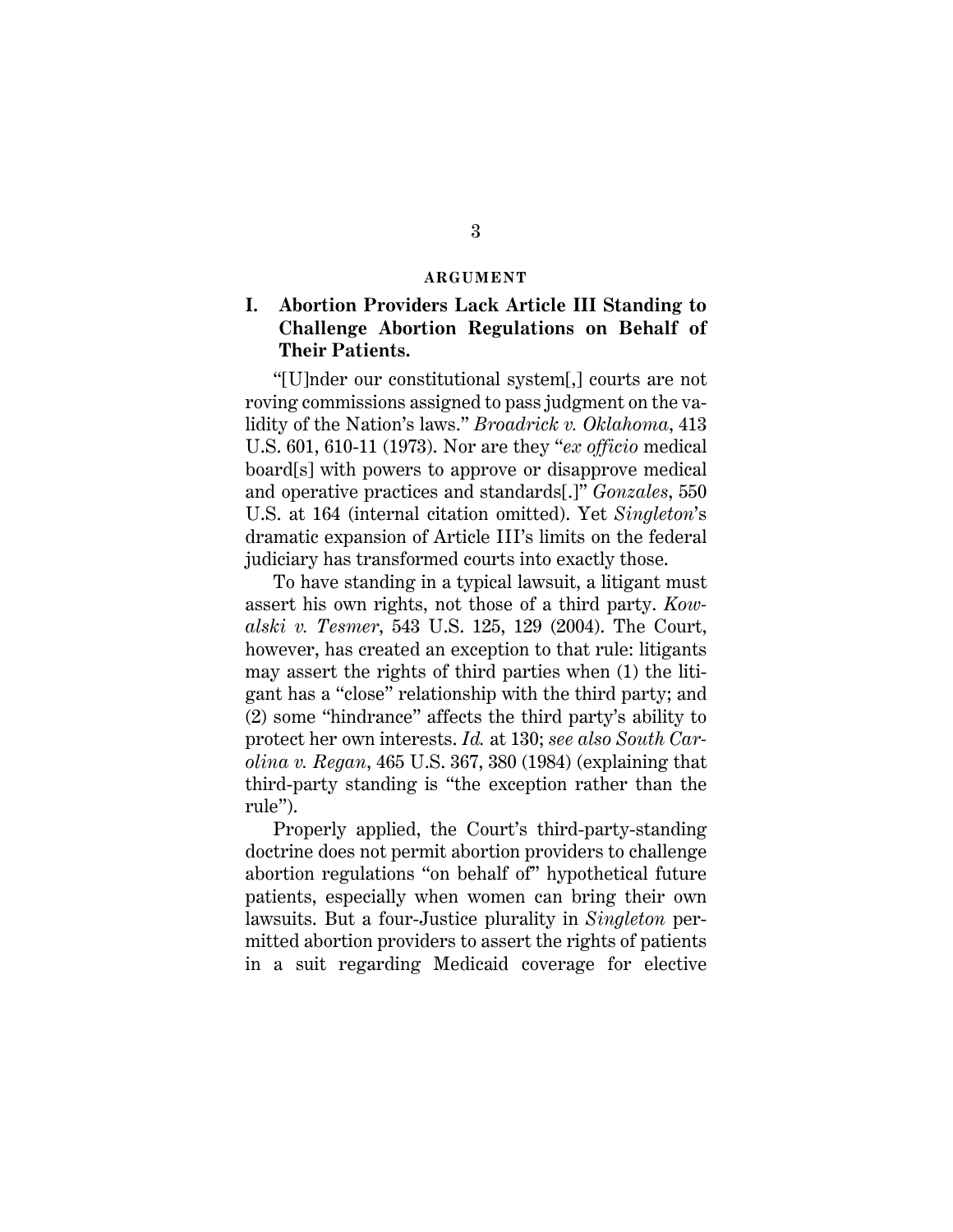abortions. 428 U.S. at 113-18 (plurality op.). Although this Court has never subsequently relied on the *Singleton* plurality opinion to hold that abortion providers have third-party standing, lower courts do so routinely and presume that abortion providers are proper parties to raise women's constitutional rights in court. *See, e.g.*, *Planned Parenthood of Greater Tex. Surgical Health Servs. v. Abbott*, 748 F.3d 583, 589 nn.7-8 (5th Cir. 2014); *Isaacson v. Horne*, 716 F.3d 1213, 1221 (9th Cir. 2013); *Planned Parenthood of Cent. N.J. v. Farmer*, 220 F.3d 127, 147 (3d Cir. 2000).

<span id="page-14-3"></span><span id="page-14-2"></span><span id="page-14-1"></span>The *Singleton* plurality was poorly reasoned. It has wrought havoc on the Court's abortion precedent. And when paired with the Court's other rules of abortion exceptionalism, *Singleton* has enabled abortion providers to obtain judgments that would be denied to any other litigant. The Court should repudiate the *Singleton* plurality and hold that abortion providers do not have standing to assert the constitutional rights of their patients.

## <span id="page-14-0"></span>**A. Abortion providers and their patients lack the "close relationship" this Court's precedent requires.**

This Court's recent decisions set out stringent requirements for third-party standing. *Kowalski* prohibits basing third-party standing on hypothetical future relationships, while *Elk Grove Unified School District v. Newdow*, 542 U.S. 1 (2004), underscores that the litigant's and third party's interests cannot conflict. Each demonstrates that abortion providers lack third-party standing.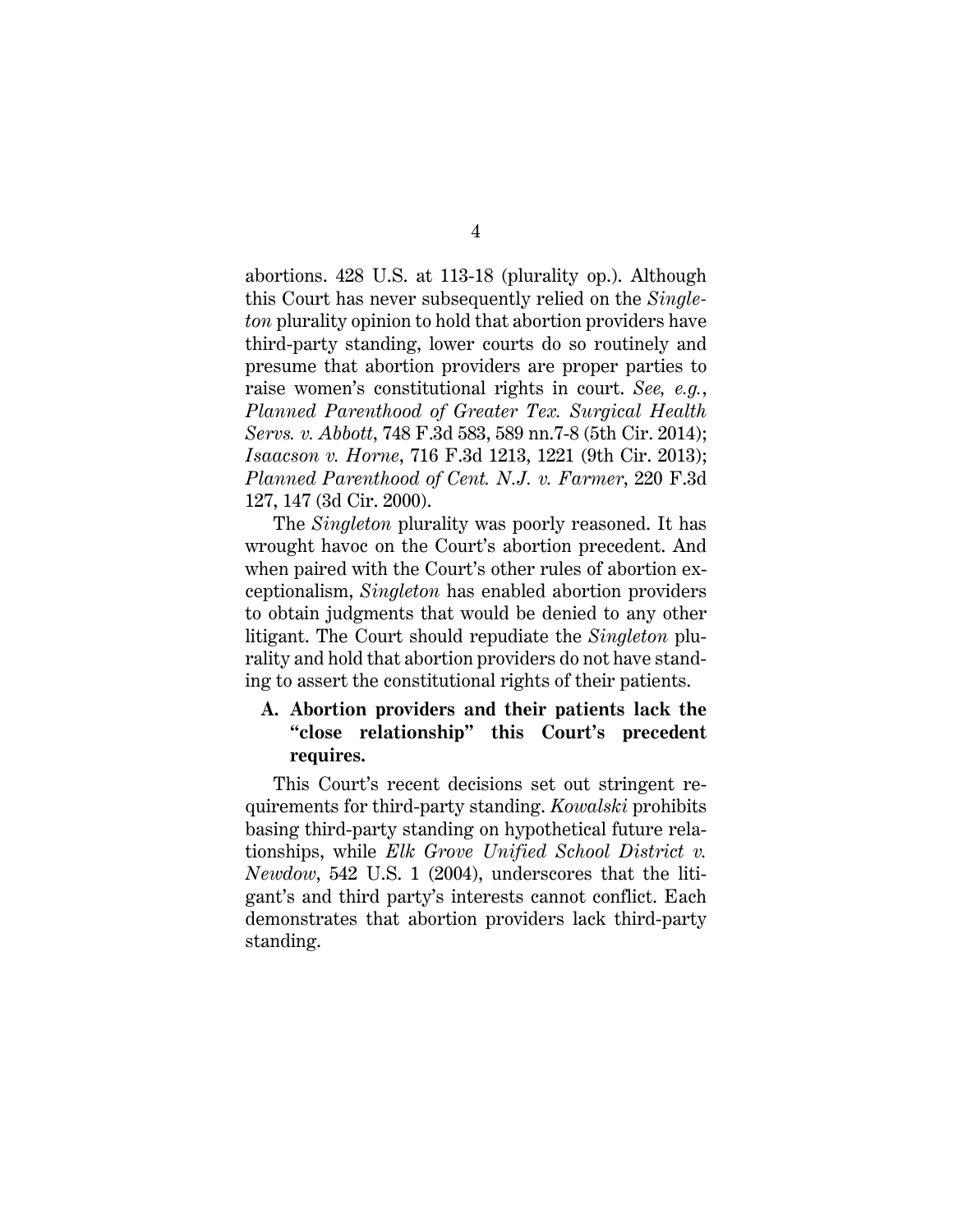## **1. Third-party standing cannot be based on hypothetical future relationships.**

<span id="page-15-0"></span>*Kowalski*, the Court's most recent decision on thirdparty standing, controls the close-relationship analysis here. *Kowalski* held that attorneys lacked third-party standing to bring constitutional claims regarding the denial of appellate counsel on behalf of criminal defendants who would be their future clients. 543 U.S. at 131. The Court contrasted an "*existing* attorney-client relationship," which could support third-party standing, with a "*hypothetical* attorney-client relationship," which could not. *Id.* The Court concluded that the attorneys "d[id] not have a 'close relationship' with their alleged 'clients'; indeed, they ha[d] no relationship at all." *Id.*

There is no material difference between the hypothetical attorney-client relationship that was insufficient in *Kowalski* and the hypothetical provider-patient relationship in abortion litigation. Abortion providers seeking injunctive relief sue on behalf of hypothetical future patients who would allegedly suffer harm by enforcement of the abortion regulation. *See, e.g.*, *Hellerstedt*, 136 S. Ct. at 2301 (seeking injunctive relief); *Gonzales*, 550 U.S. at 133 (same). *Kowalski* confirms that this nonexistent relationship cannot permit third-party standing. 543 U.S. at 131.

As the Court stated in *Kowalski*, "it would be a short step from the . . . grant of third-party standing in this case to a holding that lawyers generally have third-party standing to bring in court the claims of future unascertained clients." *Id*. at 134 (alteration in original). The same is true for abortion providers. The lack of an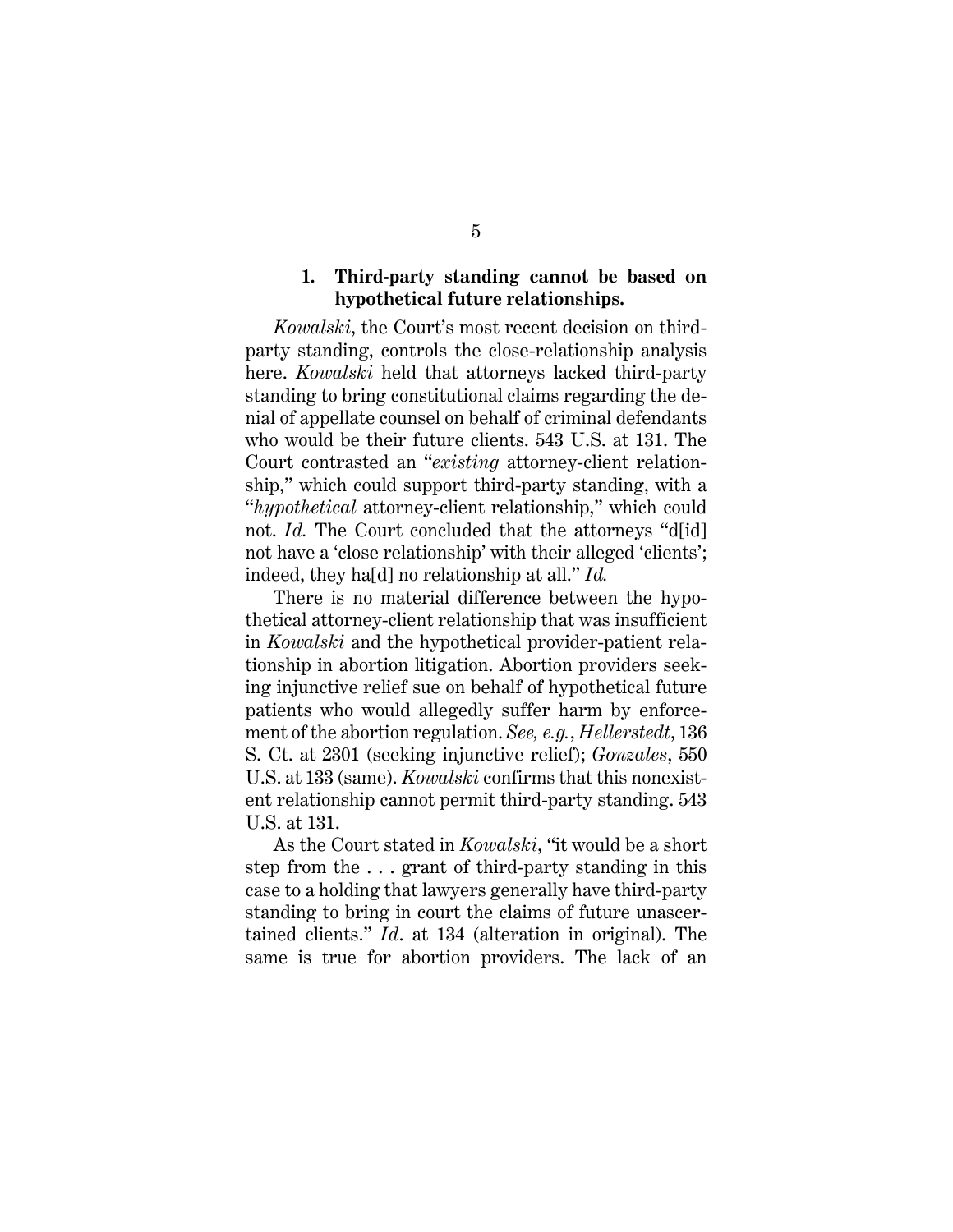existing relationship with the patients on whose behalf they bring suit prohibits application of the third-partystanding doctrine.

## <span id="page-16-2"></span><span id="page-16-0"></span>**2. Abortion providers' interests conflict with their patients' interests.**

Abortion providers also lack a "close relationship" with their patients because their interests conflict. The Court recently confirmed this limitation on third-party standing in *Newdow*. *Newdow* held that a father did not have standing to assert an Establishment Clause claim on behalf of his daughter because the evidence showed, among other things, that his religious beliefs were different from hers. 542 U.S. at 15 & n.7. Because their interests were "not parallel" but "potentially in conflict," the father could not assert third-party standing. *Id*.

<span id="page-16-5"></span>*Newdow*'s conclusion that a conflict of interest forecloses third-party standing is neither novel nor controversial. As early as 1984, the Court held that third-party standing is available only when the plaintiff's and third party's interests were "completely consistent[.]" *Sec'y of State of Md. v. Joseph H. Munson Co.*, 467 U.S. 947, 958 (1984). And the courts of appeals routinely cite the existence of conflicts of interest as a reason to deny thirdparty standing. *See, e.g.*, *Harris v. Evans*, 20 F.3d 1118, 1125 (11th Cir. 1994); *Amato v. Wilentz*, 952 F.2d 742, 750 (3d Cir. 1991); *Gold Cross Ambulance & Transfer v. City of Kansas City*, 705 F.2d 1005, 1016 (8th Cir. 1983).

<span id="page-16-4"></span><span id="page-16-3"></span><span id="page-16-1"></span>The Court has already recognized that abortion providers' interests do not align with patients' interests in multiple contexts. While abortion providers often sue to enjoin health-and-safety regulations, the Court has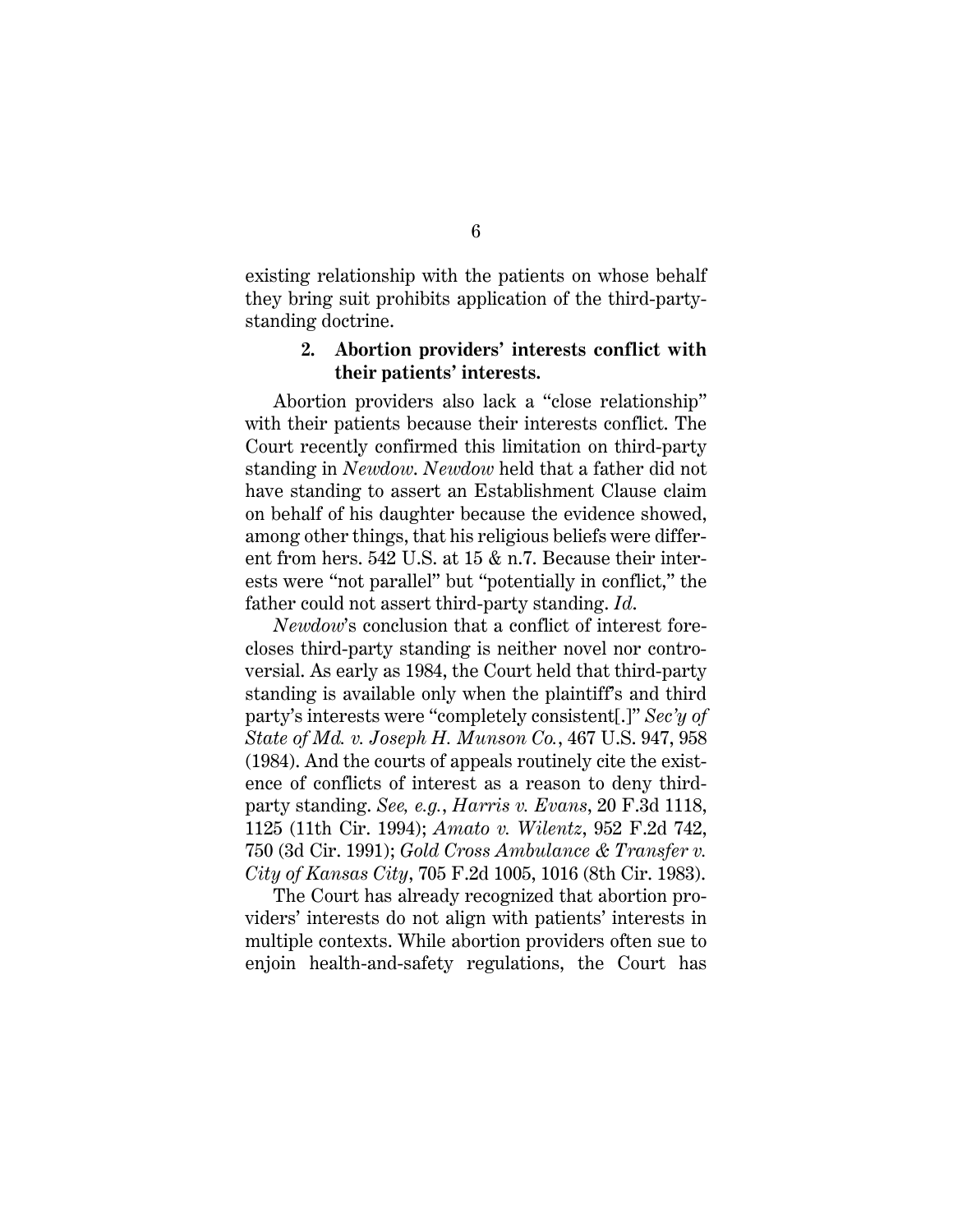noted the horrifying results that can occur when clinics are unregulated by the States. *Hellerstedt*, 136 S. Ct. at 2313-14 (discussing Kermit Gosnell's "[d]irty," "unsanitary" clinic, which had been uninspected for years). Further, even though failing to provide a patient all relevant information prior to an abortion can lead to "[s]evere depression" and "devastating psychological consequences," the Court recognized that many abortion doctors "prefer not to disclose precise details" regarding abortion to their patients. *Gonzales*, 550 U.S. at 159; *Planned Parenthood of Se. Pa. v. Casey*, 505 U.S. 833, 882 (1992) (plurality op.).<sup>[2](#page-17-2)</sup> Yet providers regularly challenge informed-consent laws. And abortion providers frequently oppose parental-notice laws designed to ensure a minor has the support she needs to make a decision regarding abortion, despite the Court's acknowledgment that "[i]t seems unlikely that [a minor] will obtain adequate counsel and support from the attending physician at an abortion clinic[.]" *H.L. v. Matheson*, 450 U.S. 398, 410 (1981).

<span id="page-17-1"></span>Simply put, abortion providers' interests do not align with their patients' interests. Women need safe clinics, relevant information, and adequate counsel when considering abortion. Lawsuits brought by abortion providers to weaken those protections conflict with patients' interests. *Newdow* thus forecloses third-party standing.

#### <span id="page-17-0"></span>**B. There is no hindrance to patients bringing suit.**

The second requirement for third-party standing is that there must be a genuine obstacle or hindrance to the

l

<span id="page-17-2"></span><sup>2</sup> Unless otherwise indicated, citations to *Casey* are to the plurality opinion.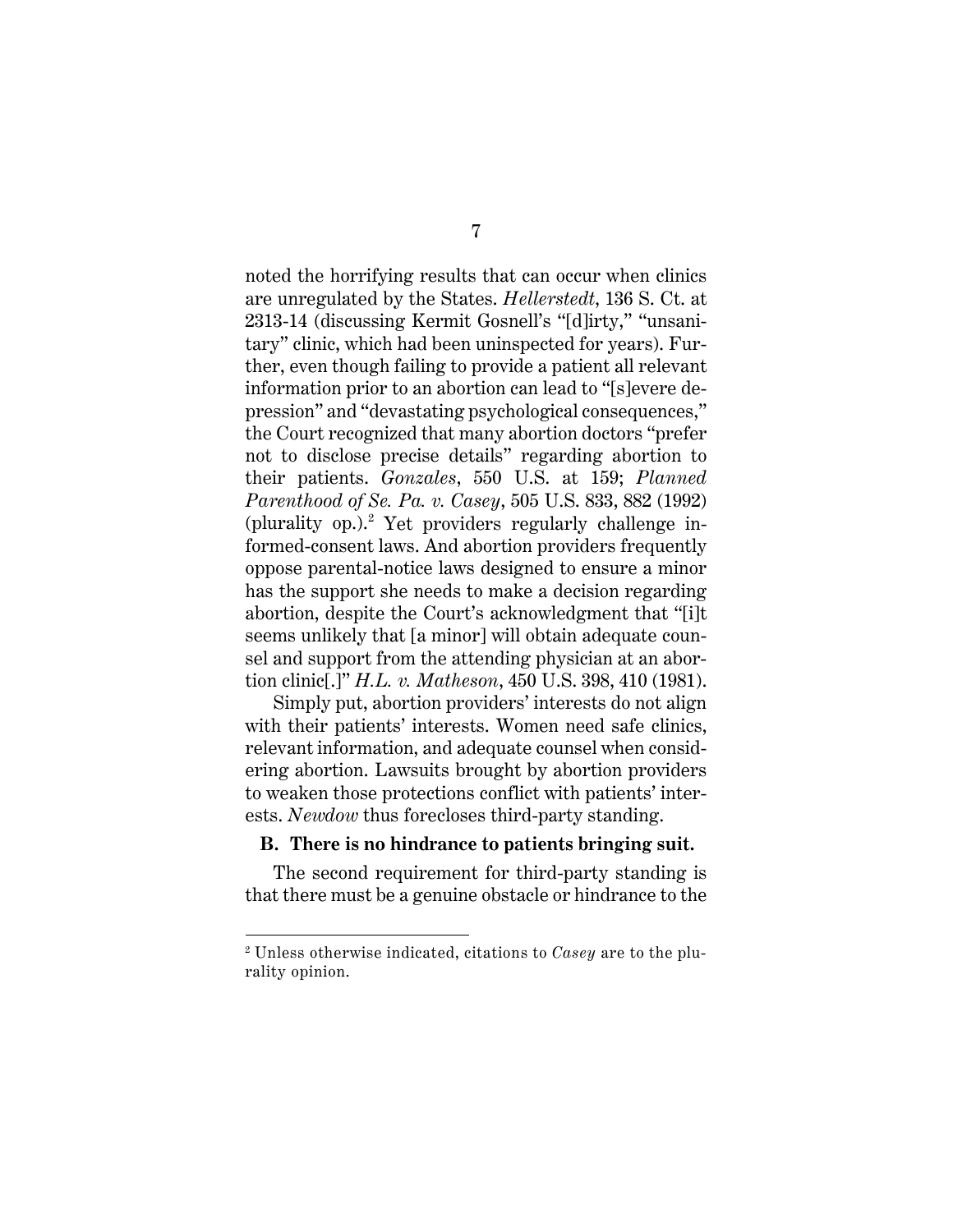third party's ability to protect her own interests. *Kowalski*, 543 U.S. at 130. Notwithstanding the obvious that women can and do bring suits to challenge abortion regulations[3](#page-18-1) —Plaintiffs and their amici assert that women are hindered from bringing suit for three core reasons. Each is wrong.

First, Plaintiffs and their amici assert that women do not want to bring suit due to concerns about privacy and "stigma." June Med. BIO 27-28; Am. Coll. of Obstetricians & Gynecologists (ACOG) Amicus Br. 28; Whole Woman's Health (WWH) Amicus Br. 16-24. But as many women have done in the past, a woman challenging an abortion regulation may proceed pseudonymously. *See, e.g.*, *Roe v. Wade*, 410 U.S. 113, 120 n.4 (1973).

A second objection is the potential mootness of the lawsuit, either after the woman obtains an abortion or gives birth. June Med. BIO 28. But *Roe* provided the solution to any mootness concerns by applying the capableof-repetition-yet-evading-review exception. 410 U.S. at 125.

The final objection is one of means—abortion providers assert that they are in a better financial position to bring suit. ACOG Amicus Br. 28-29; WWH Amicus Br. 24-28. But *Kowalski* rejected that reasoning, holding that forcing "indigent," "unsophisticated" criminal defendants to assert their rights *pro se* was not a hindrance that permitted third-party standing. 543 U.S. at 131-33. Unlike the *pro se* criminal defendants in *Kowalski*, a woman challenging an abortion restriction could easily obtain counsel. Large law firms and advocacy

<span id="page-18-0"></span>l

<span id="page-18-1"></span><sup>3</sup> *See, e.g., Doe v. Parson*, 368 F. Supp. 3d 1345 (E.D. Mo. 2019).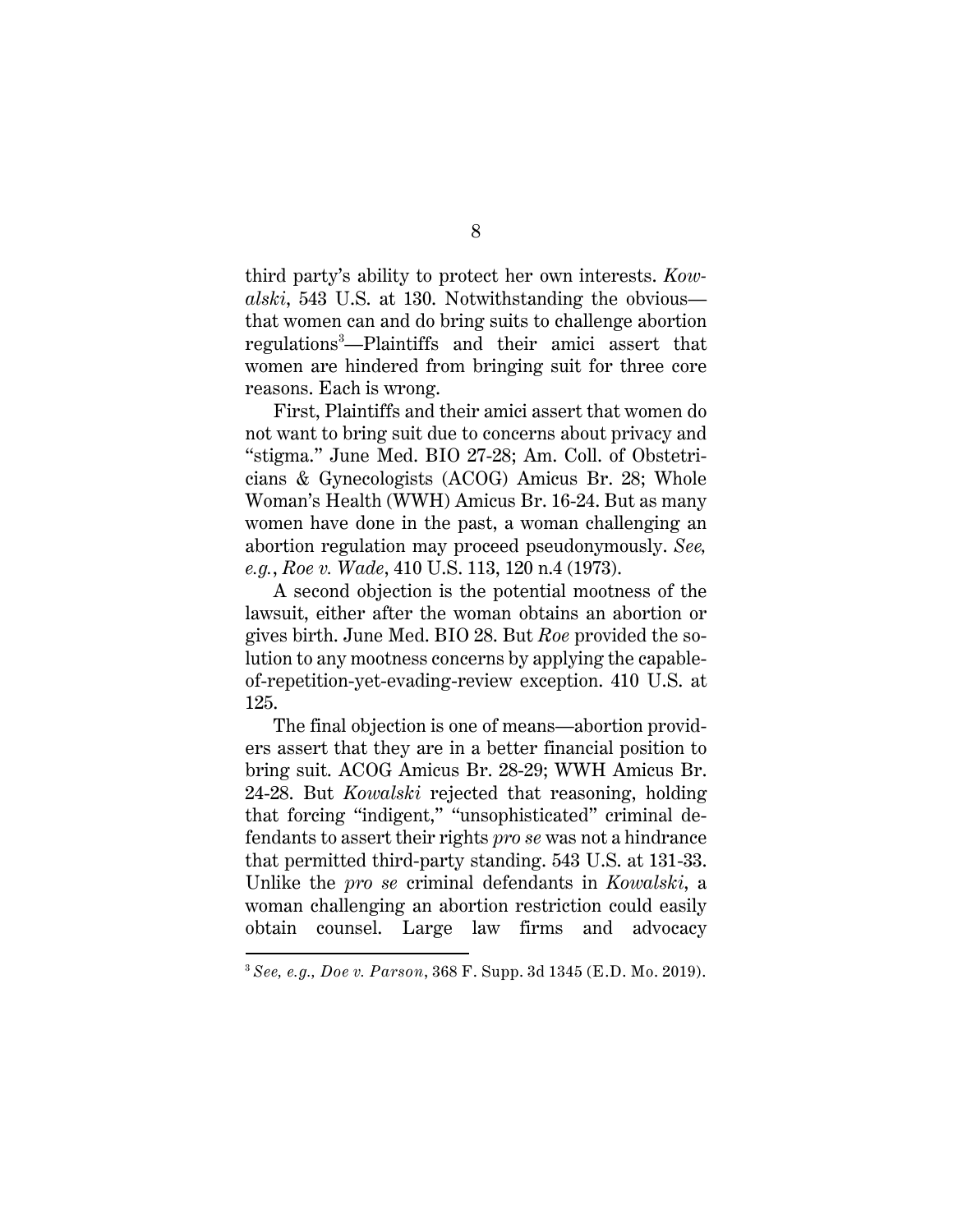<span id="page-19-2"></span>organizations routinely represent abortion-provider plaintiffs, often with the hope of millions of dollars in attorneys' fees if victorious. *See, e.g.*, Ord. on Mot. for Attorney's Fees, *Whole Woman's Health v. Hellerstedt*, No. 1:14-cv-00284-LY (W.D. Tex. Aug. 9, 2019) (Doc. 297). Indeed, even a teenaged, unlawfully present alien with no substantial connection to this country can secure sophisticated, specialized counsel and bring a class-action challenge to an abortion regulation. *See J.D. v. Azar*, 925 F.3d 1291 (D.C. Cir. 2019) (per curiam).

<span id="page-19-1"></span>There is no genuine obstacle preventing a woman from challenging an abortion regulation. Abortion providers cannot satisfy the hindrance prong of the thirdparty-standing analysis.

### <span id="page-19-0"></span>**C. The Court's other cases do not establish that abortion providers have third-party standing.**

Plaintiffs wrongly assert that *Doe v. Bolton*, 410 U.S. 179, 188 (1973), held that abortion providers are appropriate plaintiffs to bring suit on behalf of their patients. June Med. BIO 17-18. But *Doe* made no reference to third-party standing and did not indicate that the plaintiff-physicians would be asserting their patients' rights. 410 U.S. at 188. Such a holding would have been unnecessary, given that a patient (Mary Doe) was one of the plaintiffs. *Id.* Moreover, several claims concerned the *physicians'* rights, not the *patients'* rights, making the physicians proper plaintiffs on their own. *Id.* at 191, 193 (asserting vagueness claims and a due-process right to practice medicine). *Doe* does not hold that abortion providers have third-party standing.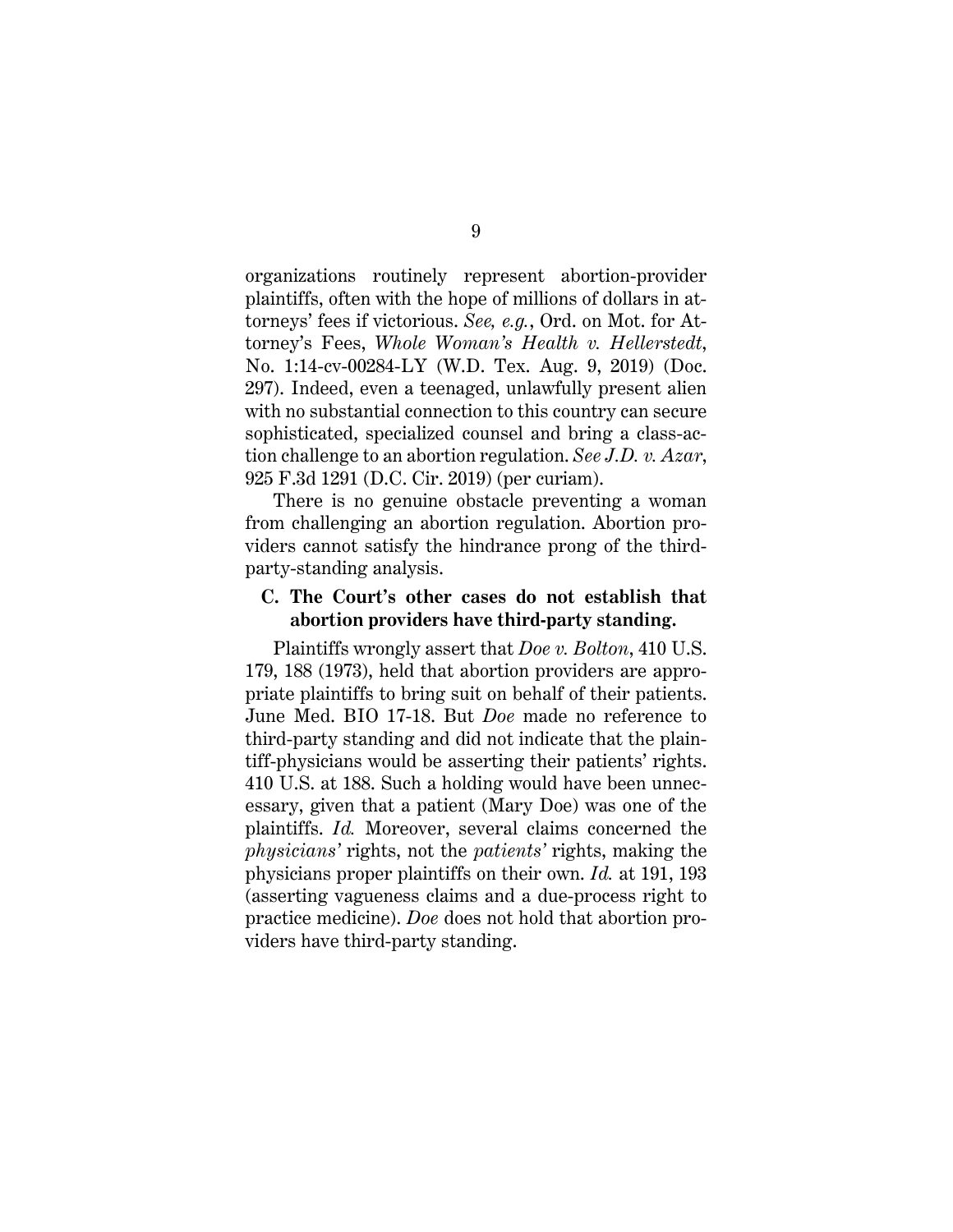<span id="page-20-5"></span><span id="page-20-2"></span>The Court has wrongly cited *Doe* for the proposition that abortion providers have third-party standing in two other cases, but neither actually applies the third-party standing doctrine. *See City of Akron v. Akron Ctr. for Reprod. Health, Inc.*, 462 U.S. 416, 440 n.30 (1983); *Planned Parenthood of Cent. Mo. v. Danforth*, 428 U.S. 52, 62 (1976). The remainder of the Court's abortion cases fail to address standing at all, which means they have "no precedential effect" with respect to standing. *See Lewis v. Casey*, 518 U.S. 343, 352 n.2 (1996) (stating that "the existence of unaddressed jurisdictional defects has no precedential effect").

<span id="page-20-4"></span><span id="page-20-3"></span><span id="page-20-1"></span>Other non-abortion cases relied on by Plaintiffs have been undermined by *Kowalski*, which controls the analysis here. June Med. BIO 24. For example, the vendor/customer relationships that supported third-party standing in *Craig v. Boren*, 429 U.S. 190, 193-97 (1976), and *Carey v. Population Services, International*, 431 U.S. 678, 683-84 (1977), would likely no longer withstand scrutiny as they concerned only *potential* customers. Moreover, in neither case did the Court discuss the hindrance prong of the third-party-standing analysis, *Carey*, 431 U.S. at 683-84; *Craig*, 429 U.S. at 193-97, nor can a genuine obstacle to such lawsuits be imagined.

#### <span id="page-20-0"></span>**D. The Court should repudiate Singleton.**

The only remaining basis for finding that abortion providers have third-party standing is the four-Justice plurality in *Singleton*. 428 U.S. at 113-18 (plurality op.). But this Court has never since relied on the *Singleton* plurality to hold that abortion providers have third-party standing. And despite the 4-4 tie in *Singleton* on the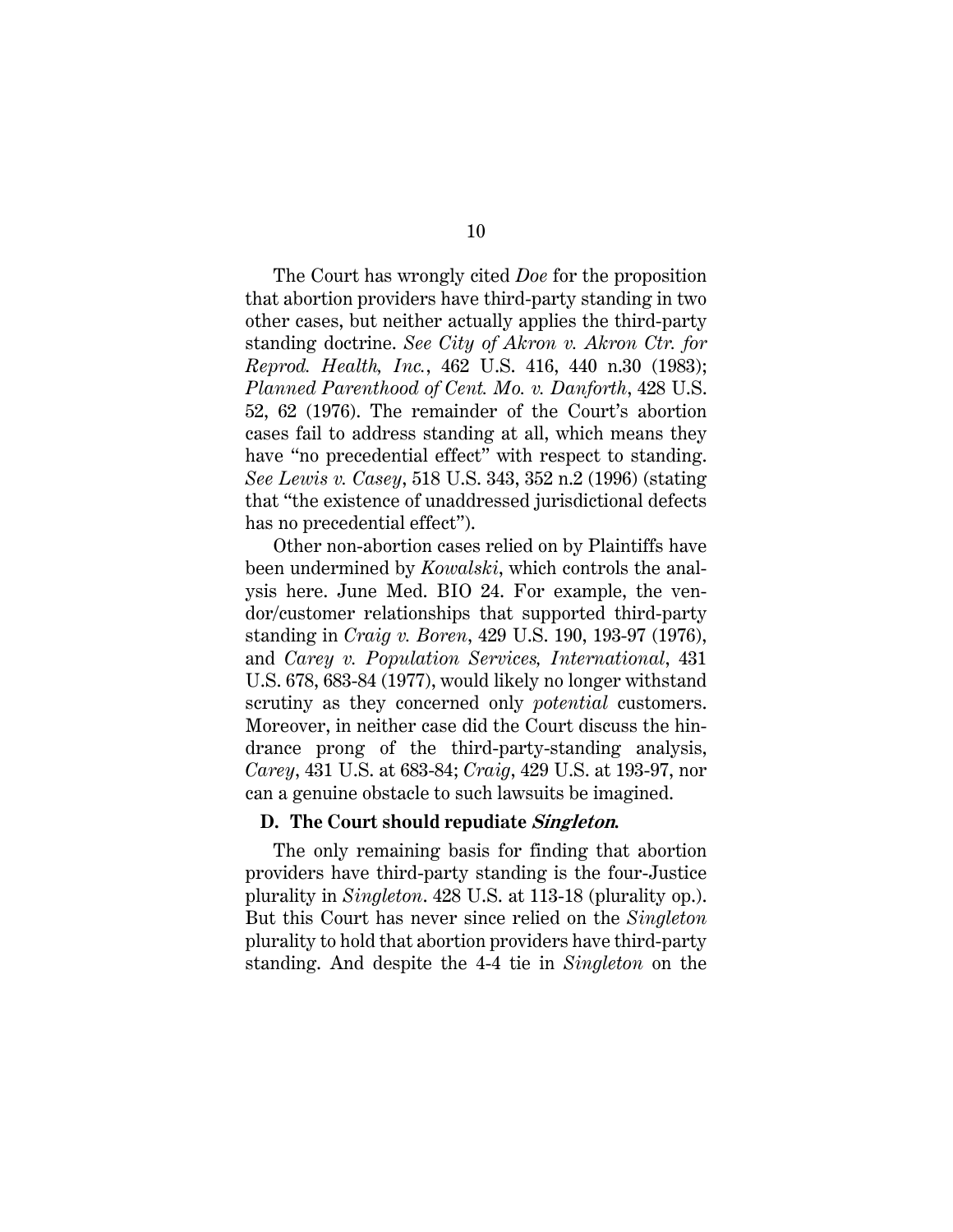question of third-party standing, this Court has never revisited the issue to resolve it. The Court should do so now and repudiate *Singleton*.

<span id="page-21-6"></span><span id="page-21-4"></span>*Stare decisis* is not an inexorable command, *Janus*, 138 S. Ct. at 2478, and does not require adherence to *Singleton*. The Court has not hesitated in recent years to overrule longstanding decisions that, like *Singleton*, were plainly erroneous. *E.g.*, *Knick v. Twp. of Scott,* 139 S. Ct. 2162 (2019) (overruling *Williamson Cty. Reg'l Planning Comm'n v. Hamilton Bank of Johnson City*, 473 U.S. 172 (1985)); *Franchise Tax Bd. of Cal. v. Hyatt*, 139 S. Ct. 1485 (2019) (overruling *Nevada v. Hall*, 440 U.S. 410 (1979)); *Citizens United v. FEC*, 558 U.S. 310 (2010) (overruling *Austin v. Mich. Chamber of Commerce*, 494 U.S. 652 (1990)).

<span id="page-21-5"></span><span id="page-21-3"></span><span id="page-21-2"></span><span id="page-21-1"></span>Those decisions identify several factors that should be considered when deciding whether to overrule a past decision: "the quality of [the opinion's] reasoning, the workability of the rule it established, its consistency with other related decisions, developments since the decision was handed down, and reliance on the decision." *Janus*, 138 S. Ct. at 2478-79. Each factor weighs against *Singleton*.

#### **1. Singleton was poorly reasoned.**

<span id="page-21-0"></span>The *Singleton* plurality's analysis failed to command a majority of the Court for good reason: it was contrary to third-party-standing law. As noted by the dissenting Justices, the mere existence of a physician-patient relationship is insufficient to establish the necessary close relationship for third-party standing. 428 U.S. at 128 (Powell, J., dissenting in part). And with respect to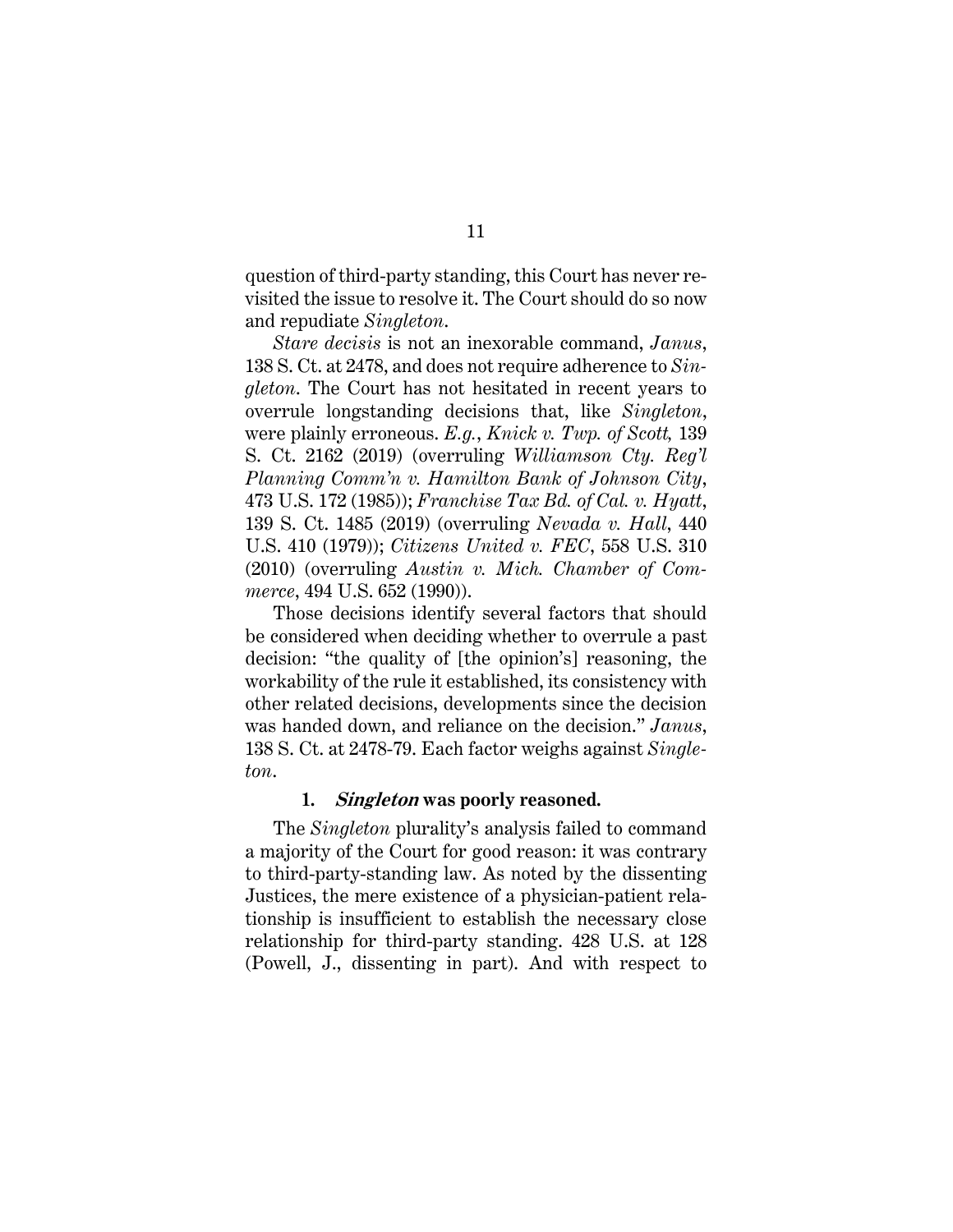hindrance, the *Singleton* plurality itself recognized that (1) women could bring their own lawsuits to challenge any abortion regulations, (2) privacy and mootness obstacles were "not insurmountable," and (3) a class could be assembled. *Id.* at 117-18 (plurality op.).

Yet the plurality approved third-party standing, concluding there would be "little loss in terms of effective advocacy." *Id.* at 118. But the "effectiveness" of the advocate is not the test, as standing concerns the limits of the courts' power. *See Warth v. Seldin*, 422 U.S. 490, 498 (1975) (stating that standing informs the "proper—and properly limited—role of the courts in a democratic society"). Even so, as described above, abortion providers cannot bring these claims under the proper test.

## <span id="page-22-2"></span><span id="page-22-0"></span>**2. Singleton is unworkable because it permits abortion providers to police themselves.**

<span id="page-22-1"></span>"Another relevant consideration in the *stare decisis* calculus is the workability of the precedent in question," *Janus*, 138 S. Ct. at 2481, which includes consideration of the "significant consequence[s]" that flow from the rule. *Knick*, 139 S. Ct. at 2179. When combined with the Court's other abortion-related precedent, the consequences that flow from permitting third-party standing to abortion providers are significant, as Texas's experience demonstrates.

a. Relying on *Singleton*, an abortion provider can bring a facial challenge to any abortion regulation "on behalf of" his patients. 428 U.S. at 118 (plurality op.). And because these are hypothetical future patients, they can be imagined as any women, with any number of burdens, from anywhere in the State.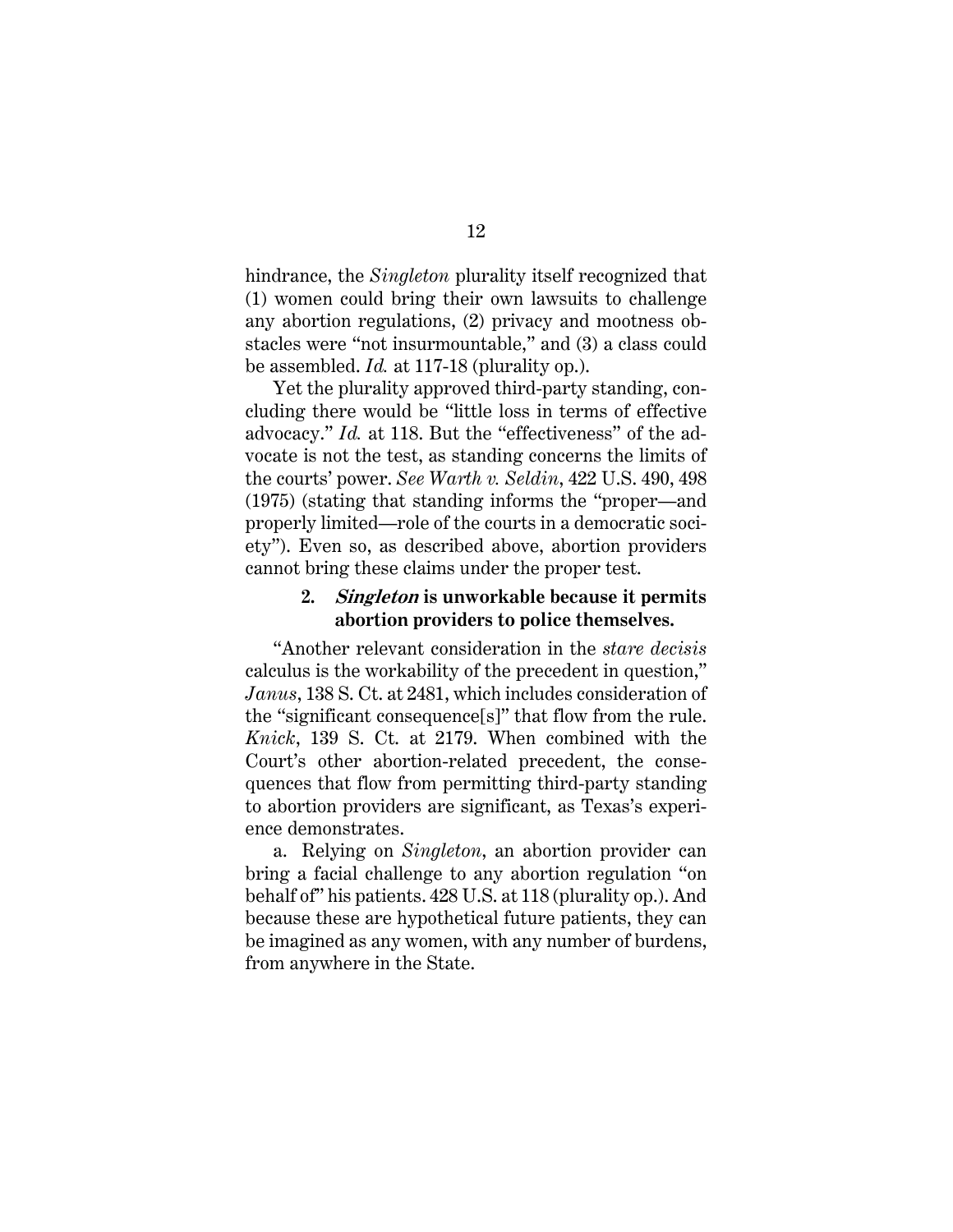Abortion providers then use the special rule created by the Court for facial challenges to abortion laws: they must show the law is unconstitutional only in a "large fraction" of its applications in order to demonstrate it is facially unconstitutional. *Casey*, 505 U.S. at 895 (opinion of the Court); *see also Hellerstedt*, 136 S. Ct. at 2320 (applying large-fraction test). And given that the Court has defined the denominator of that fraction as the number of women for whom the law is a relevant burden, *Hellerstedt*, 136 S. Ct. at 2320, the provider need only imagine a few hypothetical women for whom the law might be a burden. Using that smaller number as the denominator inevitably produces a large fraction, *see id.* at 2343 n.11 (Alito, J., dissenting), rendering the law facially invalid without proof of its actual impact on any number of real women.

<span id="page-23-1"></span><span id="page-23-0"></span>Further complicating matters is that many challenges are brought pre-enforcement, so courts must consider not only hypothetical women, but a hypothetical situation, too. *See, e.g.*, *Whole Woman's Health v. Smith*, 338 F. Supp. 3d 606 (W.D. Tex. 2018), *appeal pending*, No. 18-50730 (5th Cir.) (pre-enforcement challenge to Texas's fetal-remains-disposition statute); *Whole Woman's Health v. Paxton*, 280 F. Supp. 3d 938 (W.D. Tex. 2017), *appeal pending*, No. 17-51060 (5th Cir.) (preenforcement challenge to Texas's live dismembermentabortion ban). Moreover, abortion providers have little incentive to attempt compliance with the law, as a perceived inability to comply will only increase their chances of success in court. *See, e.g.*, *Whole Woman's Health*, 338 F. Supp. 3d at 623, 629-34 (exempting providers from having to attempt to comply with Texas's fetal-remains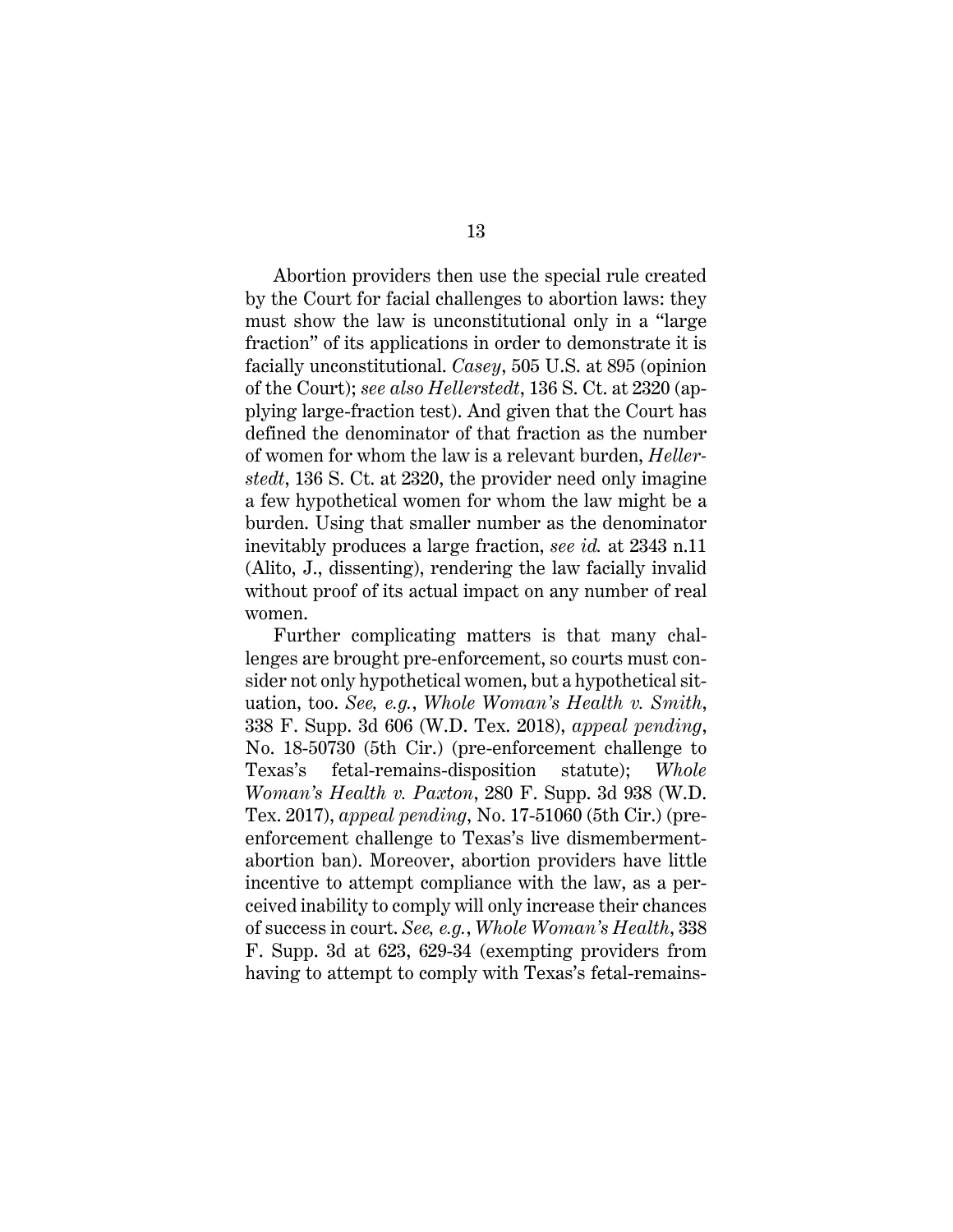disposition law and then holding that compliance would be a burden).

<span id="page-24-0"></span>And while patients have a constitutional right to abortion and may invoke the Court's undue-burden test, abortion providers do not have a constitutional right to perform abortions, meaning their claims are assessed under a less-stringent standard. *Planned Parenthood of Greater Ohio v. Hodges*, 917 F.3d 908, 912 (6th Cir. 2019) (en banc); *see also Casey*, 505 U.S. at 884 (the doctor-patient relationship is "derivative of the woman's position"). With such a favorable test and related precedent, it is no wonder why abortion providers wish to bring these claims "on behalf of" their patients instead of on their own.

b. Texas's experience demonstrates that lower courts reflexively rely on *Singleton* to find standing even when the record shows the opposite. For example, abortion providers challenging Texas's fetal-remains-disposition law—on behalf of their patients—admitted at trial that they had no idea how the law would impact their patients or even what their patients believed about fetal-remains disposition.<sup>[4](#page-24-3)</sup> But the district court ignored that evidence, found that the providers had standing under *Singleton*, and declared the statute unconstitutional. *Whole Woman's Health*, 338 F. Supp. 3d at 622, 637-38.

<span id="page-24-3"></span><span id="page-24-2"></span><span id="page-24-1"></span><sup>4</sup> 7/16/18 Tr. Trans. at 147, *Whole Woman's Health v. Smith*, No. 1:16-cv-1300-DAE (W.D. Tex.) (Doc. 244) (plaintiff-clinic president "do[es]n't have any idea" how many patients would be offended by the law); 7/17/18 Tr. Trans. at 17-18, *Whole Woman's Health*, No. 1:16-cv-1300-DAE (W.D. Tex.) (Doc. 245) (plaintiff-physician admitting that he has never spoken with a patient about burying or cremating fetal remains).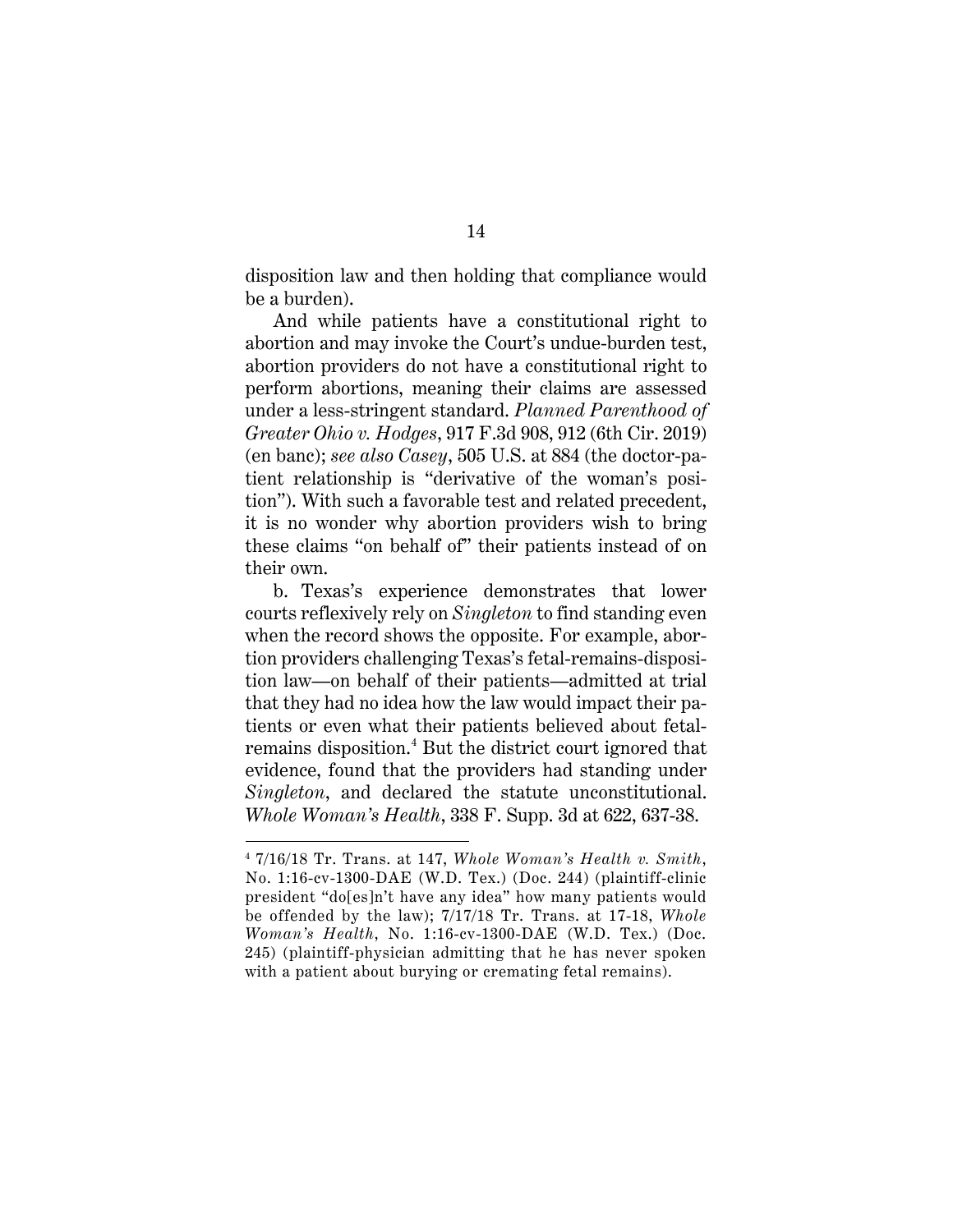Texas is also defending a lawsuit brought not just by abortion providers, but by organizations who provide money to women seeking abortions. Compl., *Whole Woman's Health All. v. Paxton*, No. 1:18-cv-00500-LY (W.D. Tex., filed June 14, 2018) (Doc. 1). In response to Texas's still-pending motion to dismiss for lack of standing, the funding organizations rely on *Singleton*. Pls.' Resp. to Mot. to Dismiss at 13, *Whole Woman's Health All.*, No. 1:18-cv-00500-LY (W.D. Tex., filed Sept. 21, 2018) (Doc. 41).

Moreover, many abortion plaintiffs in Texas are not even physicians, but clinics. *See, e.g.*, *Whole Woman's Health*, 338 F. Supp. 3d at 612 n.1; *Paxton*, 280 F. Supp. 3d at 940 n.1. *Doe* recognized that such clinics are not directly injured by abortion regulations. 410 U.S. at 189. And nothing in *Singleton* supports finding a "close relationship" between a patient and a business entity.

### <span id="page-25-4"></span><span id="page-25-1"></span><span id="page-25-0"></span>**3. Singleton is inconsistent with related decisions and subsequent developments.**

<span id="page-25-3"></span><span id="page-25-2"></span>a. As demonstrated above, the *Singleton* plurality is contrary to *Kowalski*, 543 U.S at 131, because it allows abortion providers to represent hypothetical future patients, and *Newdow*, 542 U.S. at 15 & n.7, because it permits abortion providers to assert claims at odds with their patients' interests. It also stands in tension with *Roe*, which applied the capable-of-repetition-yet-evading-review exception to mootness to allow patients to bring lawsuits challenging abortion regulations. 410 U.S. at 125.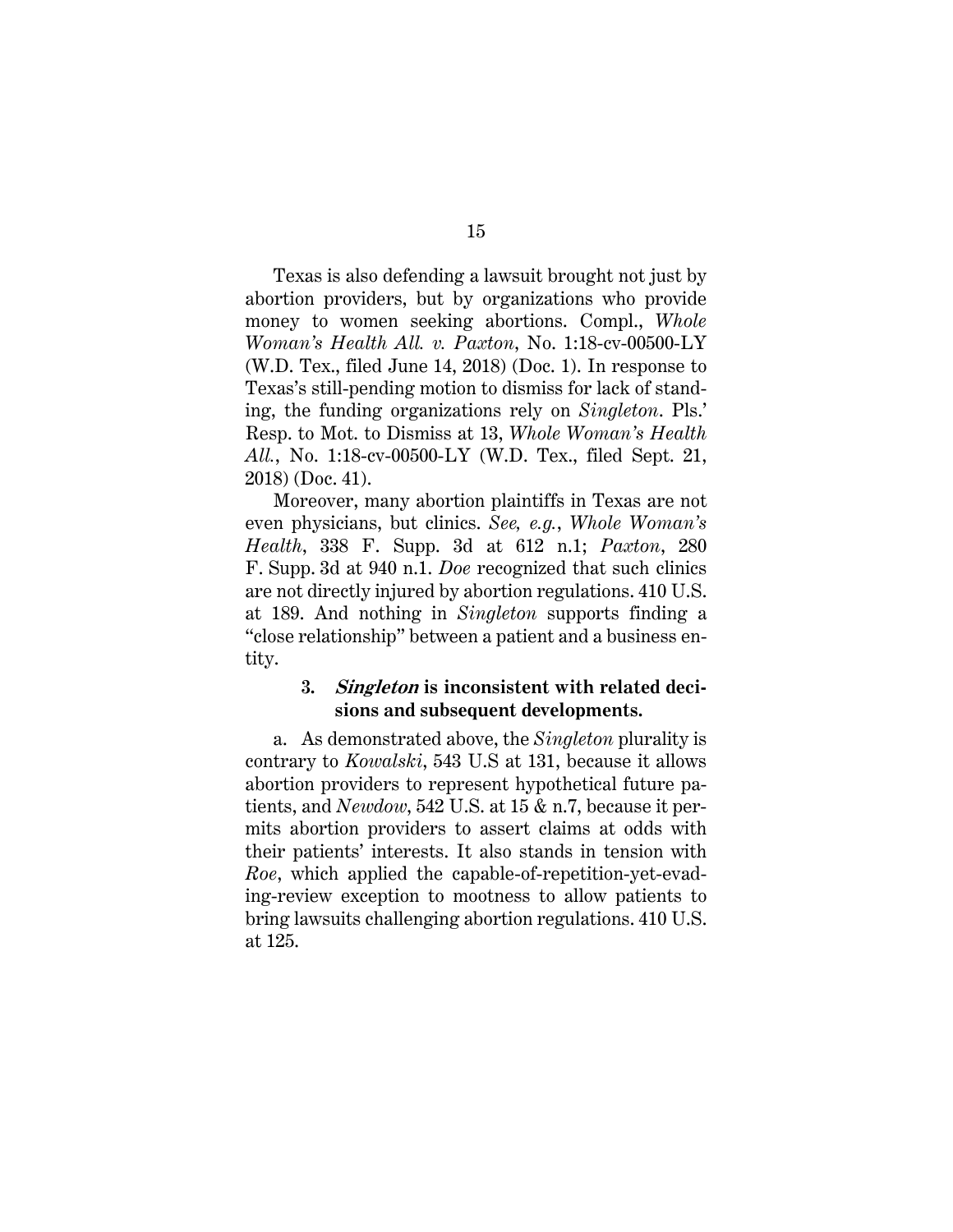<span id="page-26-1"></span><span id="page-26-0"></span>The *Singleton* plurality is also part of a larger pattern of applying unique rules to abortion cases. *Hellerstedt*, 136 S. Ct. at 2321 (Thomas, J., dissenting); *id.* at 2330-31 (Alito, J., dissenting); *Stenberg*, 530 U.S. at 954 (Scalia, J., dissenting); *Margaret S. v. Edwards*, 794 F.2d 994, 997 (5th Cir. 1986) (noting that "the Supreme Court has visibly relaxed its traditional standing principles in deciding abortion cases"). Abortion litigants should be held to the same requirements as everyone else—especially when it comes to Article III's limits on federal jurisdiction. The special solicitude it granted to abortion providers only confirms that *Singleton* is an anomaly ripe for repudiation.

b. The dissent in *Singleton* predicted that the plurality's expansive holding "will prove difficult to cabin." 428 U.S. at 129 (Powell, J., dissenting in part). Time has proven the dissent correct. The recent tactics of abortion plaintiffs have made the flaws in the plurality's assumption of common interests even more apparent.

To begin, despite taking advantage of *Singleton* to bring suit on behalf of future patients, abortion providers are now trying to altogether eliminate the doctor-patient relationship. They have filed multiple suits across the country—on behalf of their patients—to enjoin laws requiring abortions to be performed by doctors. $5$  Thus,

<span id="page-26-4"></span><span id="page-26-3"></span><span id="page-26-2"></span><sup>5</sup> *See, e.g.*, Compl., *Planned Parenthood Ariz., Inc. v. Brnovich*, No. 4:19-cv-00207-JGZ (D. Ariz., filed Apr. 11, 2019) (Doc. 1); Compl., *Whole Woman's Health All. v. Hill*, No. 1:18 cv-1904 (S.D. Ind., filed June 21, 2018) (Doc. 1); Compl., *Whole Woman's Health All.*, No. 1:18-cv-00500-LY (W.D. Tex., filed June 14, 2018) (Doc. 1). A complete list of challenges to physician-only rules can be found in the amicus brief filed by Idaho.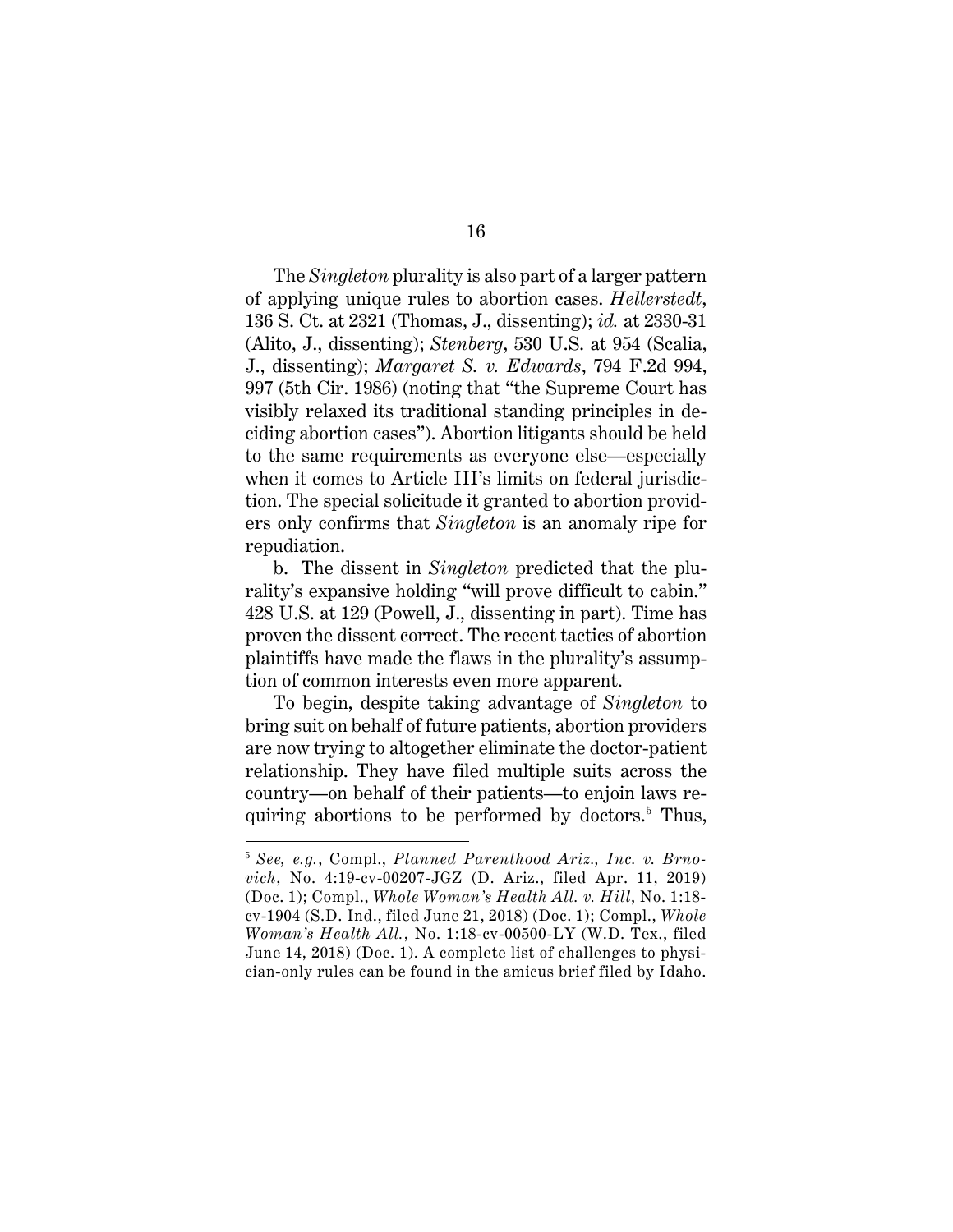despite describing their doctors as providing "compassionate abortion care," "emotional support," "empathy," and "respect" to their patients, Planned Parenthood Fed. of Am. (PPFA) Amicus Br. 5; WWH Amicus Br. 29, 31, these providers are actively trying to ensure that doctors never have to speak with, or even be in the same clinic with, the women they purport to represent.<sup>[6](#page-27-1)</sup>

Next, abortion providers have gone beyond simply bringing claims that are inconsistent with their patients' interests. Aided by *Singleton* (and *Hellerstedt*, *see infra*  Part II.B), they are now asserting claims blatantly opposed to their patients' interests. Abortion providers and funding organizations challenged—purportedly on behalf of their patients and clients—nearly every abortionrelated law in Texas, including all health-and-safety regulations, informed-consent provisions, and parental-notice laws. Compl., *Whole Woman's Health All.*, No. 1:18 cv-00500-LY (W.D. Tex., filed June 14, 2018) (Doc. 1). Enjoining laws that require sterilized instruments, a working toilet, caps on ultrasound fees, and a private opportunity to ask questions, to name a few, is not in a woman's best interest. *Id.* ¶¶ 78(b), 116(a), (e).[7](#page-27-2)

Similarly, despite evidence that women overwhelmingly prefer that their doctors induce fetal demise before

<span id="page-27-1"></span><sup>&</sup>lt;sup>6</sup> As it is, abortion doctors rarely spend more than a few minutes with their patients. *See* Gee Merits Br. 15 n.8.

<span id="page-27-2"></span><span id="page-27-0"></span><sup>7</sup> Similar suits have been filed in other States. *See infra* p.31. The Fifth Circuit has already called the providers' standing into question in the similar suit filed by June Medical in Louisiana. *In re Gee*, 941 F.3d 153, 159-65 (5th Cir. 2019) (per curiam).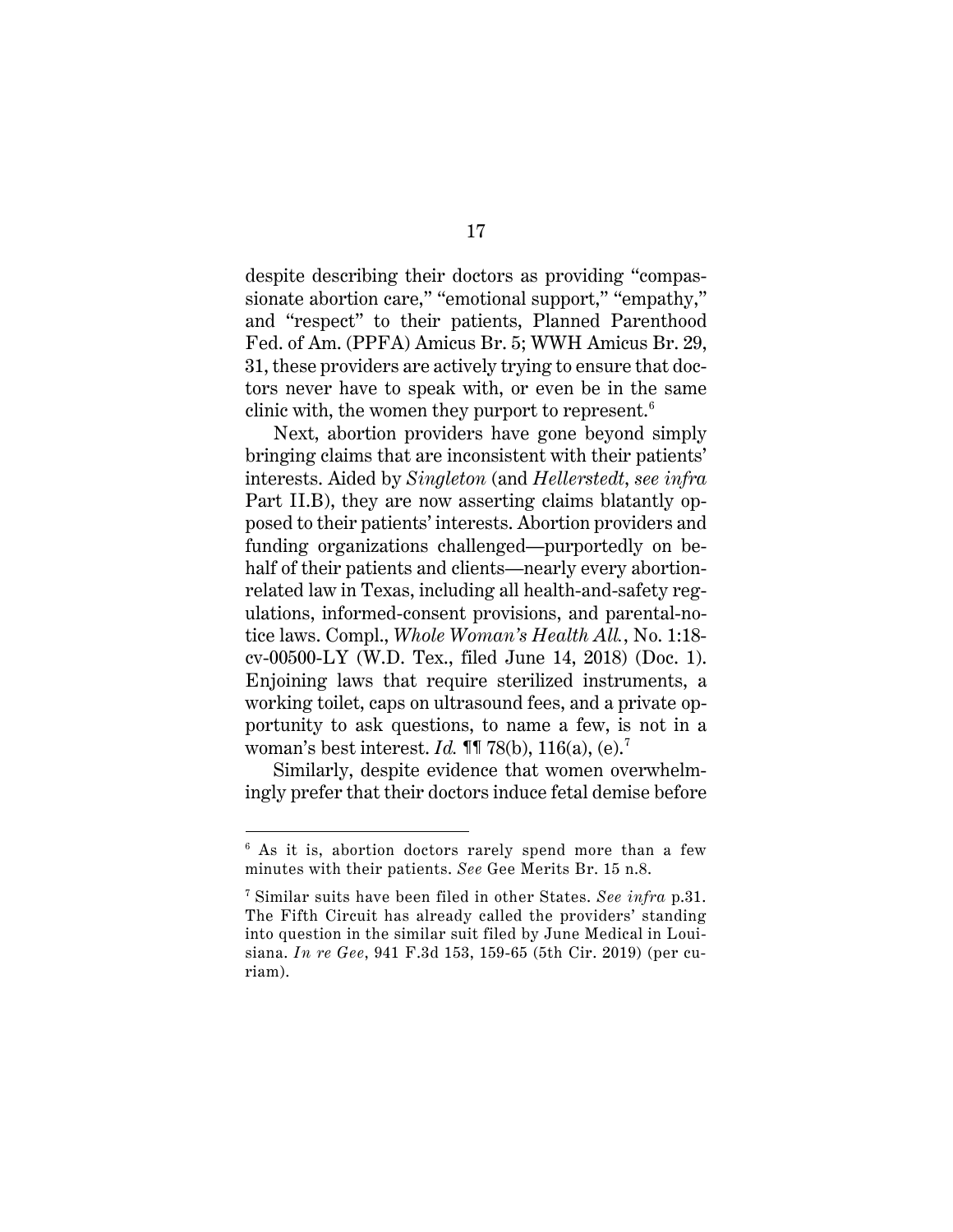<span id="page-28-2"></span>dismembering the child during a second-trimester abortion, providers obtained an injunction of Texas's live dismemberment-abortion ban so they would not have to do so. *Paxton*, 280 F. Supp. 3d at 953-54; 11/7/17 Tr. Trans. at 51, *Whole Woman's Health v. Paxton*, No. 1:17-cv-00690-LY (W.D. Tex.) (Doc. 164) (study finding 92% of patients preferred fetal demise prior to the abortion).

<span id="page-28-4"></span><span id="page-28-3"></span><span id="page-28-0"></span>Finally, abortion providers make inconsistent arguments regarding their patients' desires, demonstrating that their real interest is in eliminating abortion laws, not furthering their patients' interests. For example, abortion providers previously argued that States could not require women to choose how to dispose of fetal remains following an abortion. *Margaret S.*, 794 F.2d at 997-98; *see also id.* at 1003-04 (Williams, J. concurring). Now, they claim that it is unconstitutional not to provide women with those choices. *Whole Woman's Health*, 338 F. Supp. 3d at 634-36. In *Hellerstedt*, the plaintiffs assured the Court that the ambulatory-surgical-center requirement was unnecessary because abortion clinics were already regulated. 136 S. Ct. at 2314 (finding preexisting regulations sufficient). Now, providers argue that even those underlying regulations are unconstitutional burdens. *See supra* p.17. [8](#page-28-5) And the plaintiffs in the suit to enjoin nearly all of Texas's abortion laws readily admit

<span id="page-28-5"></span><span id="page-28-1"></span><sup>8</sup> The National Abortion Federation previously recommended that abortion-minded women look for physicians with admitting privileges at nearby hospitals. *Planned Parenthood of Greater Tex.*, 748 F.3d at 595. It now joins Planned Parenthood's amicus brief arguing that admitting privileges provide no benefit to the patient. PPFA Amicus Br. 4.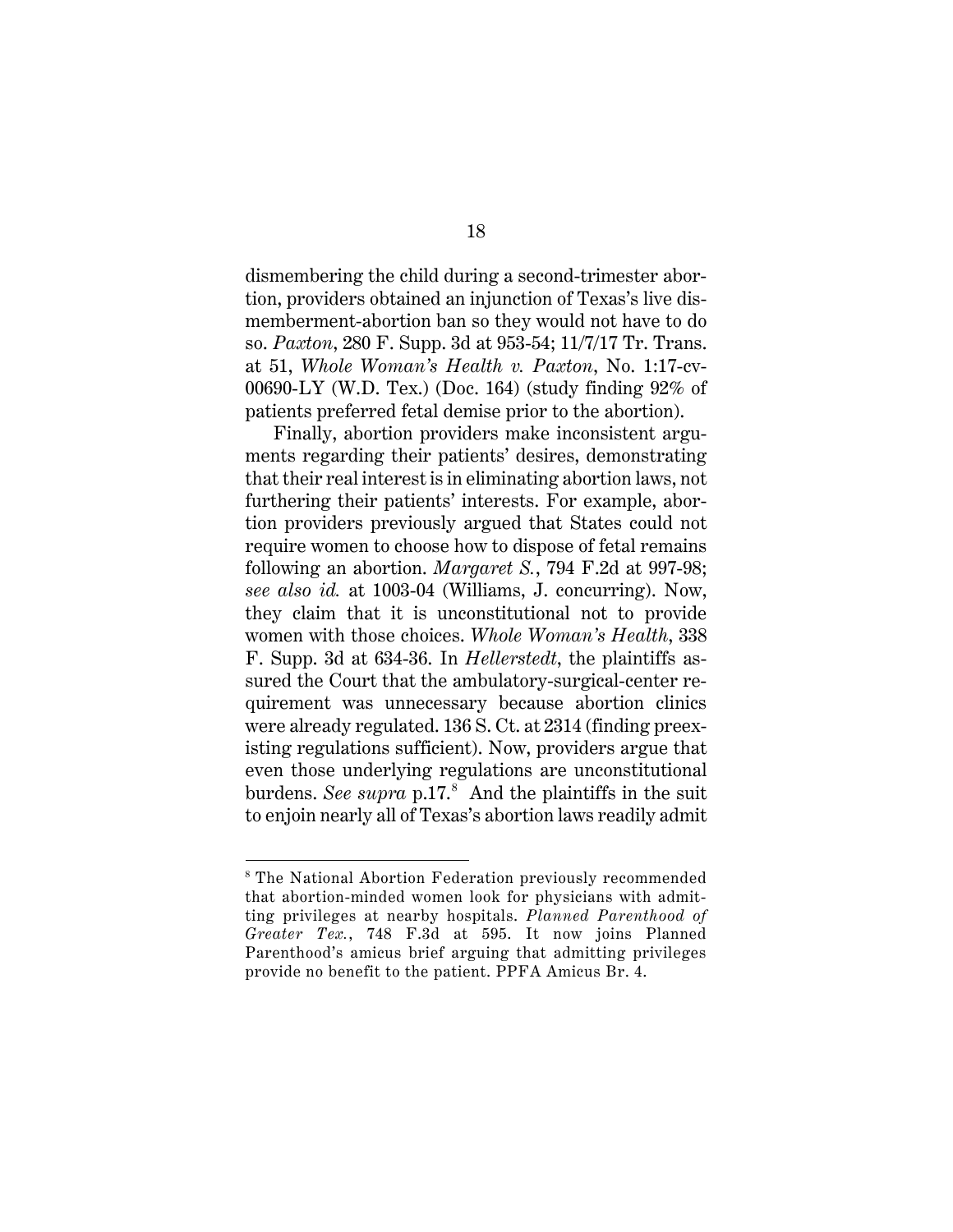their goal is obtaining "more diverse revenue streams" and being "economically sustainable," which has more to do with their bottom line than their patients' health. Compl. ¶¶ 188-96, *Whole Woman's Health All.*, No. 1:18 cv-00500-LY (W.D. Tex., filed June 14, 2018) (Doc. 1).

In short, abortion providers are using future patients as proxies to eliminate abortion regulations the providers dislike, disregarding what real patients think. And they are doing so on the authority of *Singleton*.

#### <span id="page-29-0"></span>**4. Singleton does not implicate any reliance interests.**

Although reliance interests should not be a significant factor when the Court is addressing issues of jurisdiction and the Court's power, repudiating *Singleton* would not harm such interests. At most, abortion providers will have to recruit real women to be plaintiffs in their lawsuits. Discarding *Singleton* will not impact substantive rights; it will merely require abortion proponents to pursue litigation strategies that comply with the Constitution.

#### \* \* \*

Abortion providers lack third-party standing to bring suits on behalf of their patients. It is time to formally discard the patently erroneous *Singleton* plurality. The Court should hold that Plaintiffs lack standing and order this case dismissed for lack of subject-matter jurisdiction.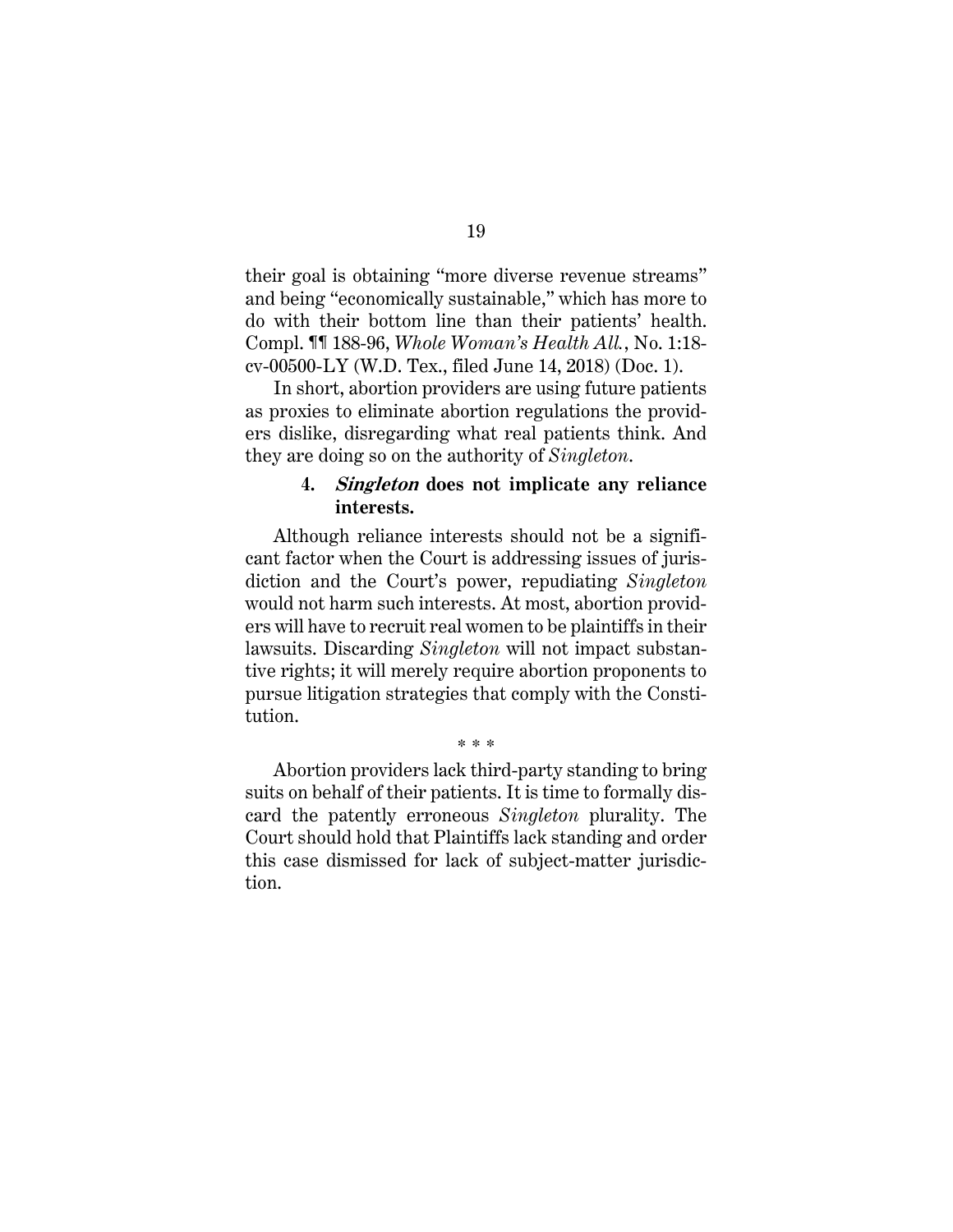## <span id="page-30-0"></span>**II. Hellerstedt Is an Unworkable "Anomaly" and Should Be Discarded.**

Plaintiffs lack standing. *See supra* Part I. But if the Court reaches the merits, it should repudiate its erroneous decision in *Hellerstedt* and affirm.

*Hellerstedt* was wrongly decided. It misapplied the undue-burden standard and allowed the plaintiffs to skirt the requirements of a facial challenge. It cannot be squared with the Court's other abortion jurisprudence. And it has sowed confusion among the courts of appeals, hindering States' core ability to regulate abortion providers to further important state interests, such as patient health and the protection of unborn life.

This Court does not hesitate to overrule recent decisions that are demonstrably erroneous. *See Smith v. Allwright*, 321 U.S. 649, 665 (1944) ("[W]hen convinced of former error, this Court has never felt constrained to follow precedent."). Indeed, the Court has repeatedly discarded recent decisions—even in the abortion context when only a few years' experience confirms their error. *See Gonzales*, 550 U.S. 124 (contradicting *Stenberg*, 530 U.S. 914 after seven years); *Casey*, 505 U.S. 833 (overruling *Thornburgh v. Am. Coll. of Obstetricians & Gynecologists*, 476 U.S. 747 (1986) and *City of Akron*, 462 U.S. 416). The Court does so with such frequency that it is

<span id="page-30-11"></span><span id="page-30-10"></span><span id="page-30-9"></span><span id="page-30-2"></span><span id="page-30-1"></span>l

<span id="page-30-12"></span><span id="page-30-8"></span><span id="page-30-7"></span><span id="page-30-6"></span><span id="page-30-5"></span><span id="page-30-4"></span><span id="page-30-3"></span><sup>&</sup>lt;sup>9</sup> The Court has overruled its own recent decisions in myriad contexts. *E.g., Johnson*, 135 S. Ct. 2551 (overruling *Sykes*, 564 U.S. 1 and *James v. United States*, 550 U.S. 192 (2007)); *Citizens United*, 558 U.S. 310 (overruling in part *McConnell v. FEC*, 540 U.S. 93 (2003)); *Pearson v. Callahan*, 555 U.S. 223 (2009) (overruling *Saucier v. Katz*, 533 U.S. 194 (2001)); *Seminole Tribe of Fla. v. Florida*, 517 U.S. 44 (1996) (overruling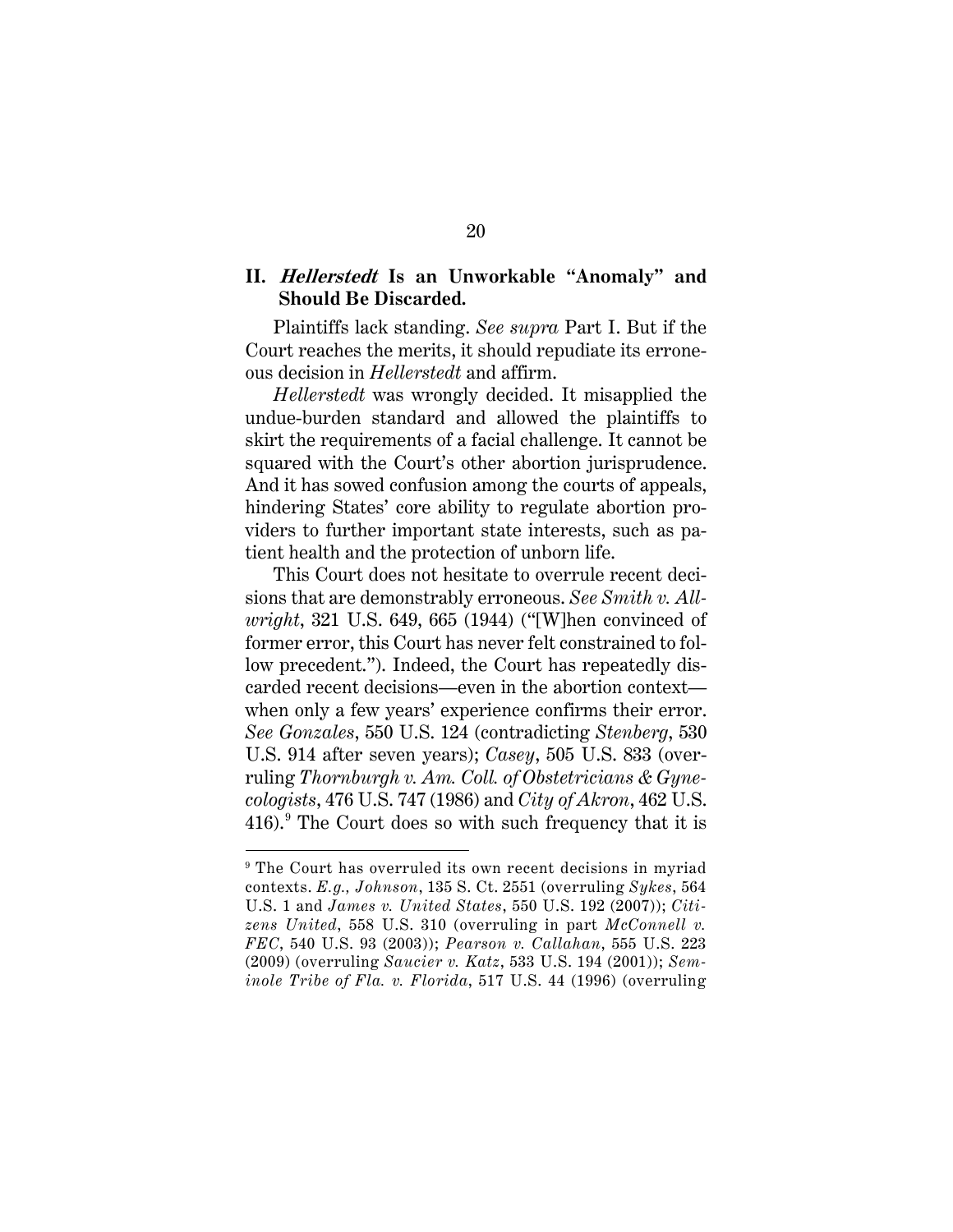doubtful whether recent decisions enjoy *stare decisis* protection at all. Regardless, the *Janus* factors readily confirm that nothing stands in the way of discarding *Hellerstedt* as an erroneous anomaly.

## <span id="page-31-0"></span>**A. Hellerstedt's application of the undue-burden standard was poorly reasoned and inconsistent with the Court's abortion jurisprudence.**

<span id="page-31-4"></span>The quality of a decision's reasoning is an important factor in determining whether it should be overruled. *Janus*, 138 S. Ct. at 2479 (citing *Citizens United*, 558 U.S. at 363-64; *Lawrence v. Texas*, 539 U.S. 558, 577-78 (2003)). *Hellerstedt* misapplied the undue-burden

<span id="page-31-24"></span><span id="page-31-12"></span><span id="page-31-1"></span>l

<span id="page-31-26"></span><span id="page-31-25"></span><span id="page-31-23"></span><span id="page-31-22"></span><span id="page-31-21"></span><span id="page-31-20"></span><span id="page-31-19"></span><span id="page-31-18"></span><span id="page-31-17"></span><span id="page-31-16"></span><span id="page-31-15"></span><span id="page-31-14"></span><span id="page-31-13"></span><span id="page-31-11"></span><span id="page-31-10"></span><span id="page-31-9"></span><span id="page-31-8"></span><span id="page-31-7"></span><span id="page-31-6"></span><span id="page-31-5"></span><span id="page-31-3"></span><span id="page-31-2"></span>*Pennsylvania v. Union Gas Co.*, 491 U.S. 1 (1989)); *Adarand Constructors, Inc., v. Peña*, 515 U.S. 200 (1995) (overruling *Metro Broad., Inc. v. FCC*, 497 U.S. 547 (1990)); *United States v. Dixon*, 509 U.S. 688 (1993) (overruling *Grady v. Corbin*, 495 U.S. 508 (1990)); *Payne v. Tennessee*, 501 U.S. 808 (1991) (overruling *South Carolina v. Gathers*, 490 U.S. 805 (1989) and *Booth v. Maryland*, 482 U.S. 496 (1987)); *Daniels v. Williams*, 474 U.S. 327 (1986) (overruling *Parratt v. Taylor*, 451 U.S. 527 (1981)); *United States v. Ross*, 456 U.S. 798 (1982) (overruling *Robbins v. California*, 453 U.S. 420 (1981)); *Oregon ex rel. State Land Bd. v. Corvallis Sand & Gravel Co.*, 429 U.S. 363 (1977) (overruling *Bonelli Cattle Co. v. Arizona*, 414 U.S. 313 (1973)); *Gregg v. Georgia*, 428 U.S. 153 (1976) (overruling *McGautha v. California*, 402 U.S. 183 (1971)); *Dove v. United States*, 423 U.S. 325 (1976) (overruling *Durham v. United States*, 401 U.S. 481 (1971)); *Edelman v. Jordan*, 415 U.S. 651 (1974) (overruling *Shapiro v. Thompson*, 394 U.S. 618 (1969)); *Spevack v. Klein*, 385 U.S. 511 (1967) (overruling *Cohen v. Hurley*, 366 U.S. 117 (1961)); *W. Va. State Bd. of Educ. v. Barnette*, 319 U.S. 624 (1943) (overruling *Minersville Sch. Dist. v. Gobitis*, 310 U.S. 586 (1940)).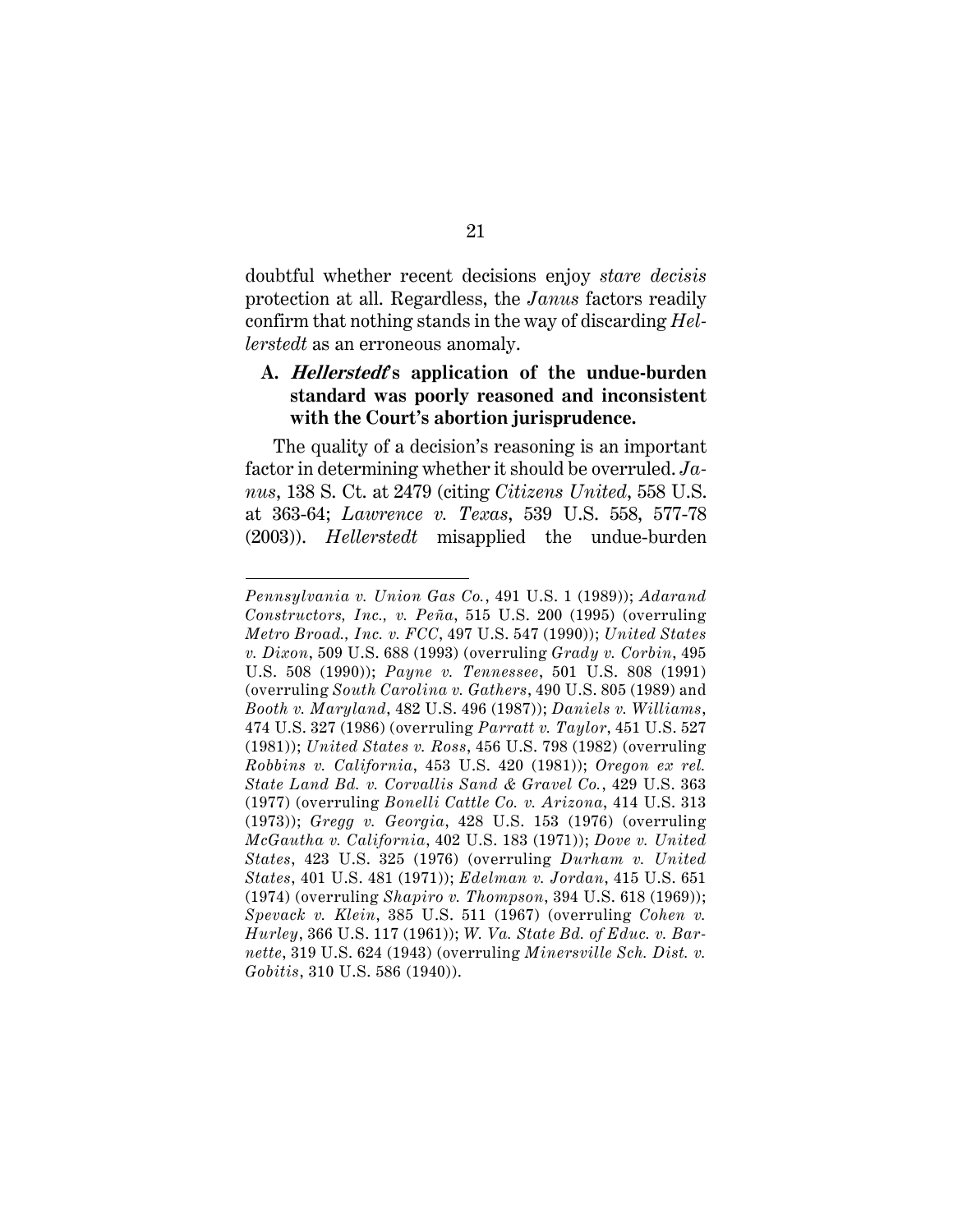standard, contradicted *Casey* and related cases, and failed to hold the plaintiffs to the correct standard for bringing a facial challenge. That "exceptionally ill founded" reasoning, *Knick*, 139 S. Ct. at 2178, justifies overruling *Hellerstedt*.

#### <span id="page-32-1"></span>**1. Hellerstedt conflicts with Casey.**

<span id="page-32-0"></span>The crux of *Hellerstedt*'s poor reasoning is its departure from *Casey*'s undue-burden standard: a law imposes an "undue burden" when it places "a substantial obstacle in the path of a woman seeking an abortion before the fetus attains viability." 505 U.S. at 878. *Hellerstedt* confused that formulation by using a balancing test that weighs a law's benefits against its burdens. That new formulation conflicts with *Casey* and its progeny.

The *Casey* plurality opinion rejected *Roe*'s strictscrutiny regime and acknowledged that States have significant, legitimate reasons for regulating abortion. Recognizing that its precedent made it too difficult for States to regulate abortion, the Court corrected its error with the undue-burden standard, which asks whether a law presents a "substantial obstacle." *Hellerstedt* ignores this context. It (1) conflates burdens with "substantial obstacles," transforming any burden into an undue burden; (2) wrongly requires a balancing of benefits and burdens; and (3) erroneously requires proof of "sufficient" medical benefit as part of its balancing analysis, pushing the test back towards the previously rejected strict-scrutiny regime. *Hellerstedt*, 136 S. Ct. at 2300.

a. First, "substantial obstacle" does not mean "any burden" or "any burden not countered by sufficient actual benefit," as *Hellerstedt* suggests and Plaintiffs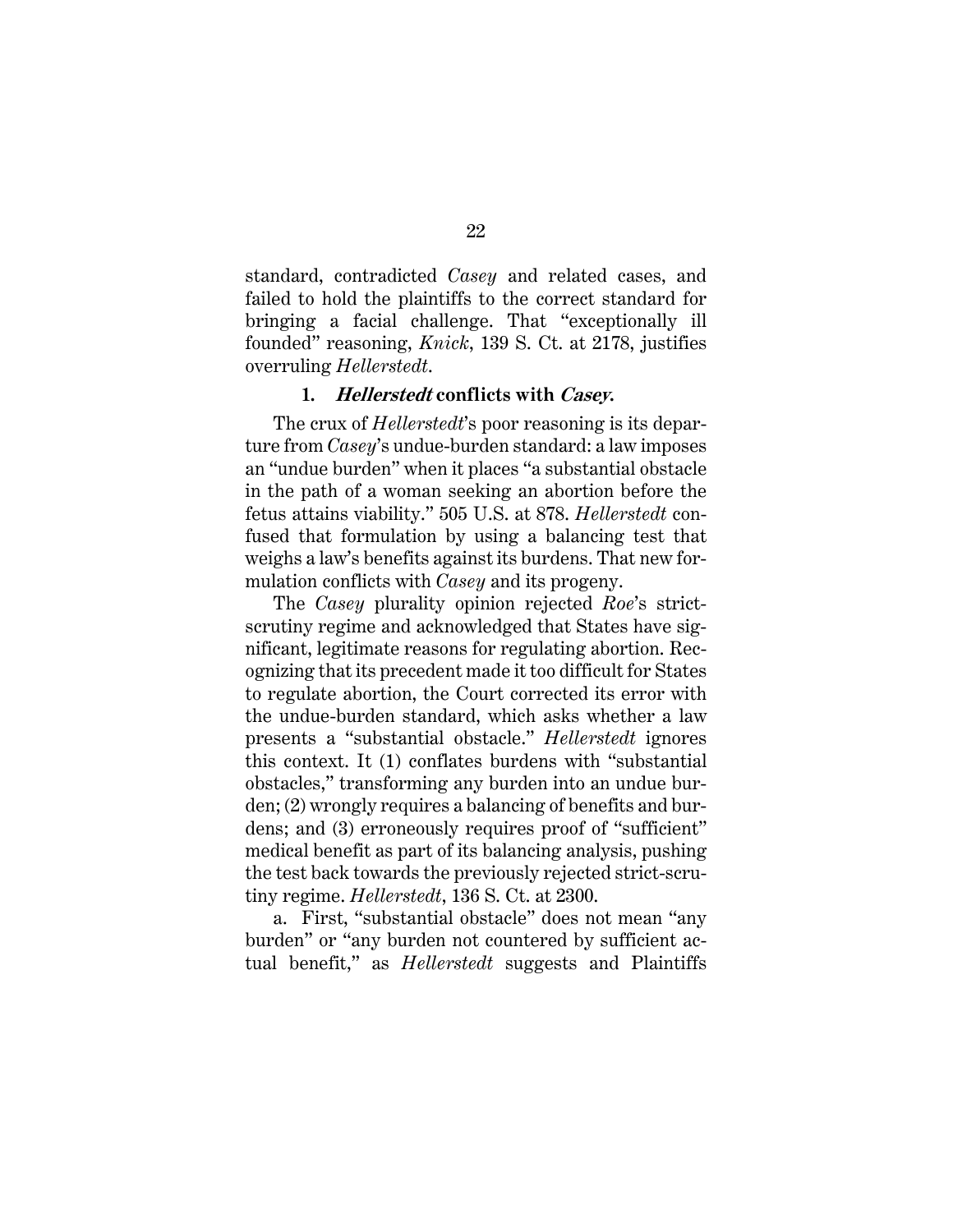argue. Pet. Br. 45-50. *Casey* made clear that "[n]ot all burdens on the right to decide whether to terminate a pregnancy will be undue." 505 U.S. at 876. Even if state regulation "increas[es] the cost or decreas[es] the availability of medical care," or makes it "more difficult or more expensive to procure an abortion,"—things that would surely qualify as "burdens"—that "cannot be enough to invalidate it" if the law serves a "valid purpose . . . not designed to strike at the right itself." *Id.* at 874. Thus, if state regulations result in burdens on women seeking abortions, even a reduction in clinics or increased costs, that is not enough. State abortion regulations are not unconstitutional unless the burdens they create are "undue" because they present a "substantial obstacle" to the exercise of the right itself. *Id.* at 878. By suggesting that any burden can be "undue," *Hellerstedt* is inconsistent with *Casey*.

b. Second, *Casey* provides no support for *Hellerstedt*'s balancing test which asks whether the benefits of a law outweigh its burdens. *Casey* did not balance benefits and burdens—it invalidated or upheld the laws at issue depending on whether they posed a substantial obstacle to abortion access. 505 U.S. at 893-94 (opinion of the Court). That is plainly not what *Hellerstedt* did. *See, e.g.,* 136 S. Ct. at 2313 (holding that "increased driving distances . . . are but one additional burden, which, when taken together with others that the [clinic] closings brought about, *and when viewed in light of the virtual absence of any health benefit*, lead us to conclude that the record adequately supports the District Court's 'undue burden' conclusion." (citation omitted) (emphasis added)); *see also id.* at 2314 ("The record contains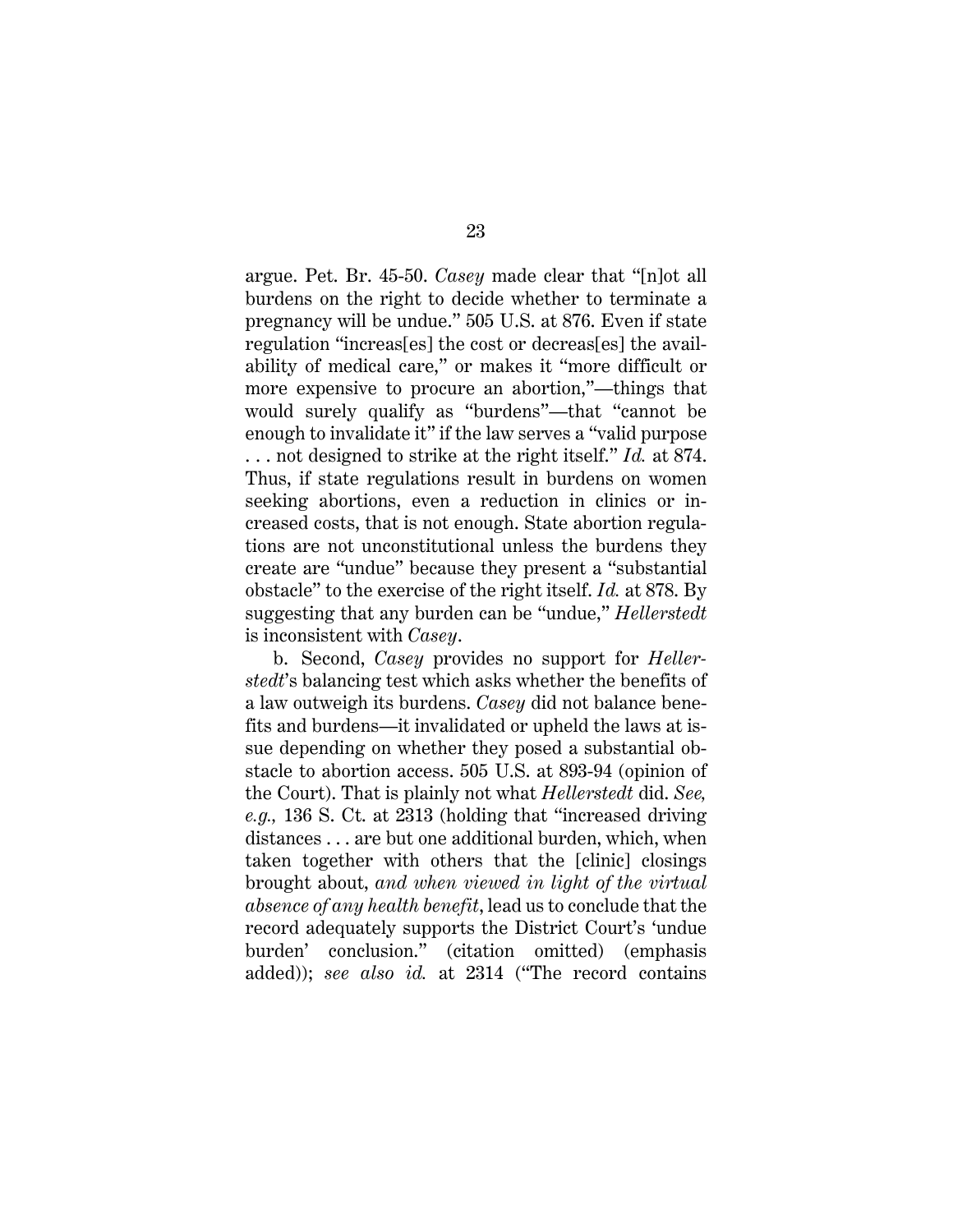nothing to suggest that H.B. 2 would be *more effective than pre-existing Texas law* at deterring wrongdoers like Gosnell from criminal behavior." (emphasis added)).

c. Finally, *Casey* never required the State to prove the law's benefit. Indeed, *Casey* was willing to assume that the State's laws "[i]n theory" provided the hoped-for benefit. 505 U.S. at 883; *see also Gonzales*, 550 U.S. at 159 (stating it was "unexceptionable to conclude" that some women regret their abortions even though there was "no reliable data to measure the phenomenon").

Further, *Casey* did not hold, like *Hellerstedt*, that if the regulation does not carry "enough" benefit, it is facially unconstitutional regardless of whether the burdens actually amount to a "substantial obstacle." *Casey*  looked only to whether the law had a "valid purpose," not to actual benefits. *See Casey*, 505 U.S. at 874; *see also id.* at 878 ("Regulations *designed to foster* the health of a woman seeking an abortion are valid if they do not constitute an undue burden." (emphasis added)), 885 (holding that a state abortion regulation is valid even if "an objective assessment might suggest" it is not necessary). In fact, *Hellerstedt* acknowledged but then ignored that *Casey* required even "unnecessary health regulations" to pose a "substantial obstacle" before they could be declared unconstitutional. 136 S. Ct. at 2300 (quoting *Ca-*sey, 505 U.S. at 878).<sup>[10](#page-34-0)</sup> That leaves no room for *Hellerstedt*'s balancing approach. *Hellerstedt* contradicts *Casey*.

l

<span id="page-34-0"></span> $10$  This is certainly not to suggest that Louisiana's law is unnecessary or carries no benefit. The evidence in the record shows the opposite. Gee Merits Br. 81-89.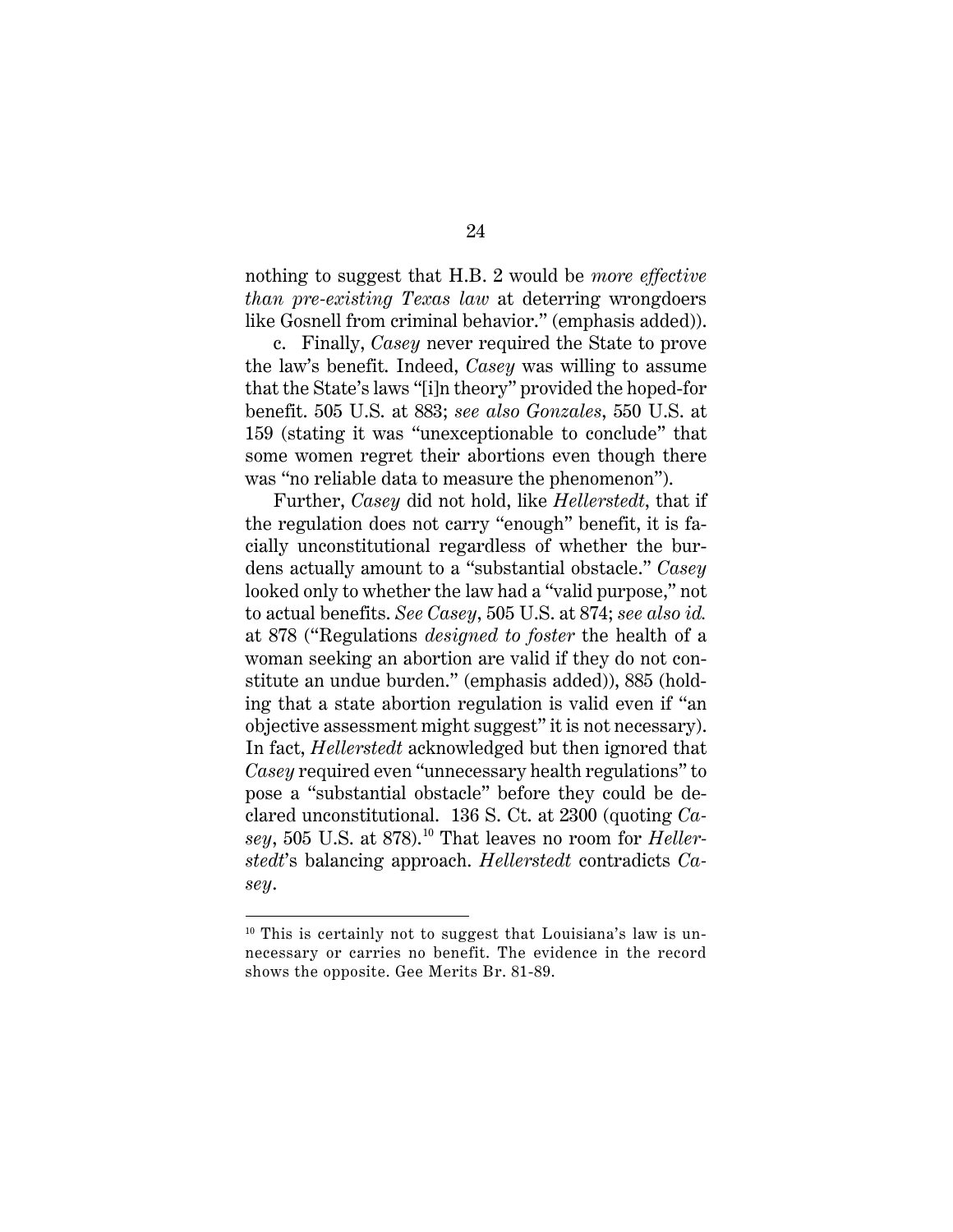## <span id="page-35-1"></span>**2. Hellerstedt is inconsistent with Mazurek and Gonzales.**

<span id="page-35-0"></span>By recharacterizing *Casey*'s undue-burden framework, *Hellerstedt* contradicted cases that themselves rely on *Casey*. In particular, *Hellerstedt* cannot be squared with *Mazurek v. Armstrong*, 520 U.S. 968 (1997) (per curiam), and *Gonzales*. Both *Mazurek* and *Gonzales* read *Casey* to proscribe only those laws that present a substantial obstacle to abortion access (and therefore constitute an undue burden). *Hellerstedt* did not account for those cases, further confirming that it should be scuttled. *See Janus*, 138 S. Ct. 2478.

a. *Hellerstedt* ignored *Mazurek*. There, the Court summarily reversed the Ninth Circuit's decision invalidating a state law requiring that abortions be performed only by licensed physicians. 520 U.S. at 971-72. The Court did so because there was insufficient evidence that the requirement had the effect of posing a substantial obstacle. *Id. Mazurek* thus reaffirmed that there must be proof of a *substantial obstacle* to access before a law may be invalidated. And if there were any doubt whether *Casey* required the State to produce evidence of benefits in order to keep its law, *Mazurek* definitively resolved it:

<span id="page-35-2"></span>In the course of upholding the physician-only requirement at issue in [*Casey*], we emphasized that "[o]ur cases reflect the fact that the Constitution gives the States broad latitude to decide that particular functions may be performed only by licensed professionals, even if an objective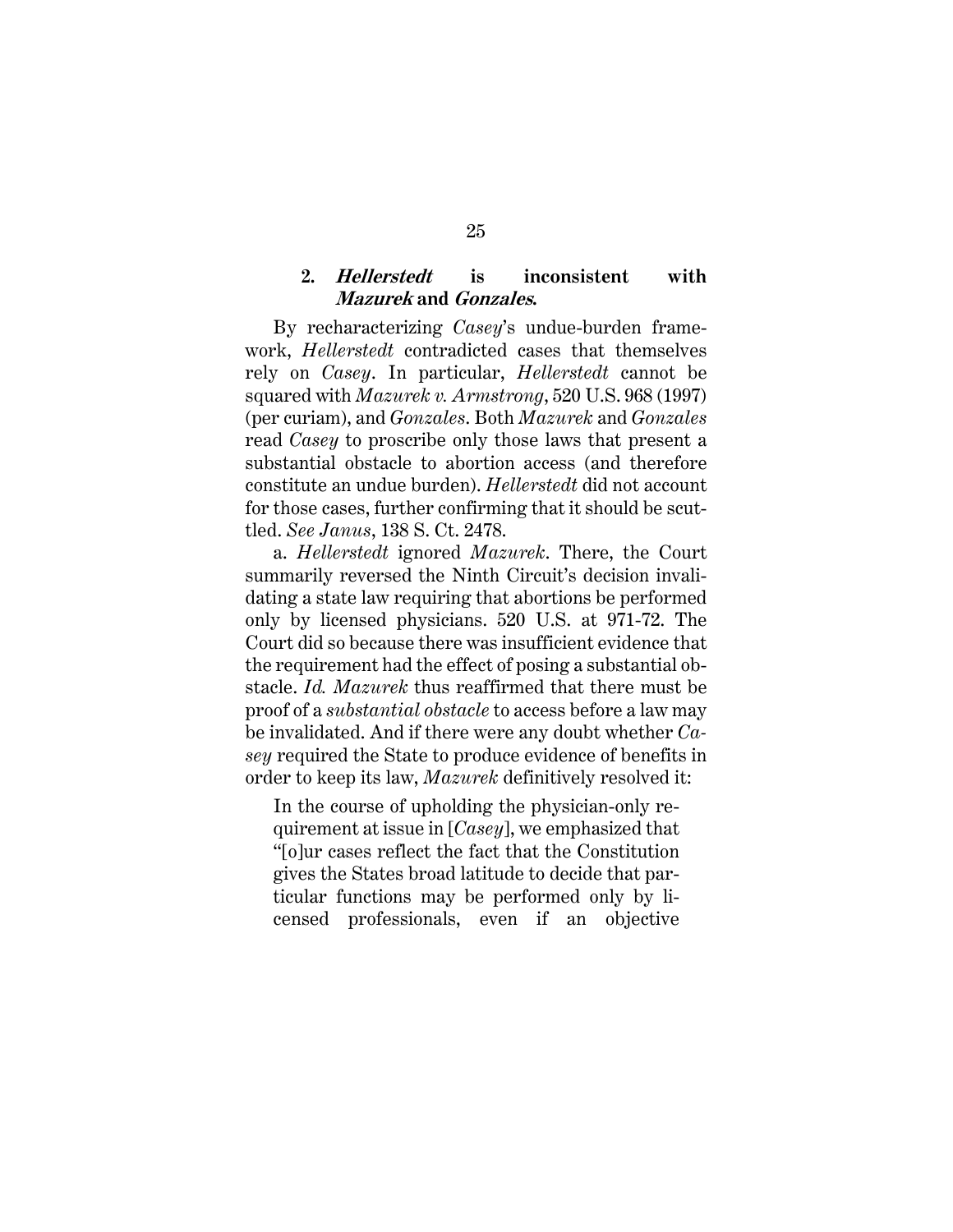assessment might suggest that those same tasks could be performed by others."

*Id.* at 973 (quoting *Casey*, 505 U.S. at 885). Thus, *Mazurek* and *Casey* both affirmed that even if "an objective assessment" shows that a regulation has no benefit, the law may stand. That is at odds with *Hellerstedt*, which required evidence of the law's benefits. *See* 136 S. Ct. at 2311 (finding no evidence of a "significant health-related problem that the new law helped to cure.")

b. *Hellerstedt* also cannot be squared with *Gonzales*. *Gonzales* upheld a restriction on the barbaric partialbirth abortion procedure. 550 U.S. at 168. Unlike *Hellerstedt*, the Court did not require proof of any measurable medical benefits, even though the law might pose a burden in some cases. Rather, it upheld the law because it served a valid government purpose—respecting unborn life. *Id.* at 157-58. And it did so despite (disputed) evidence that for some women, the partial-birth abortion procedure was safer and that the ban might prevent those women from obtaining an abortion. *Id.* 161-64, 168. Instead, the Court explained that "the proper means" to consider those facts "is by as-applied challenge." *Id.* at 167.

*Hellerstedt* is also inconsistent with *Gonzales*'s guidance on evaluating abortion-related laws that regulate the medical profession. *Gonzales* rejected giving abortion doctors a special pass. *Id.* at 163 ("The law need not give abortion doctors unfettered choice in the course of their medical practice, nor should it elevate their status above other physicians in the medical community."). *Gonzales* reaffirmed that "[u]nder [the Court's]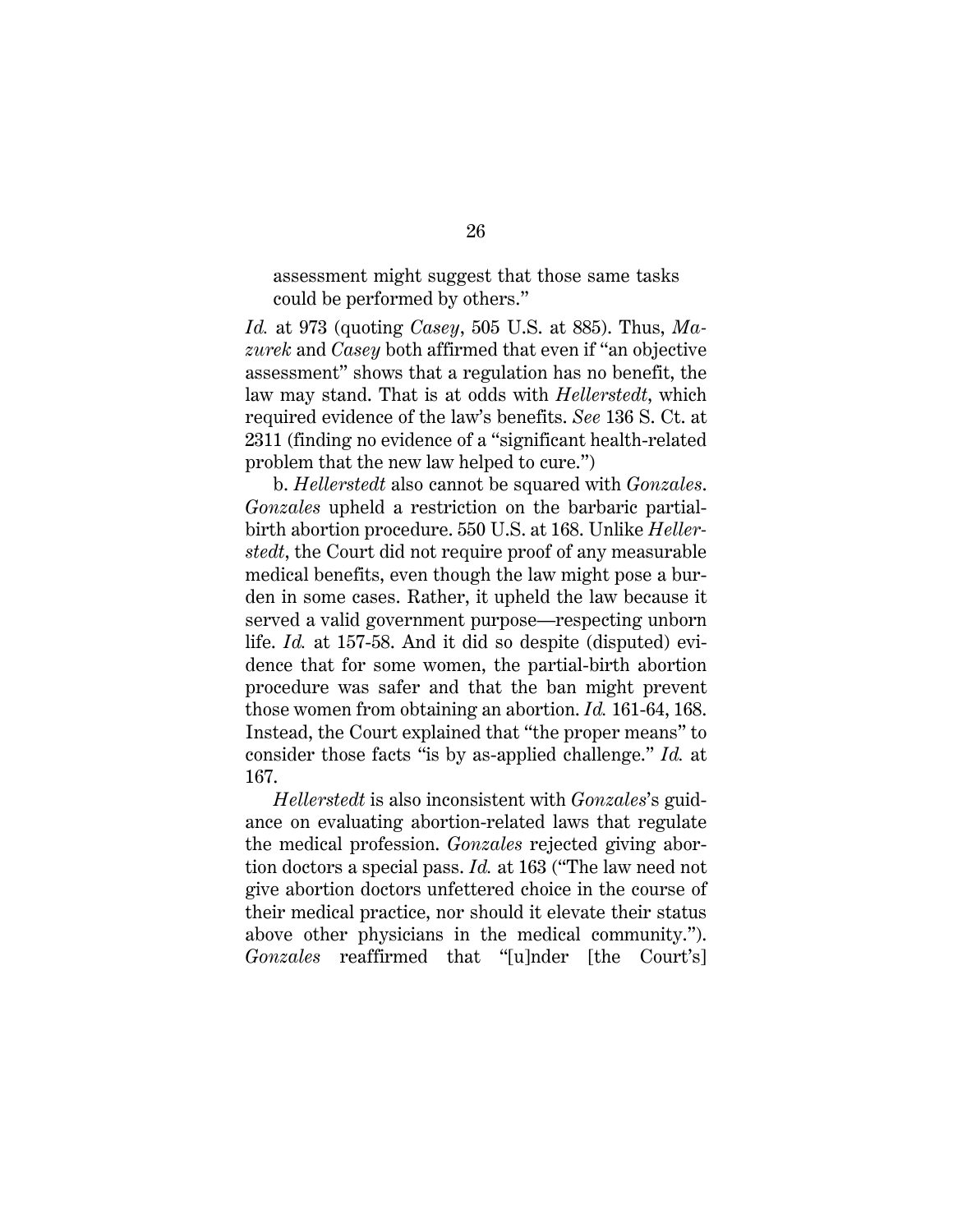<span id="page-37-0"></span>precedents it is clear the State has a significant role to play in regulating the medical profession," and "the State has 'legitimate concern for maintaining high standards of professional conduct' in the practice of medicine." *Id.* at 157 (quoting *Barsky v. Bd. of Regents of Univ. of N.Y.*, 347 U.S. 442, 451 (1954)). *Gonzales* also made clear that state regulations concerning abortion should be evaluated like other regulations of the medical profession, where the State is not required to prove medical necessity or even actual benefit. *See id.* at 163-66.

Thus, "medical uncertainty" over the benefits of a law "does not foreclose the exercise of legislative power in the abortion context any more than it does in other contexts." *Id.* at 164. *Gonzales* explicitly rejected the idea (suggested by *Stenberg* just a few years earlier) that there is "no margin of error for legislatures to act in the face of medical uncertainty," finding that standard "too exacting . . . to impose on the legislative power . . . to regulate the medical profession." *Id.* at 166. Instead, "[c]onsiderations of marginal safety, including the balance of risks, are within the legislative competence when the regulation is rational and in pursuit of legitimate ends." *Id.*

*Hellerstedt* contradicted that straightforward analysis. Despite *Gonzales*, *Hellerstedt* claimed that "the statement that legislatures, and not courts, must resolve questions of medical uncertainty is . . . inconsistent with this Court's case law." 136 S. Ct. at 2310. *Hellerstedt* completely ignored the *Gonzales* analysis cited above, as well as this crystal-clear statement: "The Court has given state and federal legislatures wide discretion to pass legislation in areas where there is medical and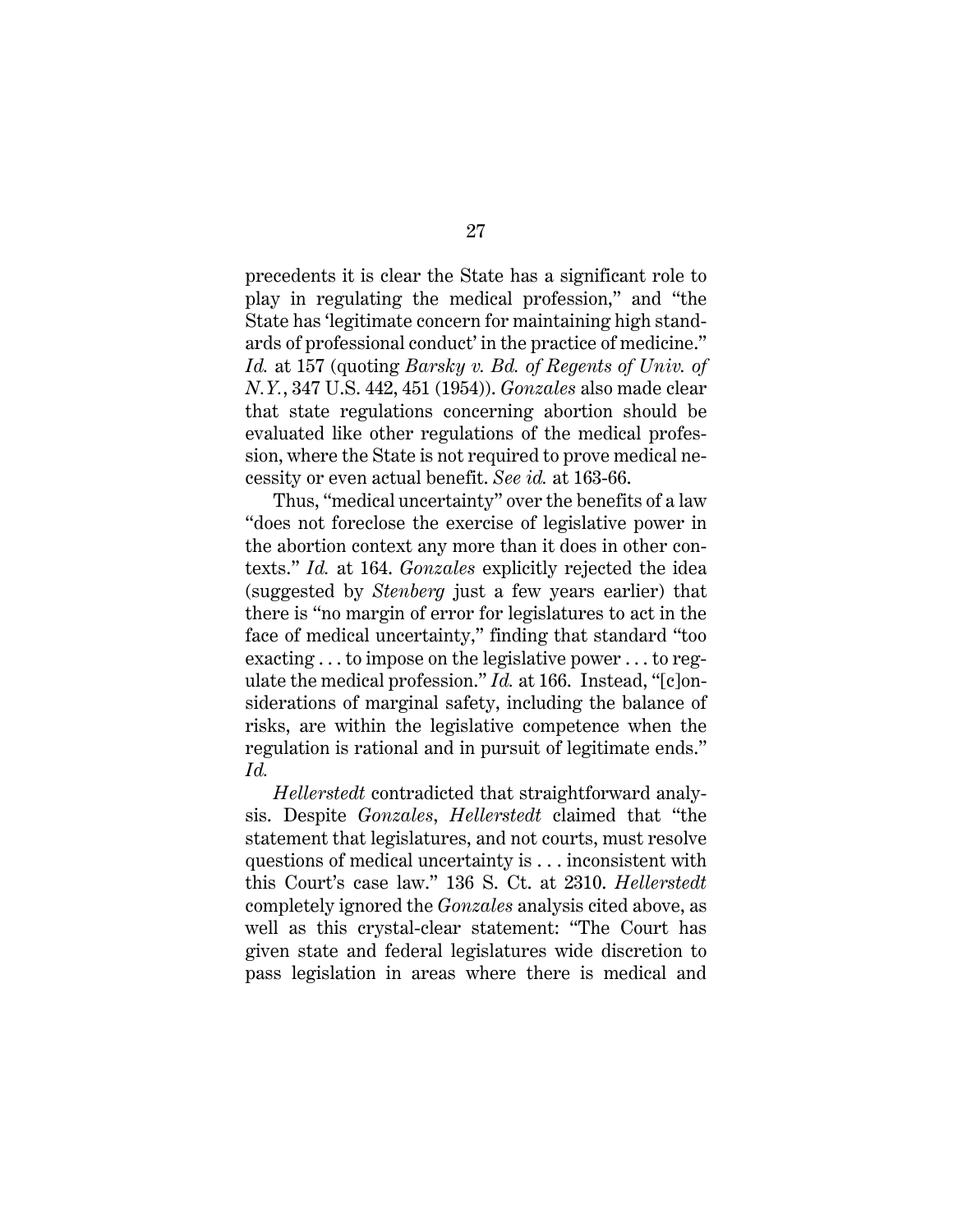scientific uncertainty." *Gonzales*, 550 U.S. at 163. Instead, *Hellerstedt* selectively quoted *Gonzales*'s statement that courts do not place "'dispositive weight'" on legislative fact findings and glossed over the rest. 136 S. Ct. at 2310 (quoting *Gonzales*, 550 U.S. at 165).

<span id="page-38-0"></span>*Hellerstedt*'s statement that courts, not legislatures, are the ultimate arbiters of the medical benefits or necessity of state abortion regulations turns courts into "the country's *ex officio* medical board with powers to approve or disapprove medical and operative practices and standards throughout the United States." *Gonzales*, 550 U.S. at 164 (quoting *Webster v. Reprod. Health Servs.*, 492 U.S. 490, 518-19 (1989) (plurality op.)). Determining appropriate regulation when there is medical evidence on both sides of an issue is a *policy* choice that should be made by the legislature, not by a court relying on inadmissible, extra-record evidence like *Hellerstedt* did. *See* 136 S. Ct. at 2312-13.

Further, *Hellerstedt* rejected the Fifth Circuit's articulation of the undue-burden standard even though it tracked *Gonzales*. *Compare* 136 S. Ct. at 2309 ("The Court of Appeals wrote that a state law is 'constitutional if: (1) it does not have the purpose or effect of placing a substantial obstacle in the path of a woman seeking an abortion  $\dots$  and (2) it is reasonably related to (or designed to further) a legitimate state interest.'") *with Gonzales*, 550 U.S. at 158 ("Where it has a rational basis to act, and it does not impose an undue burden, the State may use its regulatory power . . . in furtherance of its legitimate interests.") In sum, *Hellerstedt* and the balancing test it created are incompatible with *Gonzales*.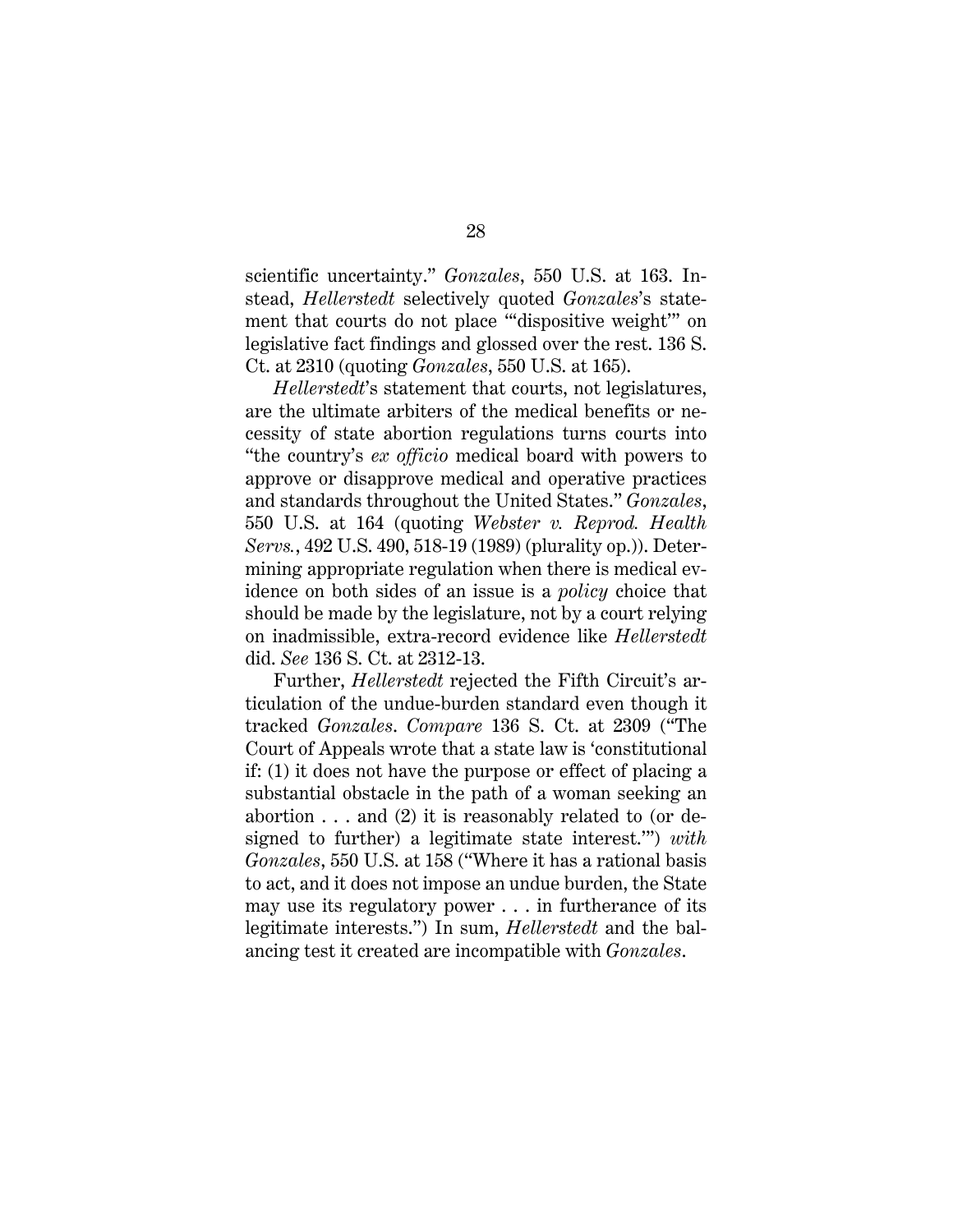### <span id="page-39-0"></span>**3. Hellerstedt is inconsistent with the Court's large-fraction test for facial challenges to abortion-related laws.**

<span id="page-39-1"></span>*Hellerstedt*'s reasoning also falters by allowing the plaintiffs to prevail on a facial challenge without holding them to the exacting burden that a facial challenge requires. For any other litigant, that burden is set out in *United States v. Salerno*: "[T]he challenger must establish that no set of circumstances exists under which the Act would be valid. The fact that [a legislative act] might operate unconstitutionally under some conceivable set of circumstances is insufficient to render it wholly invalid." 481 U.S. 739, 745 (1987).

This Court's pre-*Hellerstedt* decisions do not explain whether the standard applies in abortion cases. *Casey* does not mention *Salerno*, but held that Pennsylvania's spousal notification law was facially unconstitutional because "in a large fraction of the cases in which [the law] is relevant, it will operate as a substantial obstacle to a woman's choice to undergo an abortion." 505 U.S. at 895 (opinion of the Court). *Gonzales* acknowledged the discrepancy between the two tests but declined to resolve it because the plaintiffs failed to meet even the less-stringent large-fraction test. 550 U.S. at 167-68.

Then came *Hellerstedt*, which applied an entirely novel large-fraction test. 136 S. Ct. at 2320. *Casey* and *Gonzales* compared the number of women actually burdened with the number of women potentially burdened. *See Gonzales*, 550 U.S. at 168 (contrasting between all abortions involving the partial-birth procedure and those in which the woman would suffer complications); *Casey*,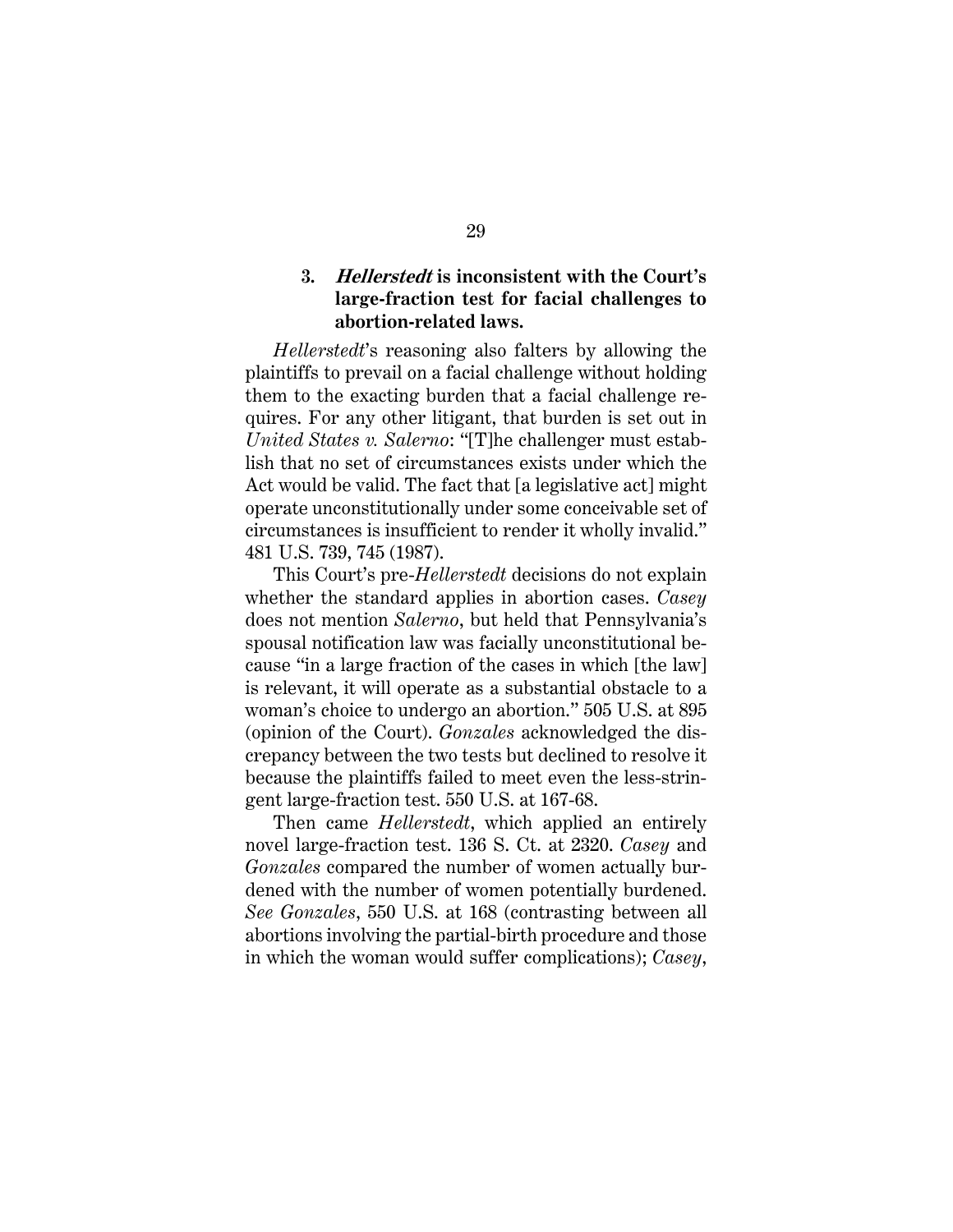505 U.S. at 895 (opinion of the Court) (explaining the fraction as the comparison between the number of women who do not wish to notify their husbands and do not qualify for an exception with the number of women who could not then obtain abortions). In contrast, *Hellerstedt* defined each part of the fraction identically—the number of women actually burdened. *See* 136 S. Ct. at 2320. That is not a fraction at all. *See id.* at 2343 n.11 (Alito, J., dissenting).

If taken seriously, that formulation stacks the deck against the States in a way that makes almost any abortion restriction invalid so long as a plaintiff shows evidence of a burden for *any women*—even if that number is merely a handful—for whom the Court believes the restriction is "relevant." That turns *Gonzales*'s facial analysis on its head by handing the State a loss in every case unless it can affirmatively prove—often before the law goes into effect—that not one hypothetical patient will be burdened. This is yet another problem with *Hellerstedt* that justifies reversal.

\* \* \*

*Hellerstedt*'s balancing test undervalues the State's interest in regulating abortion, incorrectly heightens the State's burden to defend its regulations, and erroneously reduces abortion plaintiffs' burden to prove a law creates a substantial obstacle on abortion access. It is irreconcilable with *Casey*, *Mazurek*, and *Gonzales*, despite the majority's pretense that it was applying established law. It therefore stands as an "anomaly" among the Court's abortion cases and should be overruled. *Janus*, 138 S. Ct. at 2483-84.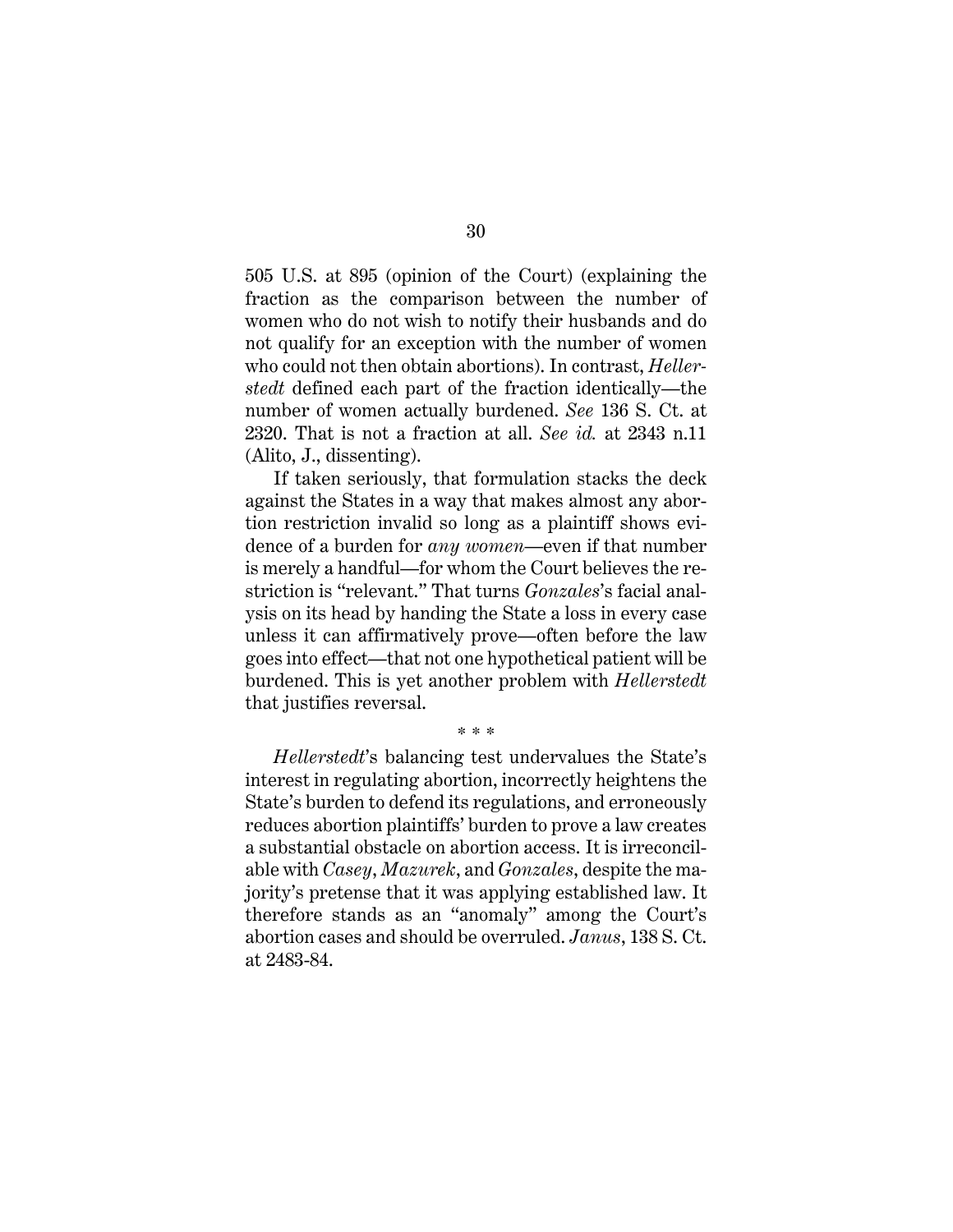### <span id="page-41-0"></span>**B. Hellerstedt's unworkable rule has created confusion in the lower courts.**

<span id="page-41-1"></span>Beyond incoherent abortion jurisprudence, *Hellerstedt*'s poor reasoning has left another pernicious effect in its wake: it has confounded litigants and lower courts. No one knows how to correctly apply it. This is yet another reason to overrule it. *See Citizens United*, 558 U.S. at 379 (Roberts, C.J., concurring) ("[I]f adherence to a precedent actually impedes the stable and orderly adjudication of future cases, its *stare decisis* effect is also diminished.").

<span id="page-41-2"></span>1. Though *Hellerstedt* claimed not to change the law, abortion plaintiffs swiftly declared *Hellerstedt* a license to challenge all sorts of state laws—even those this Court had previously approved. For example, citing *Hellerstedt*, abortion plaintiffs have challenged physician-only laws in twelve states, including Texas. They did so even though this Court endorsed such laws in *Mazurek*. *See supra* p.16 n.5. Abortion plaintiffs have further invoked *Hellerstedt* to challenge clinic licensing requirements, even though *Roe* explicitly affirmed the States' rights to license and regulate clinics, 410 U.S. at 163. *See, e.g*., Am. Compl., *June Med. Servs., LLC v. Gee*, No. 3:17-cv-00404-BAJ-RLB (M.D. La., filed June 11, 2018) (Doc. 87); Am. Compl., *Jackson Women's Health Org. v. Currier*, No. 3:18-cv-00171-CWR-FKB (S.D. Miss., filed Apr. 9, 2018) (Doc. 23); Am. Compl., *Falls Church Med. Ctr., LLC v. Oliver*, No. 3:18-cv-00428-HEH (E.D. Va., filed Sept., 4, 2018) (Doc. 41).

<span id="page-41-5"></span><span id="page-41-4"></span><span id="page-41-3"></span>In fact, abortion activists in Texas have recently claimed that *Hellerstedt* invalidates nearly every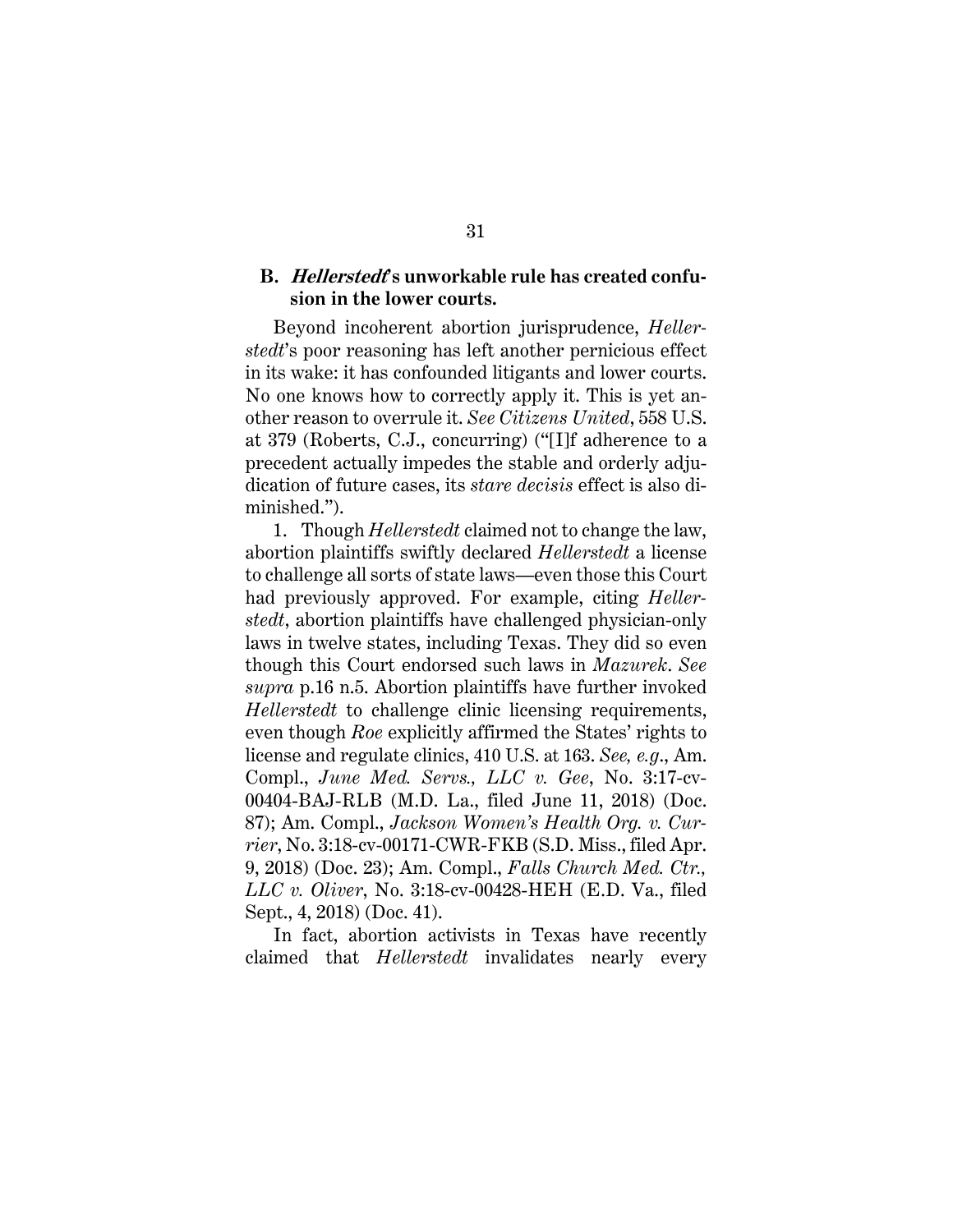abortion regulation in Texas, including physician-only laws, parental-consent laws, informed-consent requirements, and licensing and facility requirements. Compl., *Whole Woman's Health All.*, No. 1:18-cv-00500-LY (W.D. Tex., filed June 14, 2018) (Doc. 1). These activists insist that *Hellerstedt* overrides what this Court previously said about such regulations. *See* Pls.' Resp. to Mot. to Dismiss 20, *Whole Woman's Health All.*, No. 1:18-cv-00500-LY (W.D. Tex. filed Sept. 21, 2018) (Doc. 41) (arguing *Hellerstedt* abrogates all previous abortion cases applying the undue-burden standard).

Of course, this is a serious misreading of *Hellerstedt* given its insistence that it was following *Casey*, but that is not the point. The fact that *Hellerstedt* has been so widely and pervasively misunderstood—and misapplied—only confirms that it should be overruled.

2. Lower courts have struggled to harmonize *Casey*'s substantial-obstacle requirement and *Hellerstedt*'s benefits-and-burdens test. The Fifth Circuit attempted it here. Other courts have instead set aside *Casey* and applied *Hellerstedt* as a pure benefits-and-burdens balancing test without requiring plaintiffs to show a substantial obstacle. The conflicting approaches *Hellerstedt* has spawned weigh in favor of its abolition. *See Janus*, 138 S. Ct. at 2484.

<span id="page-42-0"></span>Examples of the lower courts' struggles abound. For instance, in the pending challenge to Texas's law prohibiting live dismemberment abortions, the district court enjoined the law, citing *Hellerstedt*. *Paxton*, 280 F. Supp. 3d at 944. It read *Hellerstedt* to redefine "substantial obstacle" as a burden "no more and no less than 'of substance.'" *Id.* The court then framed the dispositive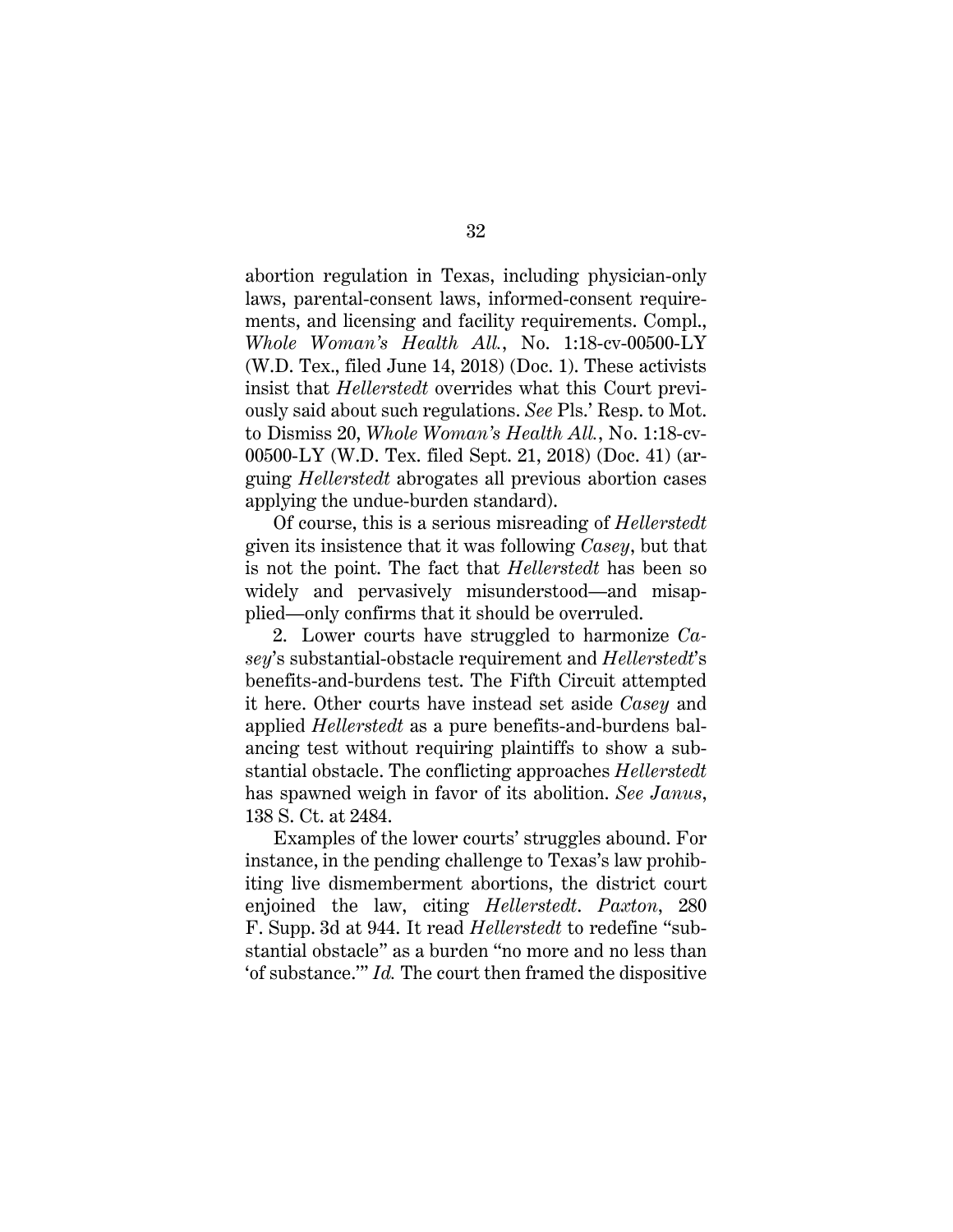<span id="page-43-0"></span>question under *Hellerstedt* as whether "the benefit [of the law] bring[s] with it an obstacle of substance." *Id*. On appeal, the plaintiffs argued that "[a]s clarified by [*Hellerstedt*], any material, not *de minimus* burden may constitute a 'substantial' obstacle if it outweighs the benefits the law actually furthers." Appellees' Br. 26, *Whole Woman's Health v. Paxton*, No. 17-51060 (5th Cir. Apr. 11, 2018). None of that analysis comports with *Casey* or *Gonzales*, which required plaintiffs to demonstrate a substantial obstacle regardless of offsetting benefits. *See Casey*, 505 U.S. at 883, 885.

The district court in that same case also cited *Hellerstedt* when requiring Texas to prove that the law carried a medical benefit, even though the regulation at issue did not address health concerns, but rather advanced the State's legitimate interest in protecting developed unborn life from live dismemberment. *Paxton*, 280 F. Supp. 3d at 948, 951, 953. This is also inconsistent with *Casey* and *Gonzales*.

<span id="page-43-2"></span><span id="page-43-1"></span>The confusion *Hellerstedt* created is pervasive in the courts of appeals, and some have thrown up their hands in frustration. Even before the petition in this case was filed, the Fifth Circuit delayed decision in Texas's appeal in the aforementioned challenge to the State's ban on live dismemberment abortion, placing Texas's appeal in abeyance until it receives further clarification from this Court in this case. Order, *Paxton*, No. 17-51060 (5th Cir. Mar. 13, 2019) (per curiam). A few months later, it did the same thing in Texas's appeal regarding the State's fetal-remains-disposition law. *See* Order, *Whole Woman's Health v. Smith*, No. 18-50730 (5th Cir. Oct. 7, 2019). The Fifth Circuit, in other words, is repeatedly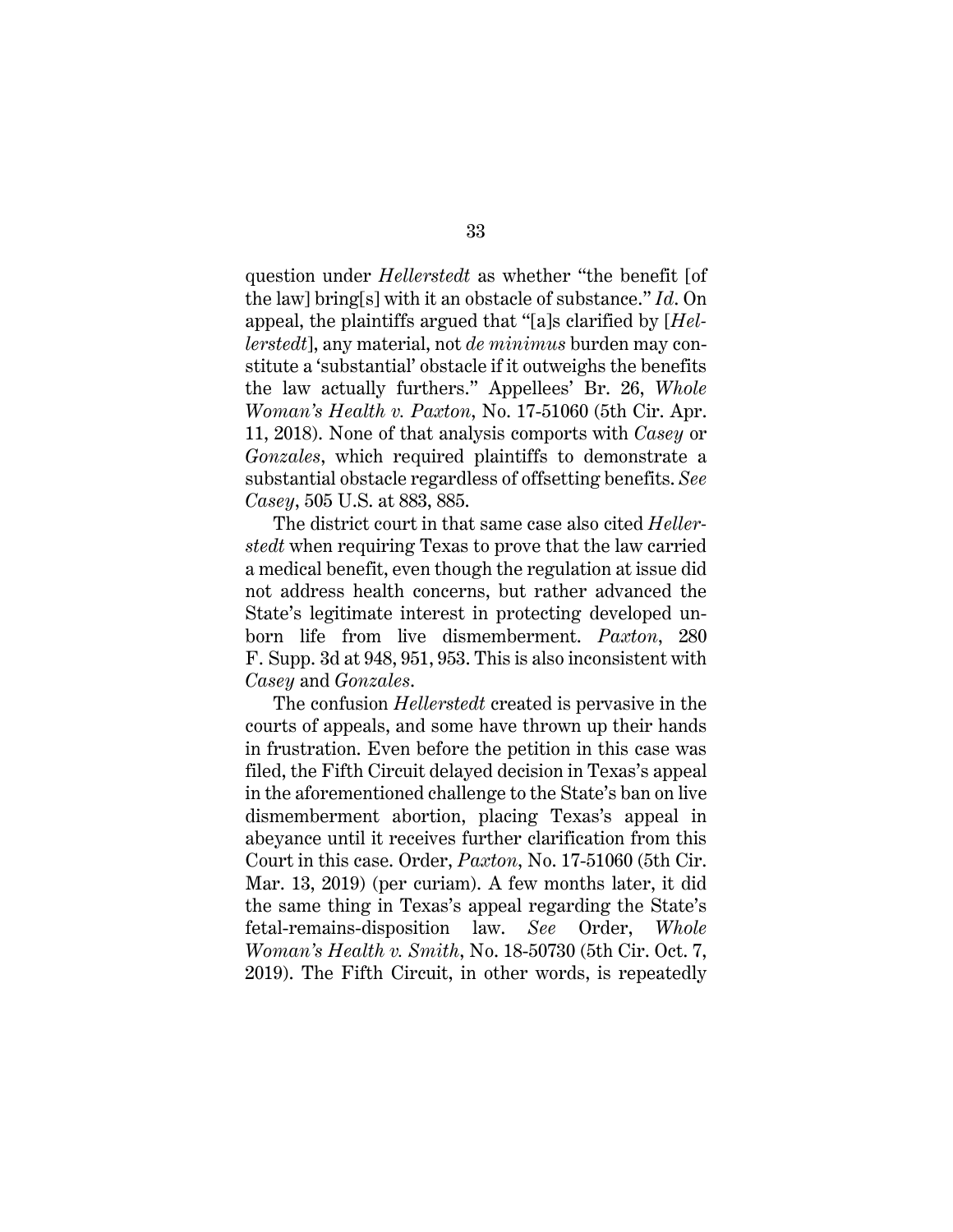delaying deciding cases that could require it to harmonize *Hellerstedt* with other abortion cases.

<span id="page-44-1"></span><span id="page-44-0"></span>The Seventh Circuit is similarly exasperated. Purporting to apply *Hellerstedt*, a panel of that court invalidated Indiana's parental-notification law before it went into effect, even though it contained a judicial-bypass provision. *Planned Parenthood of Ind. & Ky., Inc. v. Adams*, 937 F.3d 973 (7th Cir. 2019). The Indiana law comports with *Bellotti v. Baird*, 443 U.S. 622 (1979), and *Casey*, 505 U.S. at 895 (opinion of the Court). But the panel enjoined the law, citing *Hellerstedt*, because "the State has offered no evidence that any actual benefit" from informing a parent of their child's abortion "is likely or that there is a real problem that the notice requirement would reasonably be expected to solve." *Adams*, 937 F.3d at 984. Despite this Court's decisions affirming the obviously important state interest in parental notice, *Adams* was led by *Hellerstedt* to dismiss them as reciting "myths, speculation, and conventional wisdom," which, according to *Hellerstedt*, are "not enough to justify restrictions on the right to abortion." *Id.* at 984.

Yet the Seventh Circuit declined to take the case en banc, apparently because the undue-burden standard is too confusing. Judges Easterbrook and Sykes issued a concurrence in the denial lamenting that the standard is unworkable:

[A] court of appeals cannot decide whether requiring a mature minor to notify her parents of an impending abortion, when she cannot persuade a court that avoiding notification is in her best interests, is an "undue burden" on abortion. The "undue burden" approach announced in [*Casey*]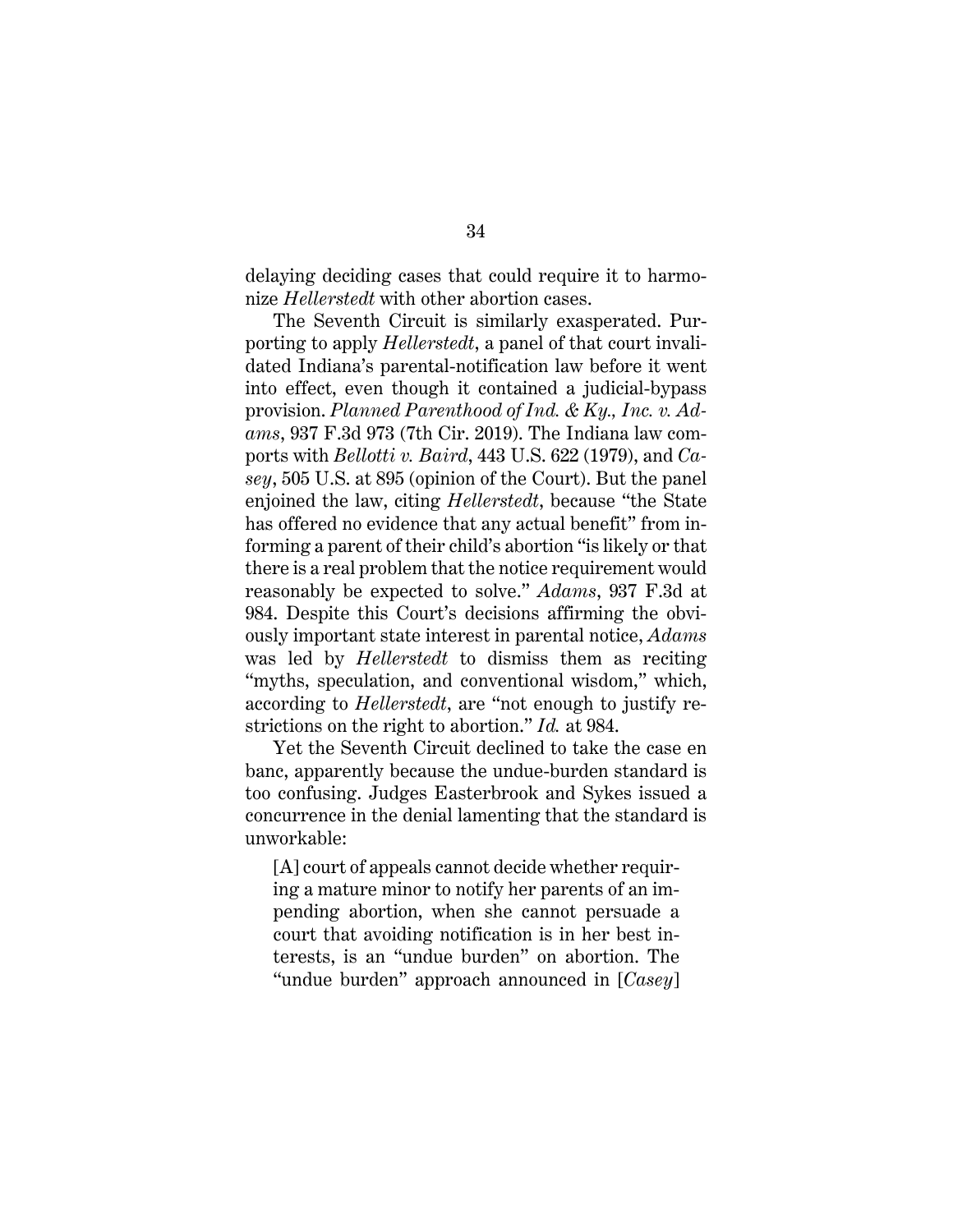does not call on a court of appeals to interpret a text. Nor does it produce a result through interpretation of the Supreme Court's opinions. How much burden is "undue" is a matter of judgment, which depends on what the burden would be (something the injunction prevents us from knowing) and whether that burden is excessive (a matter of weighing costs against benefits, which one judge is apt to do differently from another, and which judges as a group are apt to do differently from state legislators). Only the Justices, the proprietors of the undue-burden standard, can apply it to a new category of statute, such as the one Indiana has enacted. Three circuit judges already have guessed how that inquiry would come out; they did not agree. The quality of our work cannot be improved by having eight more circuit judges try the same exercise. It is better to send this dispute on its way to the only institution that can give an authoritative answer.

<span id="page-45-1"></span>Slip Op. at 3-4, *Planned Parenthood of Ind. & Ky. v. Box*, No. 17-2428 (7th Cir. Oct. 30, 2019) (Easterbrook, J., concurring in denial of rehearing en banc).

When exasperated circuit judges insist that they are unable to do their jobs because of this Court's muddled jurisprudence, it is past time for this Court to correct course. Discarding *Hellerstedt* is the right start.

### <span id="page-45-0"></span>**C. No reliance interests justify retaining Hellerstedt.**

There is no serious argument that reliance on *Hellerstedt* justifies adhering to it. *Hellerstedt* was decided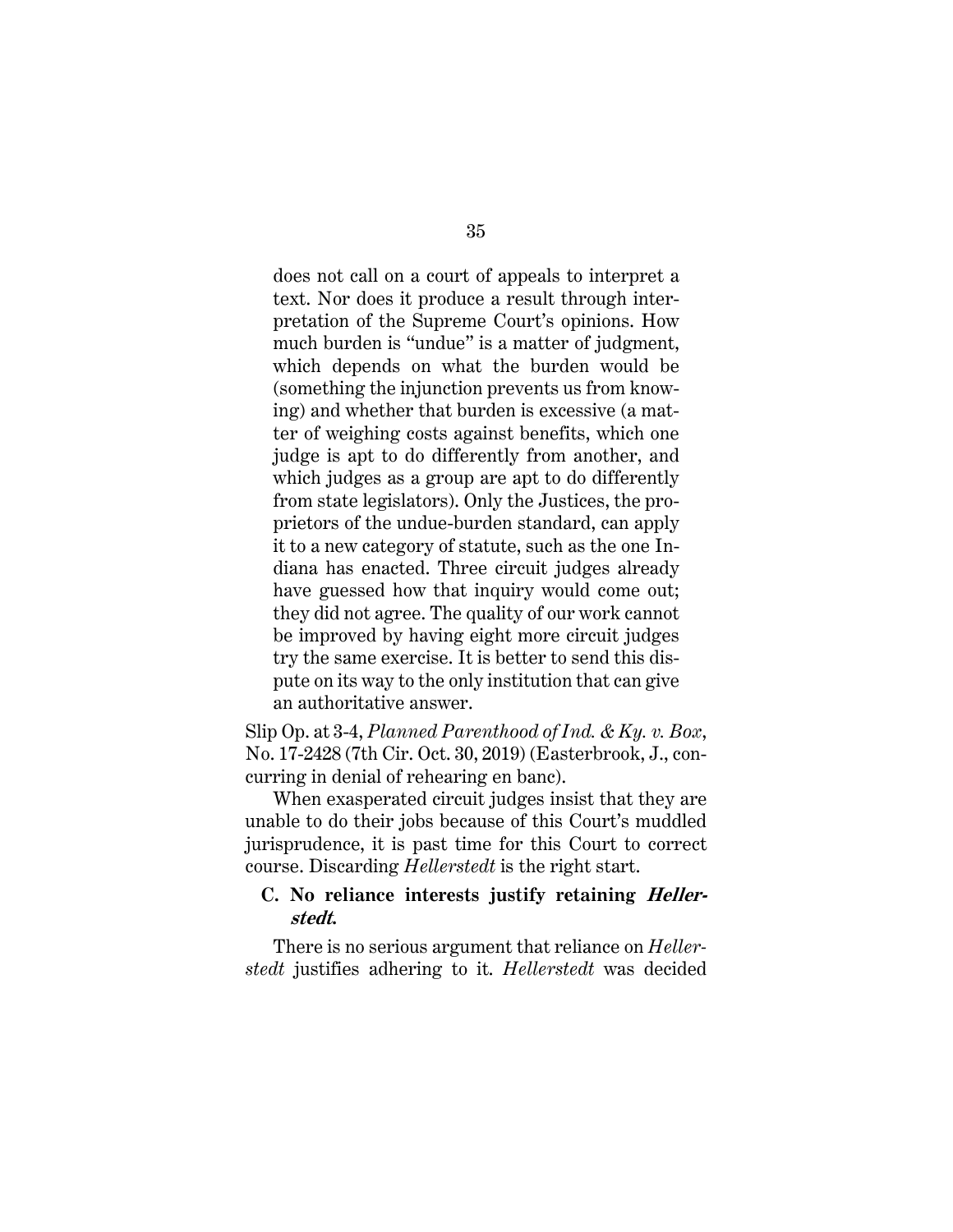barely three-and-a-half years ago, and it has confounded lower courts ever since. *Hellerstedt* "does not provide a clear or easily applicable standard, so arguments for reliance based on its clarity are misplaced." *Janus*, 138 S. Ct. at 2484 (internal quotation marks omitted).

Plaintiffs assert that this case is simply about adhering to the rule of law. Pet. Br. 2. But adherence to the rule of law is not accomplished through blind fidelity to a poorly reasoned recent precedent that itself violates the rule of law and principles of federalism. *See Citizens United*, 558 U.S. at 384 (Roberts, C.J., concurring). *Hellerstedt* is inconsistent with the rest of the Court's abortion jurisprudence and has led to chaos and frustration in the lower courts. It should be overruled.

<span id="page-46-1"></span><span id="page-46-0"></span><sup>\* \* \*</sup>